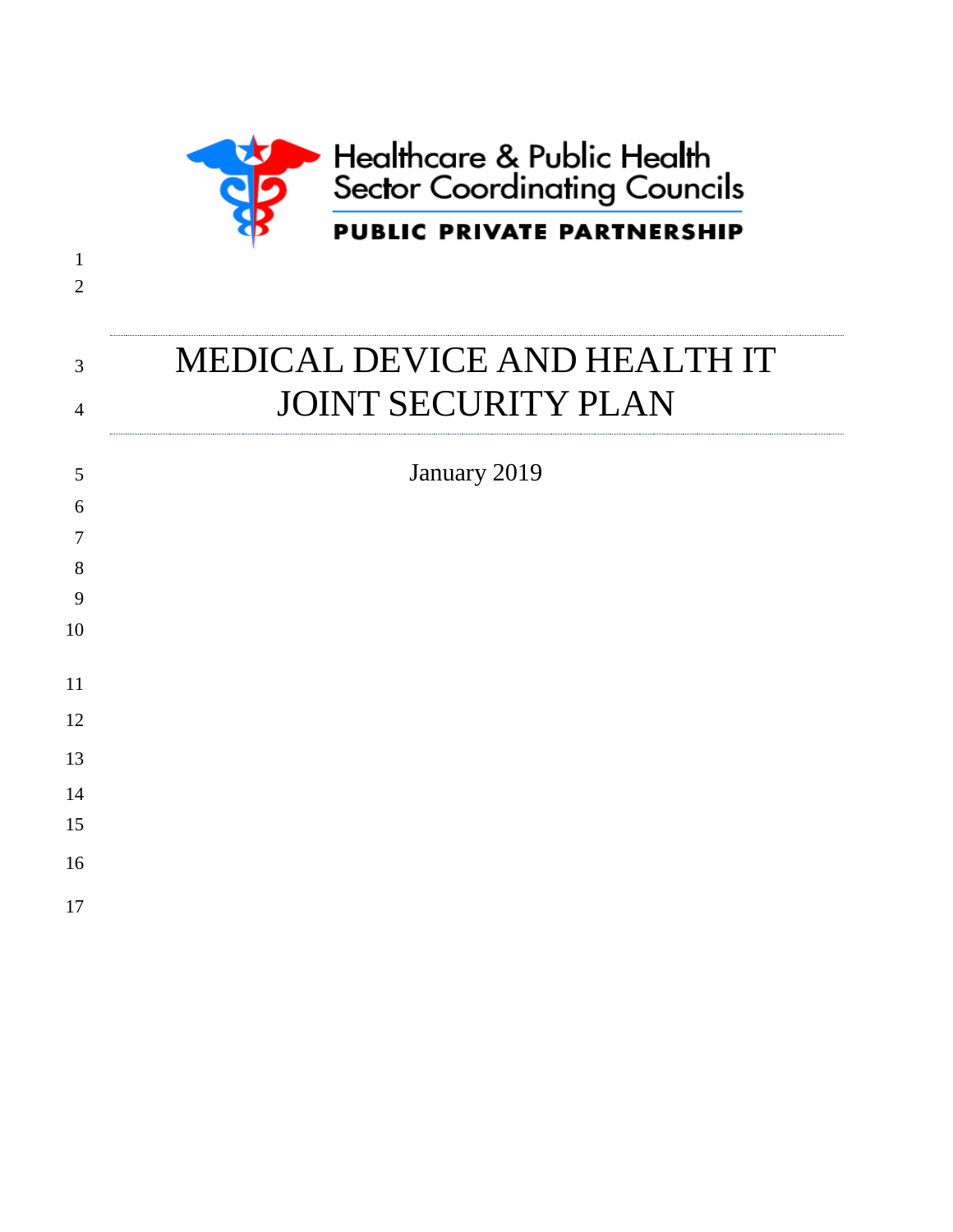- 
- 

### **ABOUT THE HEALTHCARE AND PUBLIC HEALTH SECTOR COORDINATING COUNCIL JOINT CYBERSECURITY WORKING GROUP**

The Healthcare and Public Health Sector Coordinating Council (HSCC) is a coalition of private-

 sector, critical healthcare infrastructure entities organized under Presidential Policy Directive 21 and the National Infrastructure Protection Plan to partner with government in the identification

and mitigation of strategic threats and vulnerabilities facing the sector's ability to deliver

services and assets to the public. The HSCC Joint Cybersecurity Working Group (JCWG) is a

standing working group of the HSCC, composed of more than 200 industry and government

organizations working together to develop strategies to address emerging and ongoing

cybersecurity challenges to the health sector.

This Medical Device and Health IT Joint Security Plan is the product of a task group established

under the auspices of the HSCC JCWG and composed of medical technology, health IT and

health delivery organizations, as well as the FDA, to address a major recommendation of the

Health Care Industry Cybersecurity Task Force report from June 2017 calling for a cross-sector

strategy to strengthen cybersecurity in medical devices.

To provide feedback on this tool, please send comments to:

### **JSPFeedback@HealthSectorCouncil.org**

41 For more information on the HSCC, see [https://HealthSectorCouncil.org.](https://healthsectorcouncil.org/)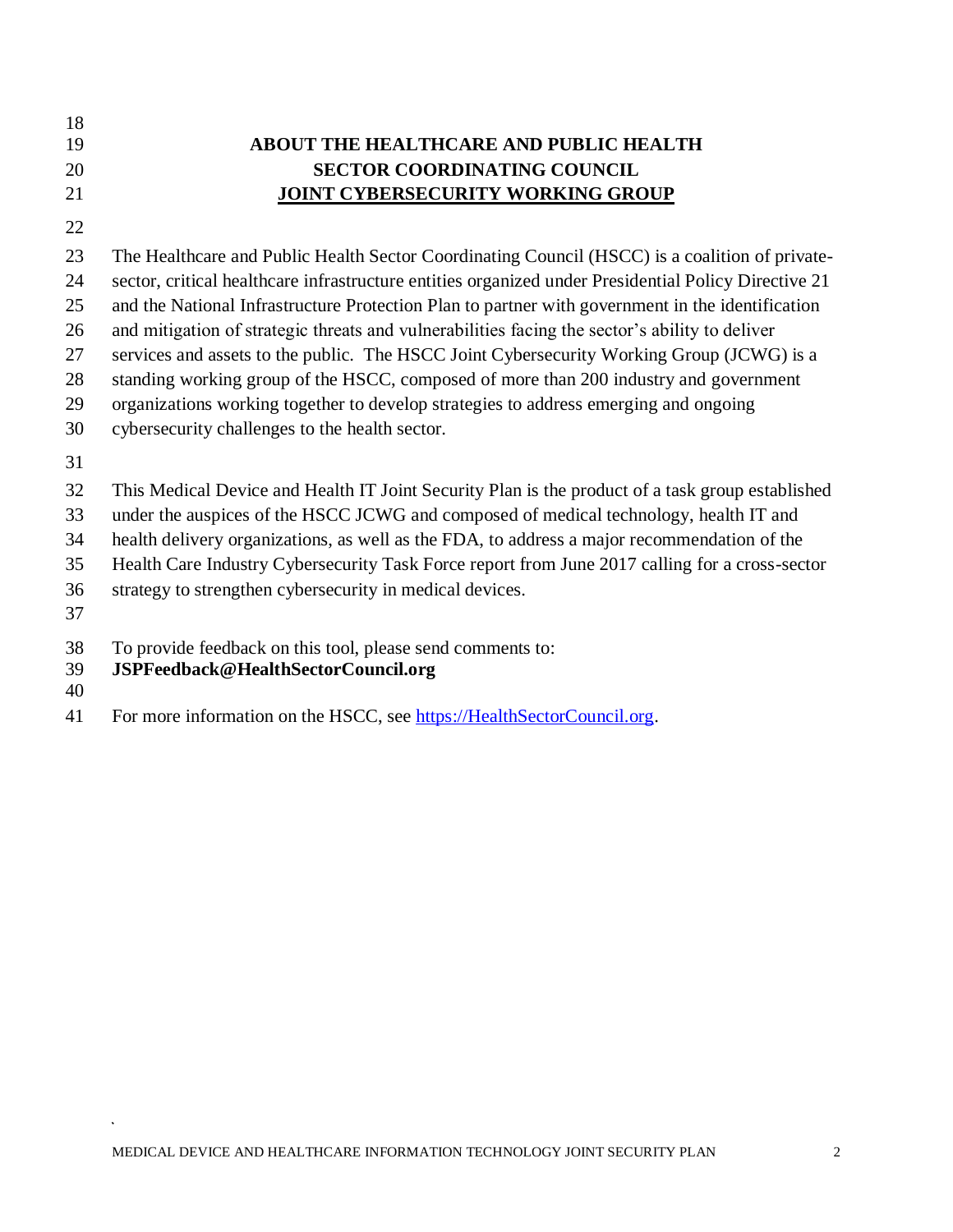### **Contents**

| 43 | Acknowledgments                                            | $\overline{4}$ |
|----|------------------------------------------------------------|----------------|
| 44 | <b>Executive Summary</b>                                   | 7              |
| 45 | Background                                                 | 7              |
| 46 | Purpose and Objectives                                     | 8              |
| 47 | <b>JSP Product Security Framework Overview</b>             | 9              |
| 48 | How to Use the JSP                                         | 10             |
| 49 | <b>JSP Product Security Framework Implementation</b>       | 11             |
| 50 | <b>Evaluating JSP Progress and Maturity</b>                | 22             |
| 51 | Appendix A: Acronyms                                       | 28             |
| 52 | Appendix B: Terminology                                    | 29             |
| 53 | Appendix C: Roles and Responsibilities                     | 33             |
| 54 | Appendix D: Drafting of the Joint Security Plan            | 35             |
| 55 | Appendix E: Example Design Input Requirements for Security | 39             |
| 56 | Appendix F: Example Third-Party Security Agreement         | 41             |
| 57 | Appendix G: Example Customer Security Documentation        | 43             |
| 58 | Appendix H: Example Organizational Structure               | 47             |
| 59 | Appendix I: Example Organizational Training                | 49             |
| 60 | Appendix J: Example Security Risk Assessment Methods       | 51             |
| 61 | Appendix K: CMMI® for Development                          | 51             |
|    |                                                            |                |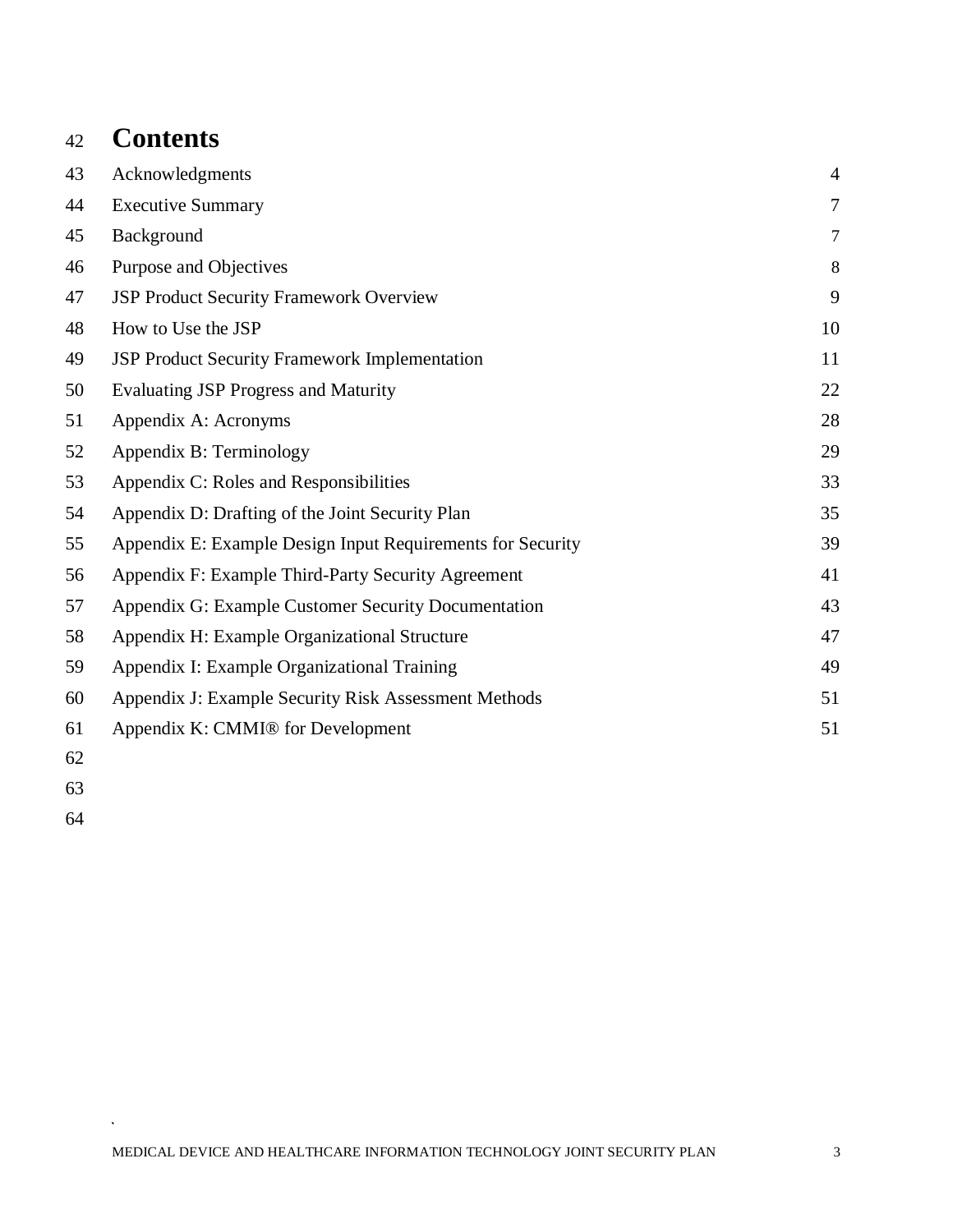### <span id="page-3-0"></span>**I Acknowledgments**

 The following individuals constitute the membership of the committee established in November 2017 who were responsible for development of the Medical Device and Healthcare Information

Technology Joint Security Plan.

- **Task Group Co-Chair,** Kevin McDonald, Director of Clinical Information Security, Mayo Clinic
- **Task Group Co-Chair,** Rob Suarez, Director of Product Security, Becton, Dickinson & Company
- **Task Group Co-Chair,** Aftin Ross, Senior Project Manager, Center for Devices and Radiological Health (CDRH) at US Food and Drug Administration
- Bill Hagestad, Independent Information Security Researcher
- Colin Morgan, Director, R&D & Product Security, Johnson & Johnson
- Jim Jacobson, Chief Product and Solution Security Officer, Siemens Healthineers
- Michael McNeil, Global Product Security & Services Officer, Philips
- 79 Seth Carmody, Cybersecurity Project Manager, CDRH at US Food and Drug Administration
- Zach Rothstein, Vice President, Technology and Regulatory Affairs, AdvaMed
- 82 Ronald Mehring, Chief Information and Security Officer/VP of Technology, Texas Health Resources
- Hitesh Patadia, Enterprise Architect, Alberta Health Services
- Christopher Bennett, Senior Information Security Analyst, Medical University of South Carolina
- Greg Garcia, Executive Director at Healthcare Sector Coordinating Council
- Suzanne Schwartz, Associate Director for Science and Strategic Partnerships, CDRH at US Food and Drug Administration
- Caleb Eggink, Security Solution Leader, Cerner
- 91 Ali Nakoulima, Lead Technology Architect, Cerner
- Regina Geierhofer, Regulatory Affairs Manager, Cerner
- John Travis, Vice President Regulatory Research, Cerner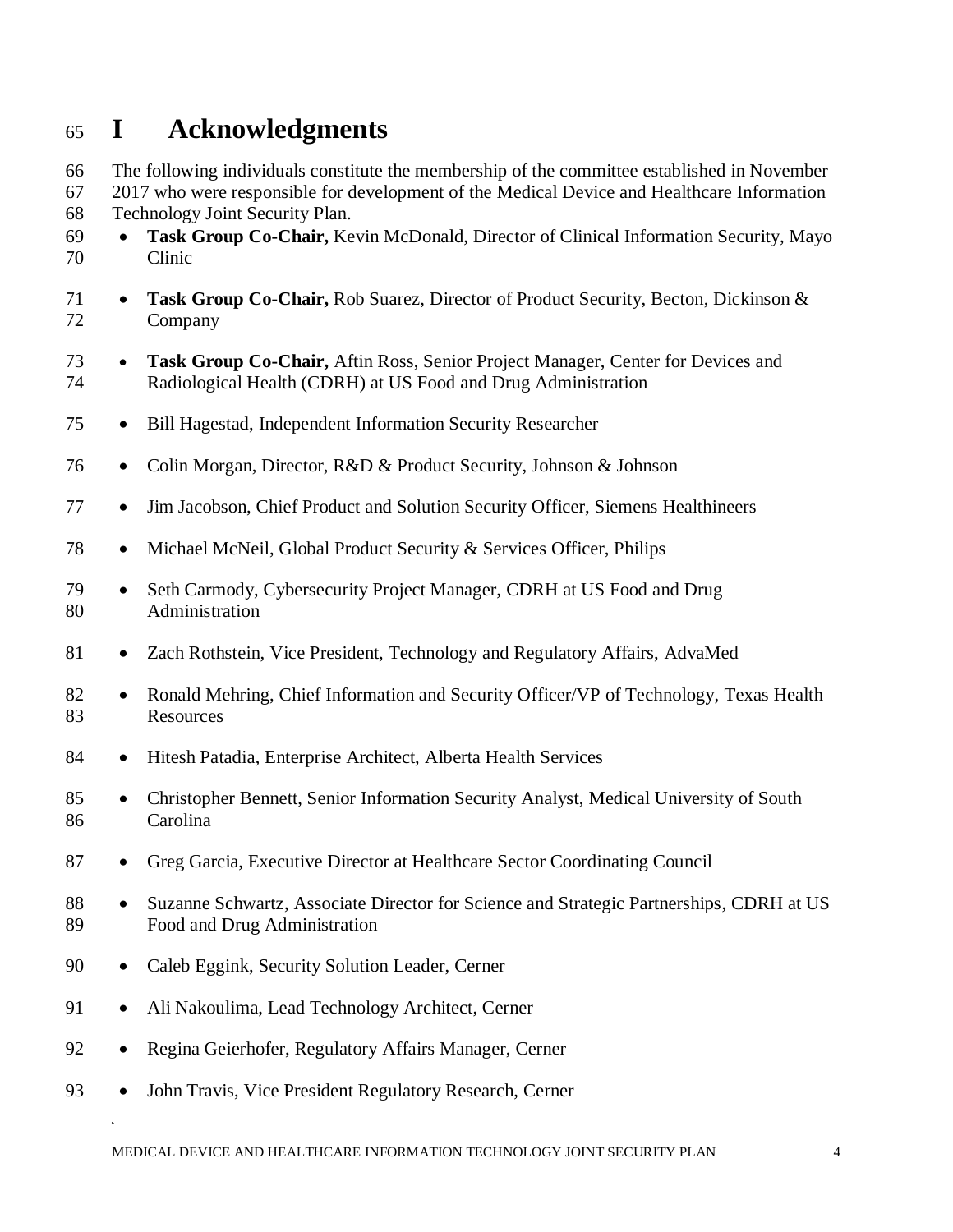- 94 Ray Smith, Lead Software Engineer, Cerner
- 95 Greg Thole, Senior Regulatory Strategist, Cerner
- 96 Wil Vargas, Standards Director, Association for the Advancement of Medical 97 Instrumentation
- 98 Jim Hanson, Information Security Officer, Avera Health
- 99 Ashley Woyak, Business Information Security Officer, Baxter Healthcare Corporation
- 100 Ken Hoyme, Director of Product Security, Boston Scientific
- 101 Michael Maksymow, CIO, Beebe Healthcare
- 102 Michael Seeberger, Systems Engineer, Boston Scientific
- 103 Mari Rose Savickis, Vice President of Federal Affairs, CHIME
- 104 Fernando Blanco, CHRISTUS Health, VP & CISO
- 105 Aaron Wishon, CISO, Cook Children's Health Care System
- 106 Clyde Hewitt, Vice President, Security Strategy / NCHICA Board of Directors, 107 CynergisTek/NCHICA
- 108 David Klonoff, President, Diabetes Technology Society
- 109 Charles Stride, Senior VP, CIO/CISO, Holy Redeemer Health System,
- 110 Paul Connelly, VP/CISO, HCA Healthcare
- 111 Peter Amadio, Professor of Biomedical Engineering, Mayo Clinic (AEHIS)
- 112 Greg Garneau, CISO, Marshfield Clinic Health System
- 113 Lisa Griffin Vincent, VP of Clinical Science, Medical Device Innovation Consortium
- 114 Elliott Warren, Director of Federal Affairs, Medical Device Manufacturers Association
- 115 Zack Hornberger, Director of Cybersecurity & Informatics, Medical Imaging Technology 116 Association
- 117 Matt Russo, Sr. Director of Global Security Office, Medtronic
- 118 Ari Entin, CIO, Natividad Medical Center (AEHIS)
- 119 Katie Boyer, Manager of Policy and Advocacy, Nemours Children's Health System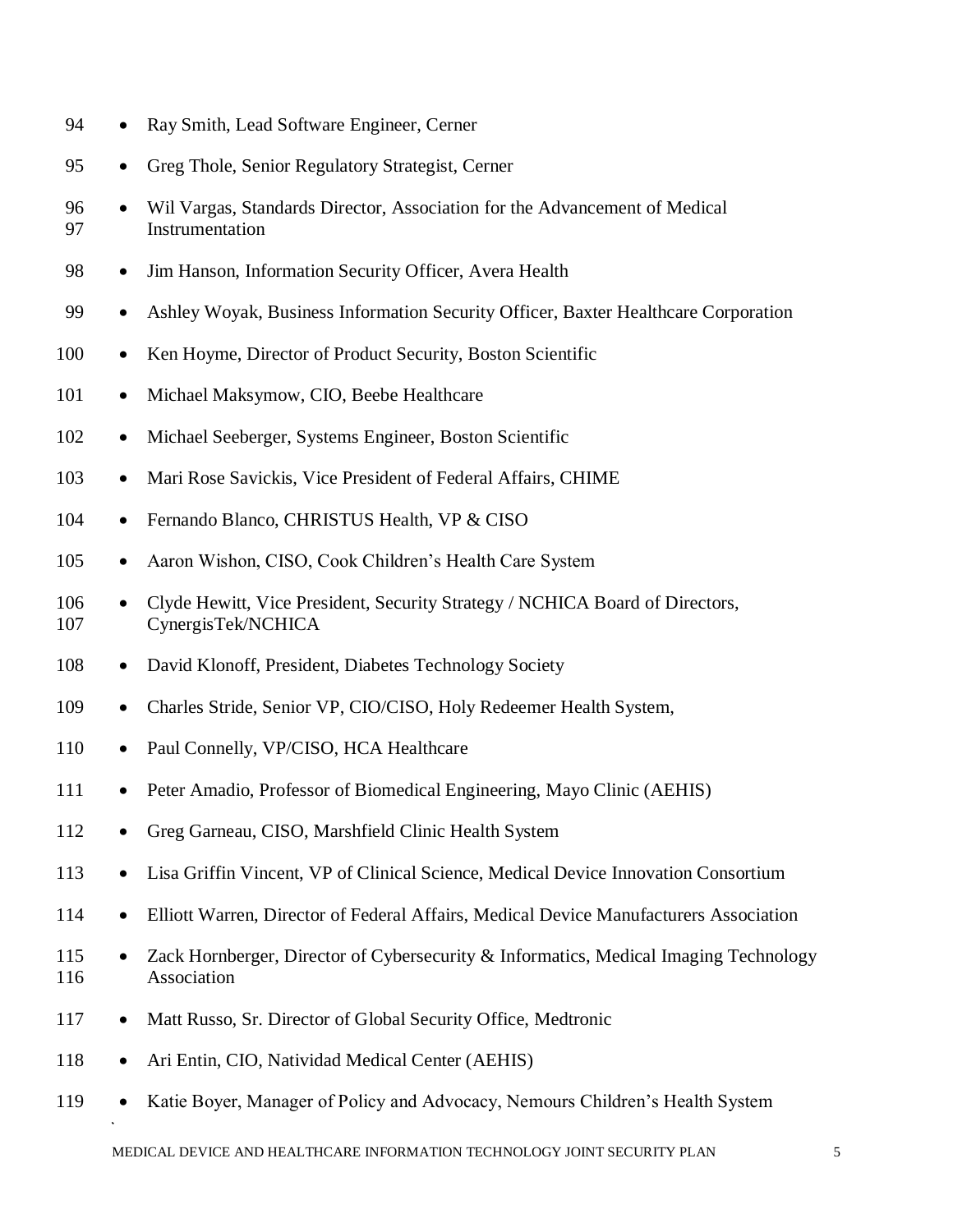| 120               | Jon Crosson, Manager of Special Interest Group Services, H-ISAC<br>$\bullet$                                                                                                                                                                    |
|-------------------|-------------------------------------------------------------------------------------------------------------------------------------------------------------------------------------------------------------------------------------------------|
| 121               | Nathan Gibson, CIO, Quality Insights (AEHIS)<br>$\bullet$                                                                                                                                                                                       |
| 122<br>123        | Dr. Sheila Whalen, DNP, RN-BC, Clinical Integration Program Manager, Rush University<br>$\bullet$<br><b>Medical Center</b>                                                                                                                      |
| 124<br>125        | Kevin Scott, Senior Corporate Director of Security and End User Services, Shriners<br>$\bullet$<br><b>Hospitals for Children</b>                                                                                                                |
| 126               | Ross Carevic, Director of Business Technology, Vizient<br>$\bullet$                                                                                                                                                                             |
| 127               | Christine Sublett, President & Principal Consultant, Sublett Consulting, LLC<br>$\bullet$                                                                                                                                                       |
| 128               | Alex Reniers, Cyber Analyst, US Department of Homeland Security<br>$\bullet$                                                                                                                                                                    |
| 129               |                                                                                                                                                                                                                                                 |
| 130<br>131<br>132 | The HSCC Joint Cybersecurity Working Group TG-1B drafting committee would also like to<br>thank all of the individuals and organizations within the Healthcare Sector Coordinating Council<br>(HSCC) that reviewed and contributed to the plan. |
| 122               |                                                                                                                                                                                                                                                 |

- 133
- 134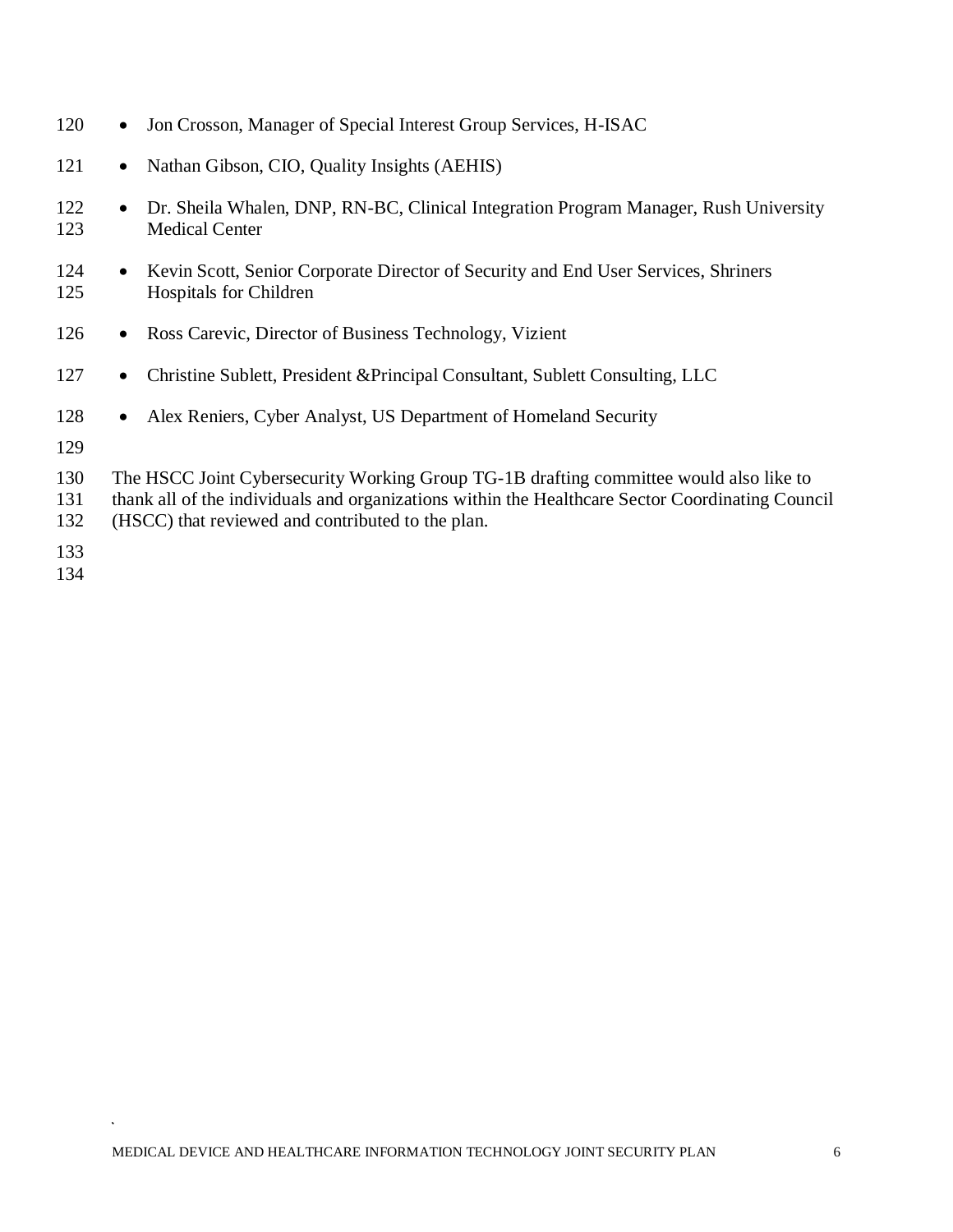### <span id="page-6-0"></span>**II Executive Summary**

Software-based medical technologies have the potential to positively impact patient care.

However, as these products become more connected, product cybersecurity becomes

increasingly important as there is the potential for patient harm and disruption of care if products

or clinical operations become impacted because of a cybersecurity concern. As product

cybersecurity is a shared responsibility, a wide range of healthcare stakeholders under the

umbrella of the Healthcare and Public Health Sector Coordinating Council (HSCC), have drafted

 this Joint Security Plan (JSP) to address cybersecurity challenges. These challenges include but are not limited to transparency and disclosure between vendors and end users, security by design

and throughout the product lifecycle, and product end of life. Specifically, the JSP is a total

product lifecycle reference guide to developing, deploying and supporting cyber secure

technology solutions in the healthcare environment. It includes:

- Cybersecurity practices in design and development of medical technology products
- Handling product complaints relating to cybersecurity incidents and vulnerabilities
- 149 Managing security risk throughout the lifecycle of medical technology
- Assessing the maturity of a product cybersecurity program

The JSP is voluntary and seeks to aid organizations (medical device manufacturers, healthcare

information technology (IT) vendors, and healthcare providers) in enhancing their product

cybersecurity irrespective of organization size or maturity. It is intended to be globally

applicable, inspire organizations to raise the bar for product cybersecurity, and is expected to

evolve as product cybersecurity evolves. As such, it is anticipated that there will be future

iterations of the JSP and feedback on this initial version is welcome.

It is important for medical device manufacturers (MDMs) and health IT vendors, collectively

referred to as vendors, to consider the JSP's voluntary framework and its associated plans and

 templates throughout the lifecycle of medical devices and health IT because doing so is expected to result in better security and thus better products for patients. Security can be difficult to

- integrate into existing processes for a variety of reasons such as organizations not recognizing its
- importance, not knowing where to start, and insufficient resources. The components in the JSP

framework are used to help create security policy and procedures that align and integrate into

existing processes. Our primary ask of organizations is to make a commitment to implementing

the JSP as it is expected that patient safety will be positively impacted as a result.

# <span id="page-6-1"></span>**III Background**

In the *Cybersecurity Act of 2015* (the Act), the United States Congress established the Health

Care Industry Cybersecurity (HCIC) Task Force to identify the challenges that the healthcare

industry faces when securing and protecting itself against cybersecurity threats. Industry

participation in the task force brought to light critical gap areas warranting focus; year-long

discussion and analysis culminated in the release of a set of recommendations and action items to

address six high-level imperatives.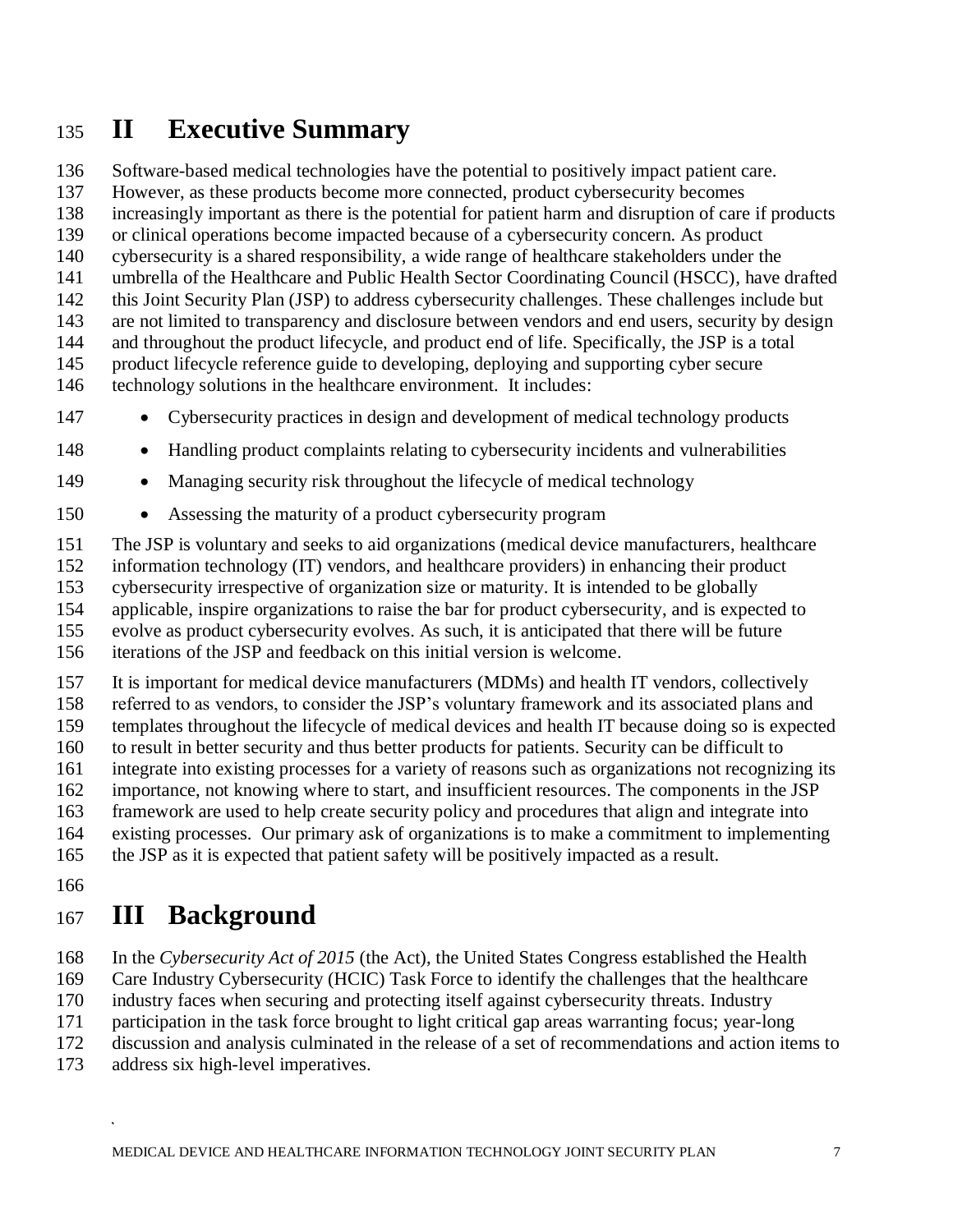In 2017, a group of medical device manufacturers stepped up to address the recommendations

- and action items set forth under Imperative 2 of the HCIC Task Force Report: "Increase the
- security and resilience of medical devices and health IT" by engaging healthcare delivery
- organizations in a collaborative effort that would produce a Joint Security Plan. This effort was
- further formalized under the auspices of the Healthcare Sector Coordinating Council's Joint
- Cybersecurity Working Group public-private partnership, as the JSP was broadly socialized with healthcare providers, trade associations, security professionals, and government organizations
- during development and prior to its release. The U.S. Food and Drug Administration, in its role
- as a key public sector partner, also assisted with the development of the JSP. For additional
- information on how the JSP was drafted, please see Appendix D. Imperative 2 of the HCIC Task
- Force Report states:

### *Imperative 2. Increase the security and resilience of medical devices and health IT.*

- *The Health Care and Public Health (HPH) Sector is charged with keeping patients safe and that includes protecting patients from physical harm, as well as privacy-related harms that may stem from an exploited known cybersecurity vulnerability. If exploited, a vulnerability may result in medical device malfunction, disruption of health care services (including treatment interventions), inappropriate access to patient information, or compromised EHR data integrity. Such outcomes could have a profound impact on patient care and safety. Some foundational challenges that will need to be addressed in order to enhance the cybersecurity of medical devices and EHRs include legacy operating systems, secure development lifecycle, strong authentication, strategic and architectural approaches to product deployment, management, and maintenance on hospital networks.*
- *The relatively short lifespan for operating systems and other relevant platforms such as commercial off the shelf software is inherently misaligned in health care as medical devices and EHRs may be utilized for 10, 15, 20, or more years. This misalignment may occur for a variety of reasons. Hospitals operate on thin budgets and cannot replace capital equipment like MRIs as quickly as new operating systems are released. Product vendors have a product development lifecycle that may take several years and they may start development using one operating system and by the time the product comes to market, newer operating systems may be available. Creative ways of addressing the aforementioned challenge areas may be found by engaging key clinical and cybersecurity stakeholders, including software vendors.*
- 

 The JSP is expected to evolve over time and the HSCC intends to establish a governance model to ensure the baseline strategy is updated based on execution of existing plans or new needs identified by members of the stakeholder community.

# <span id="page-7-0"></span>**IV Purpose and Objectives**

The HSCC believes that, because medical technology is integral to patient safety and clinical

- operations, product cybersecurity in medical technology is a shared responsibility among
- healthcare stakeholders. Moreover, more secure products result in higher quality products
- which positively impact public health. The JSP is a consensus-based total product lifecycle
- reference guide for developing, deploying, and supporting cyber secure technology solutions in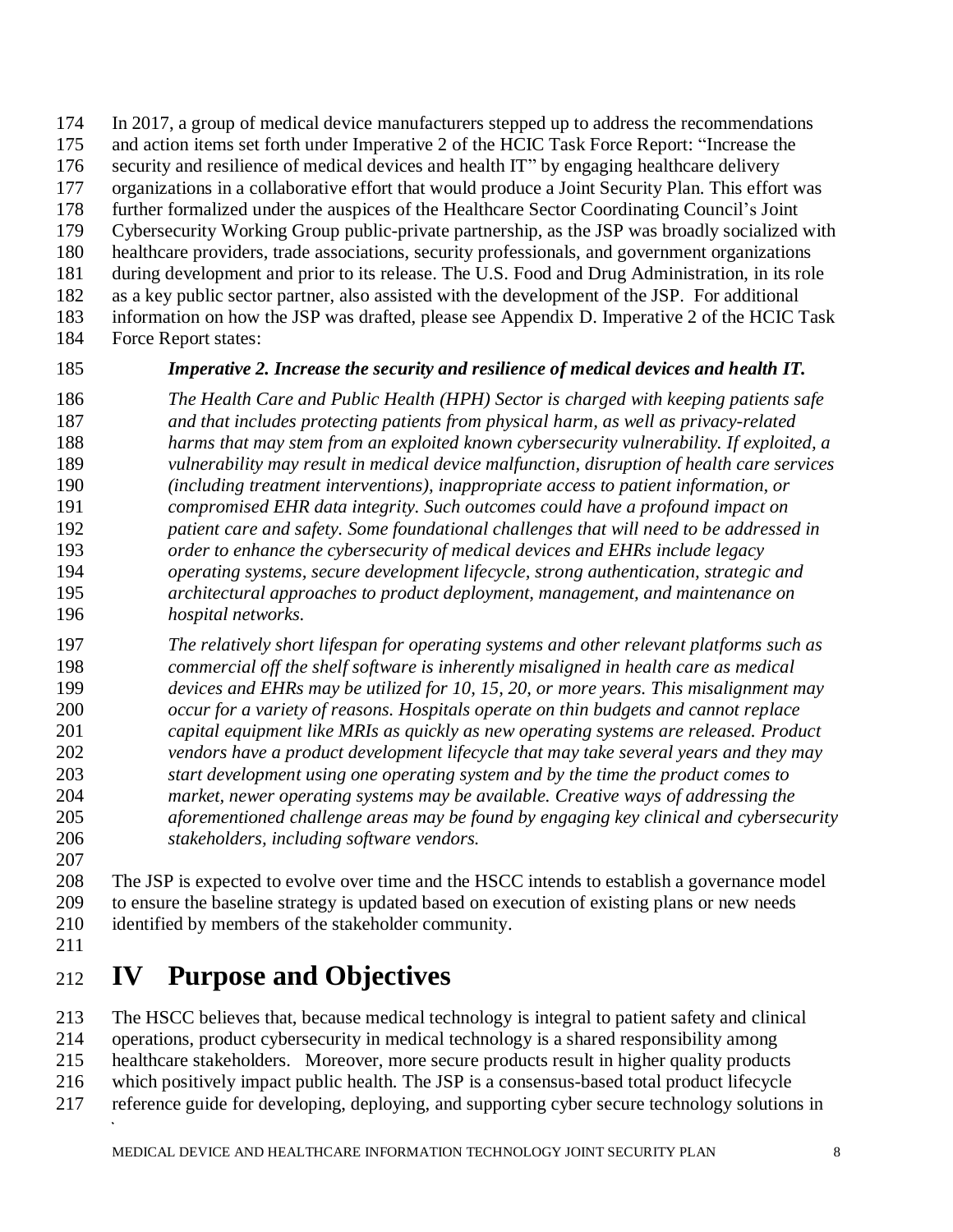- the health care environment. It is not a regulatory document nor is it a standard. Rather the JSP
- may be leveraged across an organization's product portfolio and is intended to be globally
- applicable. Furthermore, the recommendations provided in the JSP are intended to help
- organizations of various size and stages of maturity to enhance their product cybersecurity
- posture by addressing key cybersecurity challenges.
- This voluntary plan is intentionally forward leaning and seeks to inspire organizations to raise
- the bar for product cybersecurity. In particular, integrating cybersecurity into an organization
- necessitates organizational and process changes that come with considerable time and monetary
- investments. The JSP provides a framework for making these organizational and process related changes.
- 228 One of the main themes of the JSP is the idea of continuous improvement. We encourage medical device manufacturers, health IT vendors, and healthcare providers to make a
- medical device manufacturers, health IT vendors, and healthcare providers to make a
- commitment to adopting the JSP to aid in developing, deploying, and supporting cyber secure
- technology solutions in the health care environment. The adoption of the JSP, with the
- integration into current practices, is expected to provide a safer and more resilient patient care
- and result in overall improved product quality.
- 

# <span id="page-8-0"></span>**V JSP Product Security Framework Overview**

- The JSP framework establishes that effective cybersecurity is integrated into an organization's quality system processes and is incorporated throughout the various stages of the commercialization process (from concept to launch). Figure 1 provides a framework for incorporating the JSP into existing quality system processes and throughout commercialization. The core of this framework aligns to traditional quality system concepts. Design controls, risk management, design requirements, testing and post market management can be aligned with multiple software development methodologies (not shown). Documentation of the product security activities/processes in the JSP framework core is encouraged to demonstrate that the framework has been applied consistently and is rigorously followed. Healthcare providers seeking further guidance on the secure operation of medical devices, and other information 246 technology used to run their healthcare operations, may refer to HSCC "Health Industry [Cybersecurity Practices \(HICP\): Managing Threats and Protecting Patients"](https://healthsectorcouncil.org/hhs-and-hscc-release-voluntary-cybersecurity-practices-for-the-health-industry/) publication, which stems from the Cybersecurity Information Sharing Act of 2014 (CISA) 405(d) effort. Additional guidance and detail are provided for each product security activity or process identified in the JSP framework in Section VII of this document. Acronyms and term definitions used throughout the JSP may also be found in Appendix A and Appendix B respectively.
- 
-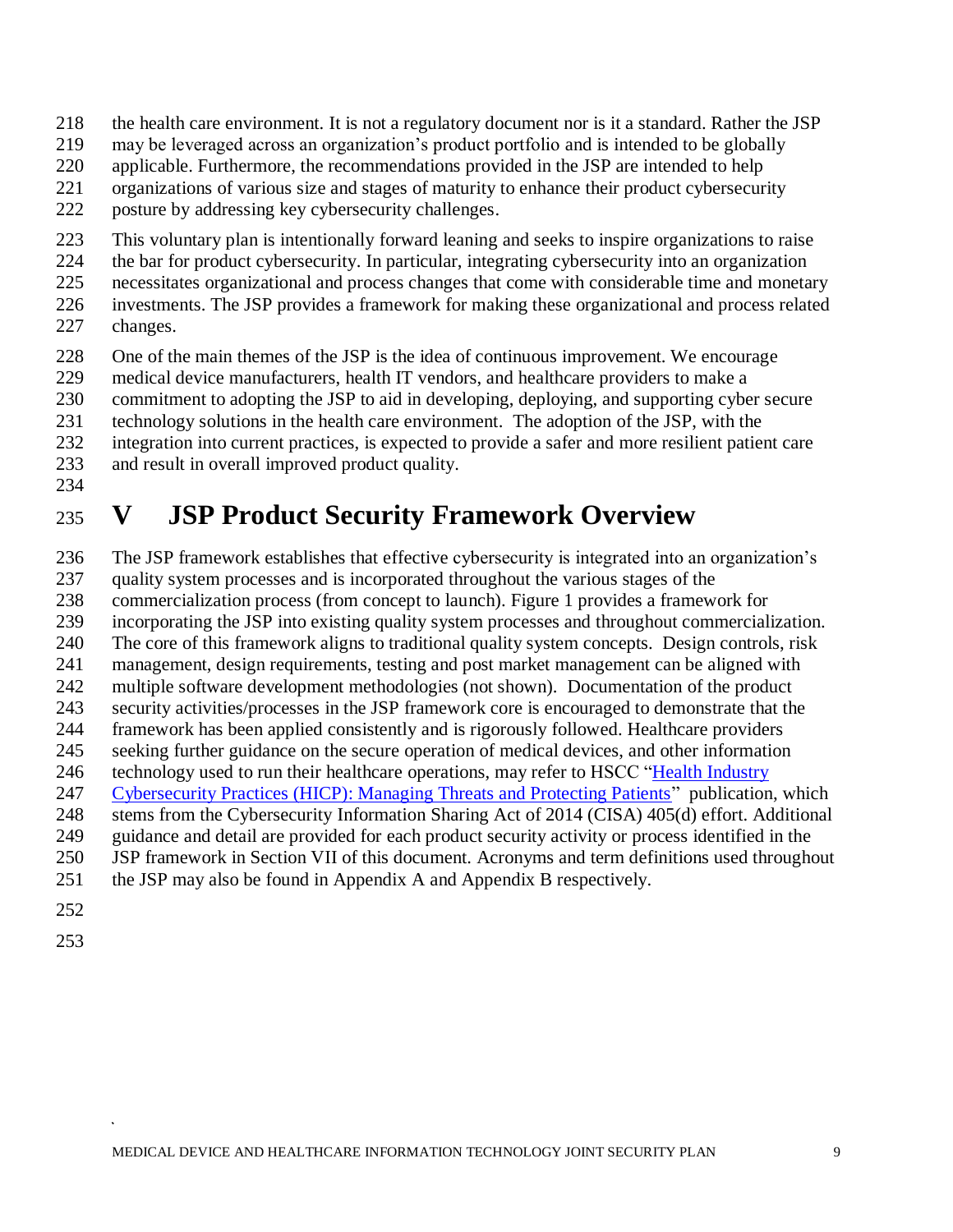

254<br>255 **Figure 1. Product Security Framework.** Top row represents product commercialization

 phases. Core represents product security activities and processes. Two bottom rows represent quality system processes

# <span id="page-9-0"></span>**VI How to Use the JSP**

 For the successful use of the JSP, an initial step is to be able to define the governance process as it relates to organizational roles and responsibilities, and the needs for personnel training.

Governance which may include strategic decisions, establishing milestones, and tracking of

maturity against the framework is executed by designated leaders in a vendor's organization.

Framework adoption should be driven by mapping each of the framework cybersecurity

activities and processes into existing processes and minimizing the creation of separate or

redundant processes. Again, the goal of implementing the JSP is to generate higher quality

products that positively impact patient safety.

In addition to organizational leadership, various members of the organization have a shared

- responsibility for product security and thus benefit from the implementation of the JSP. For
- example, a vendor may share its evaluation of maturity against the JSP with customers. The
- vendor may also share this information with the HSCC with the intent of informing future
- iterations of the JSP. Additional granularity regarding stakeholder roles and responsibilities as
- well as potential organizational structures for implementing security are found in Appendix C
- and Appendix H respectively.
- Organizations adopting this framework should consider providing existing personnel with necessary training to achieve focused incorporation of cybersecurity expertise (see Appendix I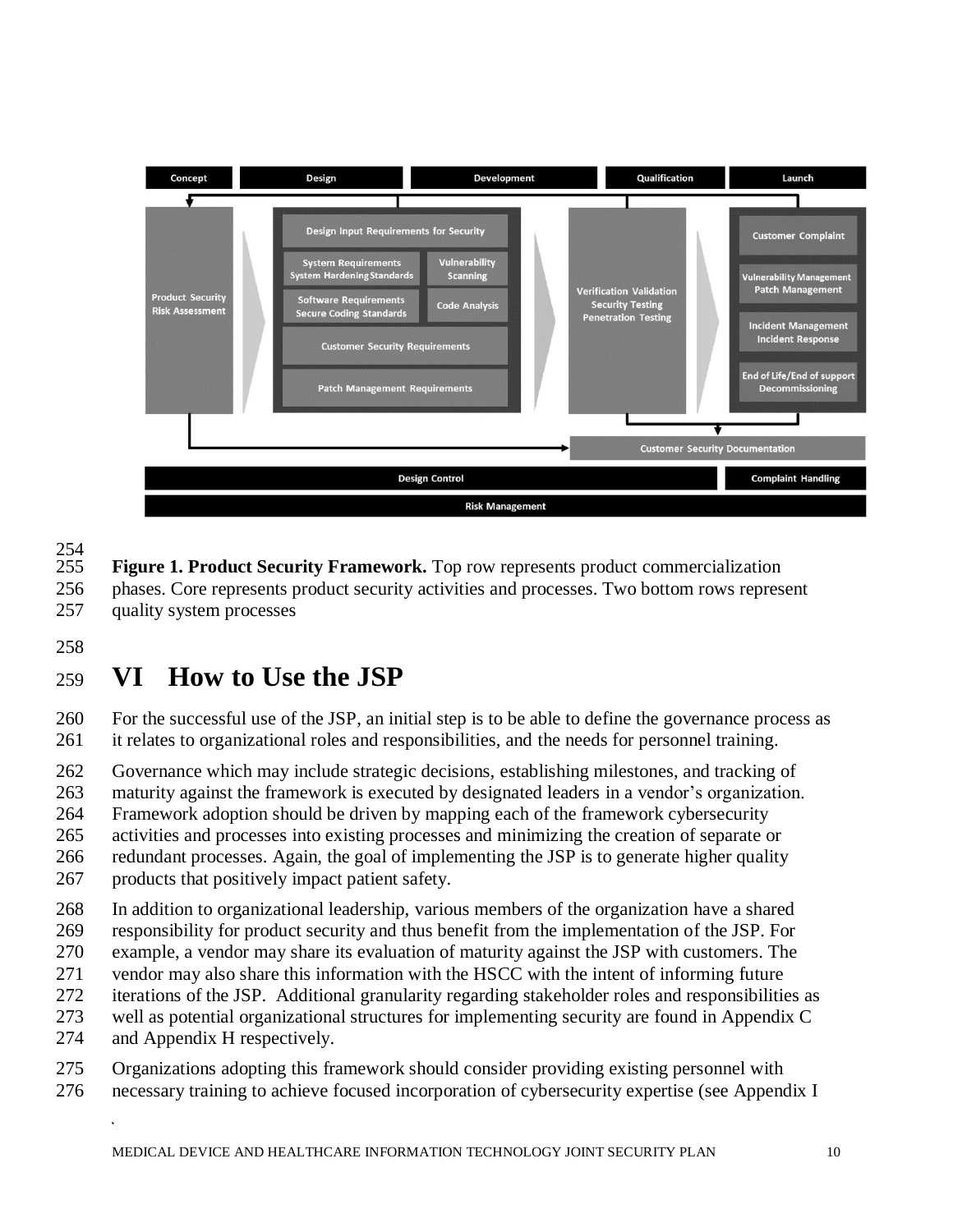- for additional granularity regarding on organizational training). Maintaining functional
- competency can best be achieved by establishing a routine training regimen or periodic re-
- assessment of need.
- 

# <span id="page-10-0"></span>**VII JSP Product Security Framework Implementation**

 This section expands and articulates on security activities and processes in the JSP framework (see Figure 1) in the context of where they align with traditional quality systems processes, and cross references appendices with applicable examples and templates. The goal in adopting the JSP is to integrate the security activities and processes in the JSP framework into existing processes where applicable. For additional information regarding the authoritative sources that were used to draft the content that follows, please see Appendix D.

### **A. Risk Management**

 Product security risk assessment is an integral component of overall product risk management. There are specific considerations necessary for ensuring cybersecurity risks identified during design, development, or post launch complaint handling are properly analyzed, evaluated, and documented. This section describes risk management from product concept through product launch.

### **i. Risk Register**

 A risk register, also referred to as a risk log, may be standalone or multiple repositories, which can be used to report on efforts across the framework activities, track remediation, and map new known vulnerabilities or potential risks. For vendors, the risk register will be populated from product portfolio management and information from the cybersecurity management plans as described below. Customers also benefit from maintaining a risk register based on information from customer security documentation (see Section VII, Design Control, subsection vi(b) for a description of customer security documentation) and vulnerability disclosures from vendors.

- **ii. Cybersecurity Management Plan**
- Beginning at the concept phase, a plan is created to establish how cybersecurity will be managed throughout the product lifecycle of the vendor's product. This plan is maintained throughout the product lifecycle and includes:
- Reports for product security risk assessment, penetration testing, static code analysis, and vulnerability scanning • Documentation of secure coding standards and system hardening standards applied during development and at installation • Plans for incident management, vulnerability management, and patch management • Documentation of service, remote support, and decommissioning procedures which may also be reflected in service contracts • Customer security documentation that is ready for customer distribution • Documentation of exceptions (see Section VII, Compliant Handling and Reporting, subsection v for a description of exceptions)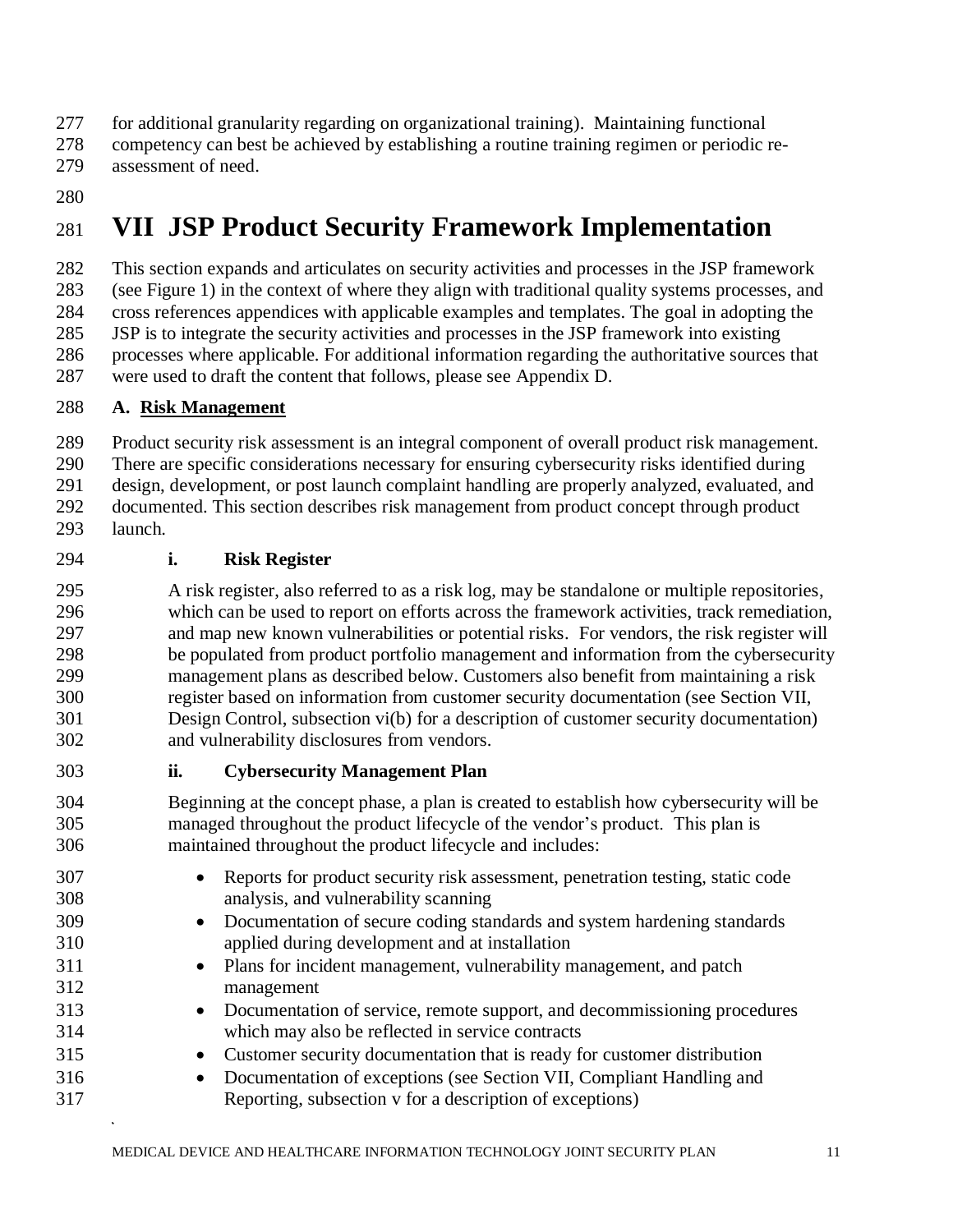This management plan should be cross-functionally reviewed and approved by business leadership in a vendor's organization. Components of this plan necessary for operation and management of product security are provided to customers by inclusion in customer security documentation, user manuals, and reflected in contractual agreements between the vendor and customer.

**iii. Product Security Risk Assessment**

### **Product Inventory**

 Document and maintain a comprehensive list of all software enabled products, product versions, solutions, and services commercially available, in support or in development, in order to track cybersecurity risks.

 Security risk assessment may be performed as part of or separately from other types of risk assessment, including those described in ISO 14971. The objective of risk assessment for known vulnerabilities or potential cybersecurity risks is to determine the comprehensive impact, for example, to clinical safety, business operations, intellectual property, patient privacy, contractual requirements, regulation, and law. The risk assessment will also enable the risks and vulnerabilities to be prioritized for response. Figure 2 is an example of: the sources from which a known vulnerability may be identified; the analysis categories used to score the vulnerability; and the output of the risk assessment. Risk assessments should reflect the target operational environment and use case of the product.

 Known common vulnerabilities and exposures (CVEs) identified in design and development or during complaint investigation of a launched product are analyzed and evaluated using a consistent vulnerability scoring methodology. One methodology that may be leveraged is the common vulnerability scoring system (CVSS). If CVSS is used, the latest version available should be used at the time of risk assessment to derive the level of cybersecurity risk and information that may be further used in preliminary hazard analysis (PHA), failure mode and effects analysis (FMEA), or other risk assessment tools not specific to cybersecurity, as indicated in Figure 3. Utilizing the most recent version of CVSS can help in this analysis and avoid challenges with determining exploitability for security risks. For many vulnerabilities, CVSS scoring may already be provided based on original equipment manufacturer (OEM) or industry evaluation, but it is recommended that CVSS is calculated specific to the product's implementation with consideration for worst case scenarios where implementation is not strictly controlled (See Appendix J for more information on a draft CVSS rubric for the healthcare context which may aid in this assessment).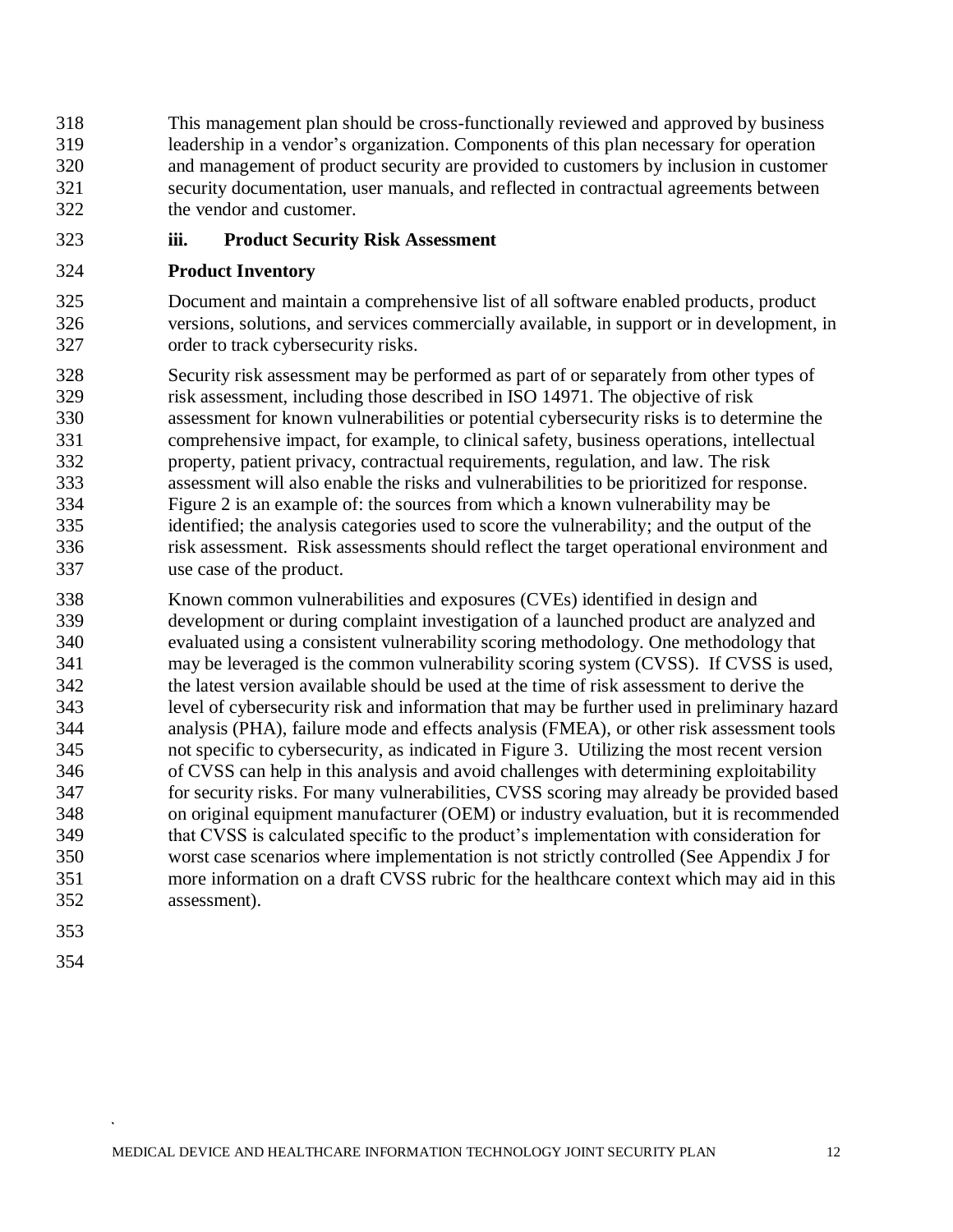

# 355<br>356

356 **Figure 2. Risk Assessment Sources.** Assessing risk from different sources and generating 357 severity scoring that may be used in safety-related risk assessment.

| 358 |                                                                                                     |
|-----|-----------------------------------------------------------------------------------------------------|
| 359 | As it relates to Figure 2 above:                                                                    |
| 360 |                                                                                                     |
| 361 | • None to low risk means negligible or no impact to confidentiality, integrity, or                  |
| 362 | availability of the patient, user, vendor or customer environment (environmental)                   |
| 363 | which may be considered controlled risk.                                                            |
| 364 | Medium to high risk means potential known vulnerabilities that may result in<br>$\bullet$           |
| 365 | adverse events impacting confidentiality, integrity, or availability to the patient,                |
| 366 | user, vendor or customer environment which otherwise may be considered                              |
| 367 | uncontrolled risk depending on impact to safety and efficacy.                                       |
| 368 | Critical risk introduces potential for injury or harm to patients or users of products<br>$\bullet$ |
| 369 | including impact to sensitive information and data or critical functions which                      |
| 370 | otherwise may be considered uncontrolled risk.                                                      |
| 371 |                                                                                                     |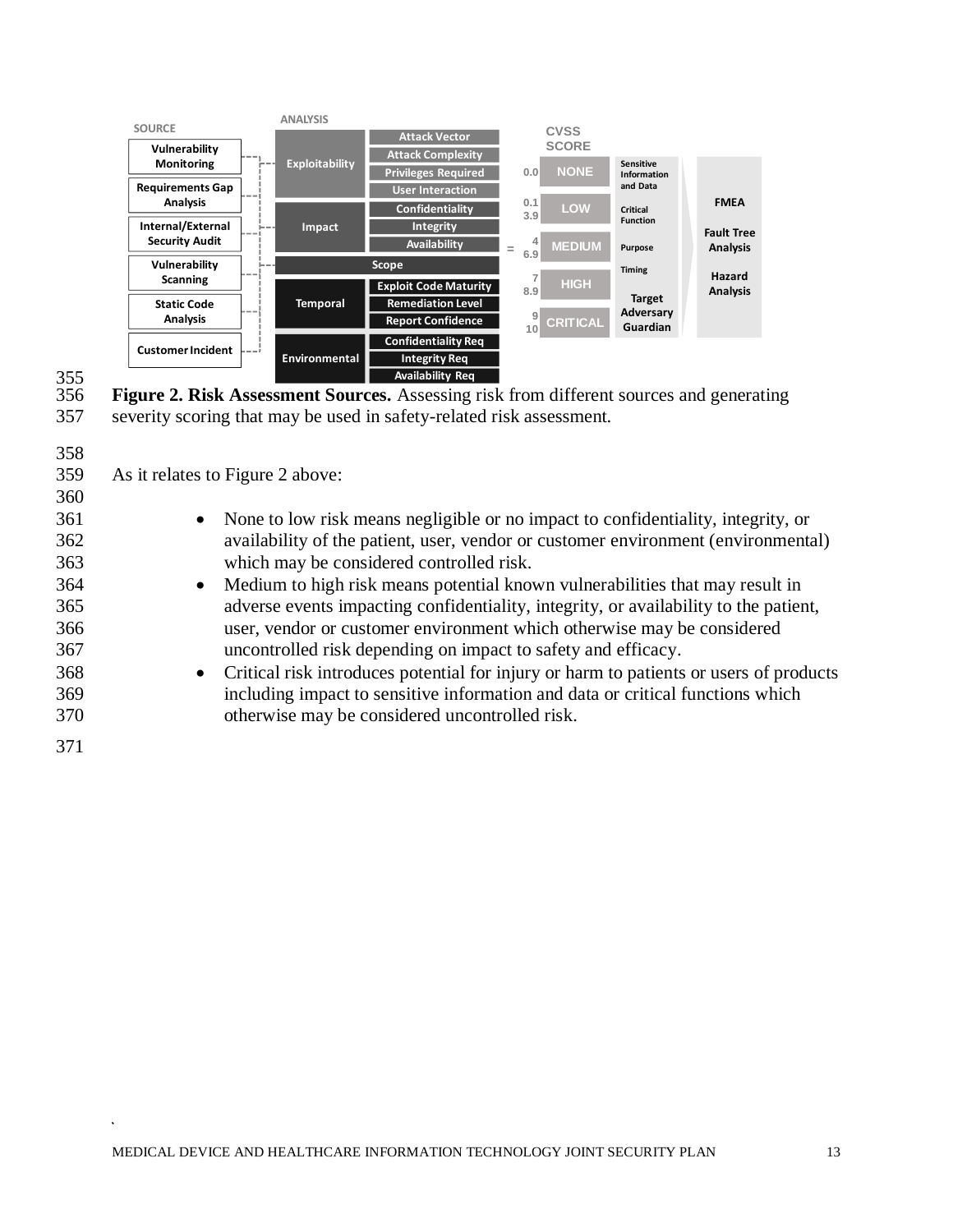

372<br>373 **Figure 3. Risk Assessment Mapping.** Illustration of how a safety-related risk management 374 process maps to a security-related issue for medical technology

375 **iv. Additional Risk Management Areas**

### 376 **Supply Chain**

 Secure, according to a vendor information security policy, development and manufacturing environments such that additional security risk is addressed prior to deployment of a product to a customer. These measures should include malware protection measures, file system integrity checking, and access control for intellectual property during the supply chain process.

### 382 **Third-Party Entities**

 It is important that external entities involved in the product lifecycle of a medical device or healthcare information technology ensure applicable components described in the JSP framework (Figure 1) can be achieved. Furthermore, by undergoing routine assessment against the applicable components of this framework, third-party entities demonstrate their commitment to further bolstering the state of medical device and health IT security. Additional granularity is provided in an example of a third-party security agreement in Appendix F.

### 390 **B. Design Control**

 Design controls consist of policies and procedures that ensure that product design inputs are met so that correct requirements can be developed. For cybersecurity, organizations apply applicable standards and testing to software code during product development as well as during each software release. These design control principles also apply to components provided by third-parties that are used in finished products. The section that follows describes components of the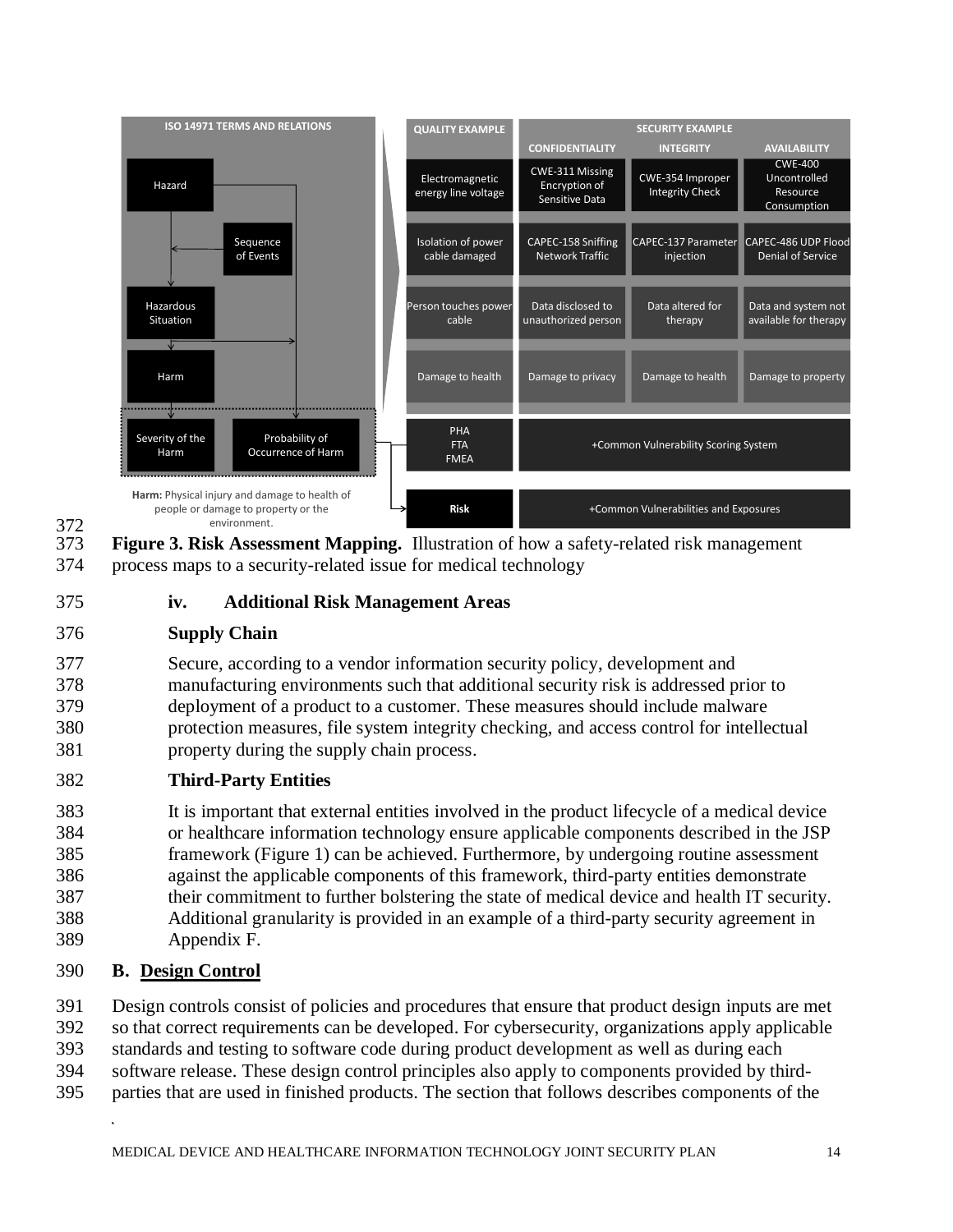JSP security framework relevant to design control from product concept through product qualification.

### **i. Design Input Requirements for Security**

 As a subset of design input requirements, establish high-level security requirements based on: authoritative sources for security standards and best practices; a vendor's own security requirements when they verifiably exceed existing standards; regulatory requirements for security of technology or medical technology specifically, and customer feedback relating to security. These requirements should be assessed for applicability to a product during the design and development processes (Figure 1). Additional specifics regarding some of these requirements are found in Appendix E. It is expected that additional information regarding cybersecurity vulnerabilities may be obtained once the product is launched. As a result, it is important to incorporate known cybersecurity vulnerabilities and relevant compensating controls into the design control process (i.e. into design control policy and procedures).

- **ii. System Requirements, System Hardening Standards, and Vulnerability Scanning**
- <sup>412</sup> Identify, apply and maintain system hardening standards provided by a third-party component vendor or an authoritative source for securely configuring all products and components used in a vendor product. See Appendix D for examples of authoritative sources for standards and testing.
- Perform vulnerability scanning periodically throughout product development and conduct automated testing to ensure secure system configuration and patching.

### **iii. Software Requirements, Secure Coding Standards, and Code Analysis**

- Apply secure coding standards during the development of software that outline secure coding practices generic to any programming language, and language-specific secure coding standards specific to a programming language.
- Perform static and dynamic code analysis periodically throughout product development testing and integrate automated solutions into development tools to ensure secure coding standards are followed.
- 

### **iv. Patch Management Requirements**

 Routinely identify, apply and maintain system-patching throughout the product development process for products and components, including those provided by third- parties. Consider remediation planning within a reasonable timeframe - including an upgrade of the products and components - if patches are no longer supported by their third-party vendor. The deployment and application of patches will have a defined time of disruption to system operation and minimal impact on availability for patient care. See Section VII, Complaint Handling and Reporting, subsection vi for additional granularity on vulnerability and patch management once the product is launched.

- **v. Security Testing**
- Conduct robustness testing during unit and integration testing of proprietary software in development; test interfaces such as user interfaces, network protocols, and file inputs for ability to withstand and handle potentially malicious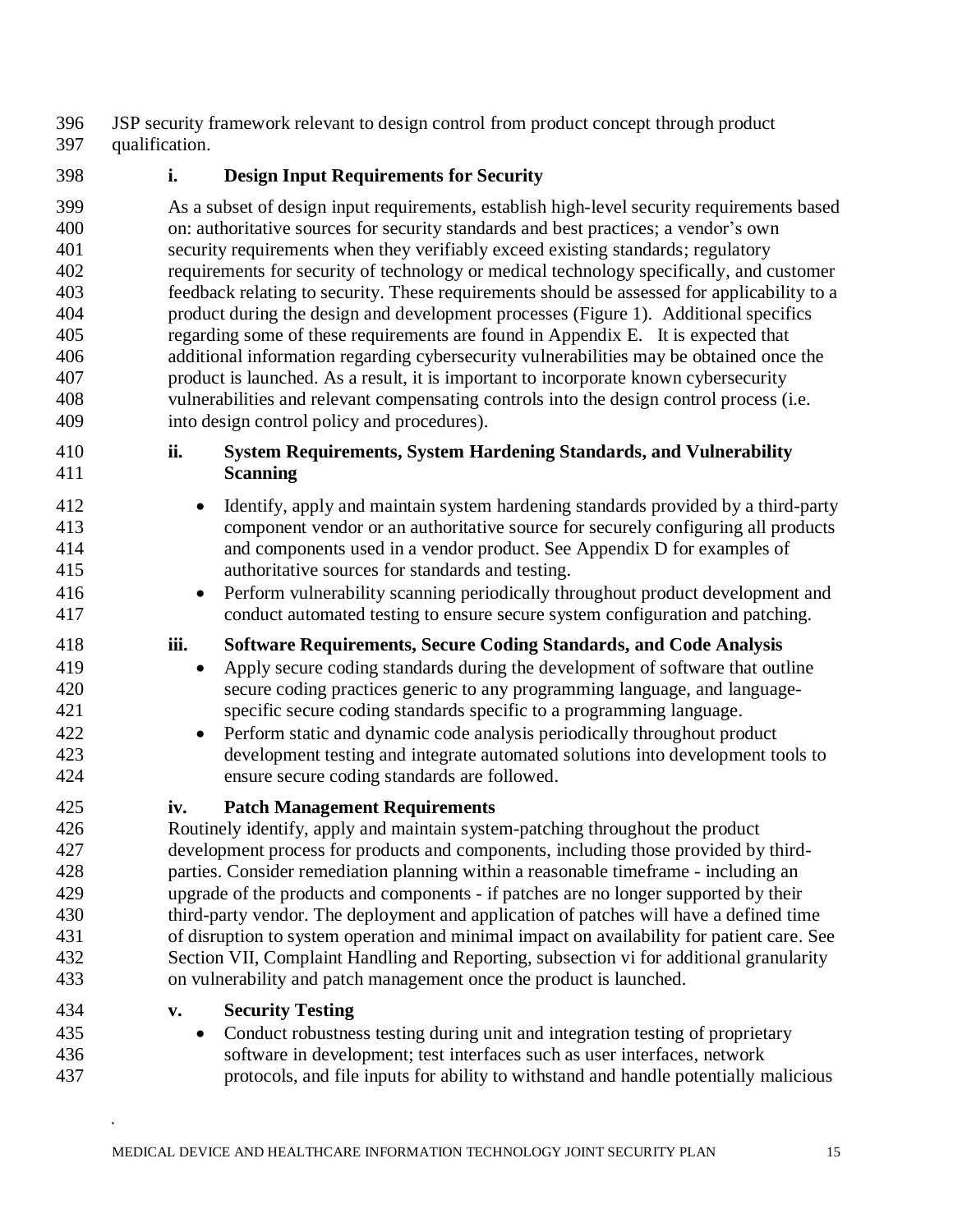practices such as vulnerability scanning. • Conduct penetration testing. It is paramount that an independent entity trained and/or certified in cybersecurity verifies cybersecurity testing performed and security controls implemented during design control, as well as in each software release near or at completion of risk remediation. Additionally, they may apply custom cybersecurity testing methodologies based on threat modeling to ensure comprehensive use case coverage. Based on product complexity, connectivity, and integration with customer environments and reliance on customer security controls, a penetration test is recommended on the product in its deployed configuration prior to customer use. Documentation by the vendor of penetration testing reports is critical to include in product design documentation and the cybersecurity management plan; include unmitigated findings in customer security documentation. **vi. Customer Security Requirements a) Service and Support Access** When remotely or locally accessing customer systems, it is critical that a vendor maintain permissible security and privacy controls and adhere to customer information security policies. Support tools and processes should be monitored for vulnerabilities and insecure practices. The vendor is responsible for providing customer security documentation which comprehensively describes the control measures implemented. In particular, vendor service and support personnel in collaboration with customers are responsible for: • Obtaining consent from the customer prior to accessing customer environments in addition to uniquely identifying service and support personnel upon authentication and authorization to a system. Also, document processes for how and when local and remote access is performed for service and support. • Avoiding inclusion of any credentials in product information documentation such as service manuals, which may allow unauthorized access to the product. Default passwords or credentials may be documented when instructions are provided to make those credentials unique. • Ensuring system cybersecurity controls are always returned to intended configuration prior to completing any vendor service and support visit. In addition: • Credentials and passwords should be unique, changed on a regular basis and immediately removed or changed following any service personnel termination. • Remote access should be done using some type of multi-factor authentication. • Customer data, including patient data, may never leave the site without written consent and approval from the customer. Data should be de-identified when possible and a clear communication of use of the data must be provided. • Any use of removable media should be approved by customers and customer information security policies should be adhered to before utilization.

input, as well as denial of service attacks and events; and apply standard IT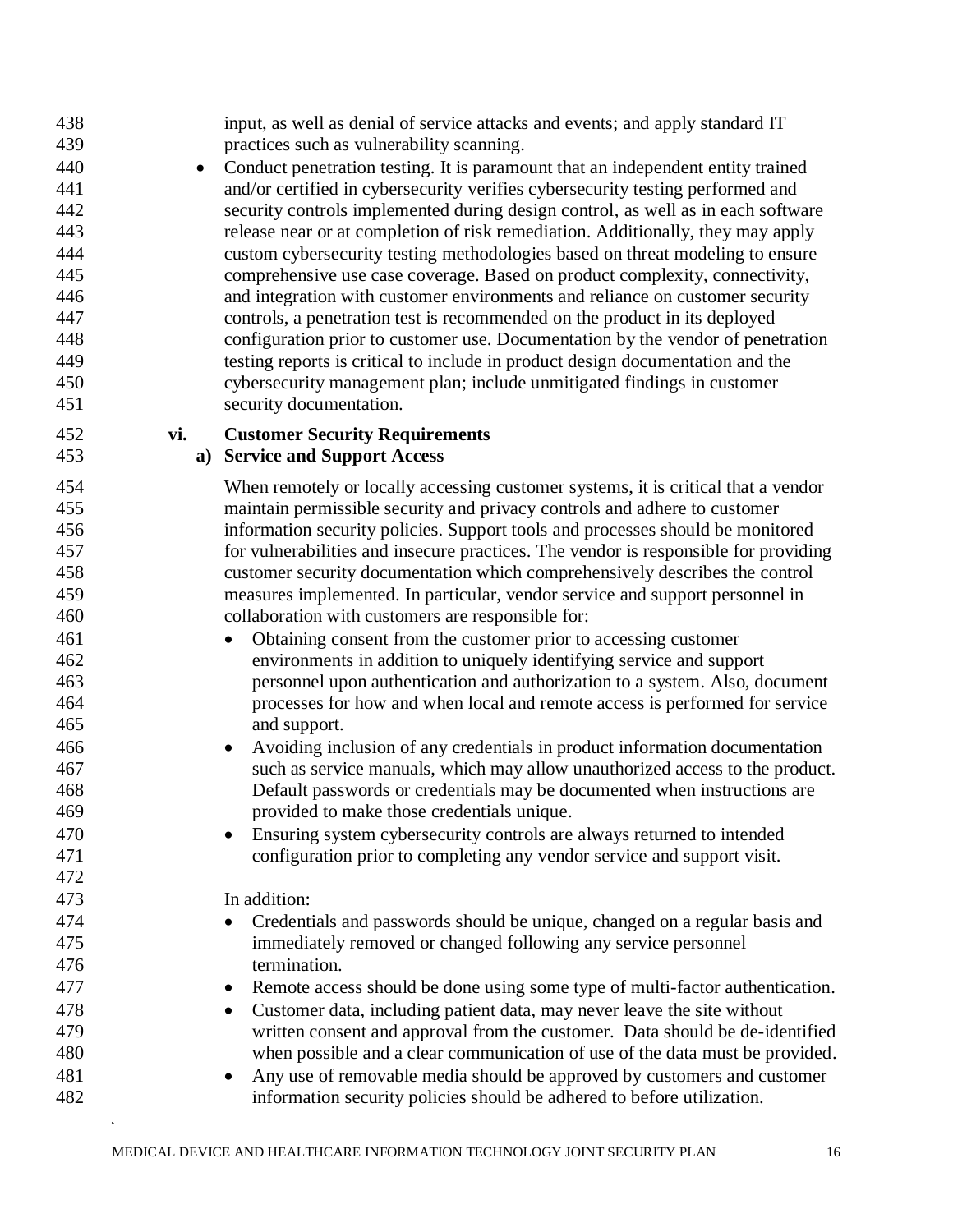| 483<br>484<br>485<br>486<br>487<br>488<br>489<br>490<br>491<br>492<br>493<br>494 | Decommissioning or transfer of products and components from a customer<br>facility, or removal for refurbishment, requires any sensitive information and<br>data to be destroyed or transferred with reasonable and appropriate safeguards<br>with the customer's written authorization.<br>Customers may accept responsibility to destroy sensitive information and<br>data from any product if they wish to do so. Clearly document and follow<br>any federal and local regulatory or legal procedures for transfers of this<br>data.<br>Service may determine approved methods for managing sensitive<br>п<br>information and data. In accordance with customer data retention<br>requirements, the destruction of this data must be clearly documented and<br>follow any local regulatory or legal procedures. |
|----------------------------------------------------------------------------------|--------------------------------------------------------------------------------------------------------------------------------------------------------------------------------------------------------------------------------------------------------------------------------------------------------------------------------------------------------------------------------------------------------------------------------------------------------------------------------------------------------------------------------------------------------------------------------------------------------------------------------------------------------------------------------------------------------------------------------------------------------------------------------------------------------------------|
| 495                                                                              | b) Customer Security Documentation                                                                                                                                                                                                                                                                                                                                                                                                                                                                                                                                                                                                                                                                                                                                                                                 |
| 496<br>497<br>498<br>499<br>500<br>501<br>502<br>503<br>504<br>505               | For any commercialized product, it is critical that the vendor develop and<br>maintain documentation which describes all pertinent security information related<br>to the product. Furthermore, customer security documentation needs to be<br>updated when significant changes occur in existing or new product versions. This<br>documentation is prepared for external distribution and consumption by<br>customers. Customers, in turn, are responsible for processing vendor-provided<br>customer security documentation to complete questionnaires, agreements, and/or<br>risk assessments during product procurement phases and incorporating results into<br>a risk management platform as well as an asset management platform for ongoing<br>management.                                                 |
| 506                                                                              | Customer security documentation provided by vendors includes:                                                                                                                                                                                                                                                                                                                                                                                                                                                                                                                                                                                                                                                                                                                                                      |
| 507<br>508<br>509<br>510                                                         | All components provided or required for use, also known as a bill of<br>$\bullet$<br>materials, using the common platform enumeration convention and major<br>version number. This would include components such as software<br>(commercial and open source) and firmware required for device operation                                                                                                                                                                                                                                                                                                                                                                                                                                                                                                            |
| 511                                                                              | Description of secure configuration                                                                                                                                                                                                                                                                                                                                                                                                                                                                                                                                                                                                                                                                                                                                                                                |
| 512<br>513<br>514                                                                | Data flow diagrams that capture items flowing in and out of the device, open<br>network ports and active services, as well as any requirements for network<br>connectivity                                                                                                                                                                                                                                                                                                                                                                                                                                                                                                                                                                                                                                         |
| 515                                                                              | Remote access methods and tools, if used<br>$\bullet$                                                                                                                                                                                                                                                                                                                                                                                                                                                                                                                                                                                                                                                                                                                                                              |
| 516<br>517                                                                       | Access control design including privileged access controls and vendor<br>$\bullet$<br>maintenance and/or service accounts                                                                                                                                                                                                                                                                                                                                                                                                                                                                                                                                                                                                                                                                                          |
| 518                                                                              | Comprehensive description of the control measures implemented<br>٠                                                                                                                                                                                                                                                                                                                                                                                                                                                                                                                                                                                                                                                                                                                                                 |
| 519<br>520                                                                       | Patch management plan developed by the vendor that identifies any customer<br>$\bullet$<br>responsibility as part of the plan                                                                                                                                                                                                                                                                                                                                                                                                                                                                                                                                                                                                                                                                                      |
| 521<br>522                                                                       | Required cybersecurity controls including malware protection that supported<br>$\bullet$<br>the vendor risk assessment                                                                                                                                                                                                                                                                                                                                                                                                                                                                                                                                                                                                                                                                                             |
| 523                                                                              | Logging and audit capabilities to support customer security operations                                                                                                                                                                                                                                                                                                                                                                                                                                                                                                                                                                                                                                                                                                                                             |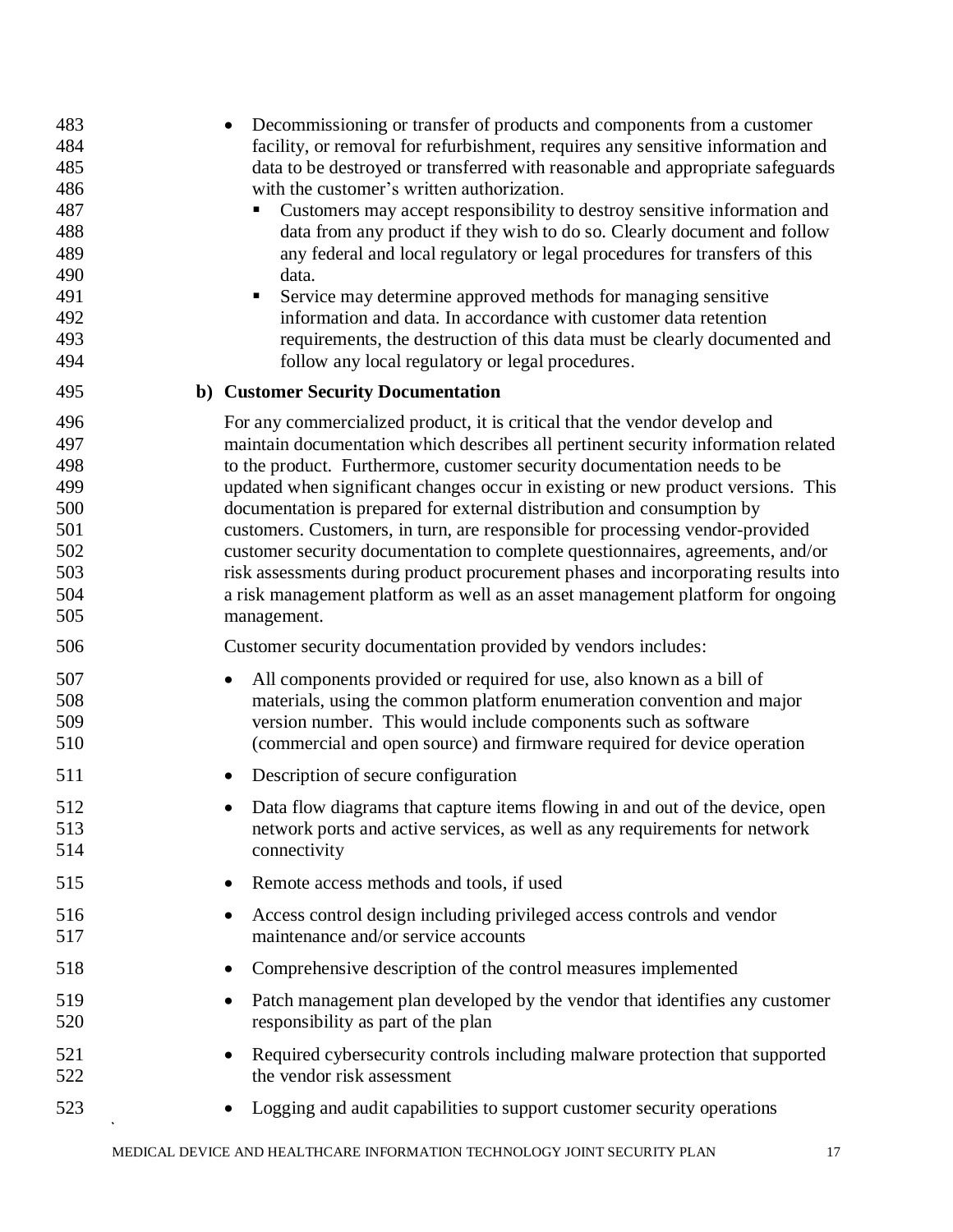- Assumptions and requirements at installation and in use to maintain security
- Summary of known security risks and considerations, including unmitigated findings from penetration testing
- 
- Contact information for the vendor to report incidents, vulnerabilities, or for general inquiries regarding security
- For context regarding what may be included in customer security documentation and what it might look like, see Appendix G.

### **C. Complaint Handling and Reporting**

- Gathering feedback on the cybersecurity performance of their products post product launch is important for vendors, and complaints are a mechanism for obtaining this feedback. The section that follows provides insight into the types of information vendors may receive and actions they may take as a result.
- **i. Customer Complaint Escalation**
- Customer complaint evaluation or investigation by the vendor includes steps to determine if there is a product-related cybersecurity vulnerability or incident. A cross-functional team may be assembled to ensure a coordinated investigation and appropriate response. Specifically, the investigation includes close coordination with the affected customers and appropriate parties. Ensure effective escalation and triage by having adequate procedures and classification for potential cybersecurity issues for handling by service and support. Customers and vendors should perform timely information sharing during an investigation to support rapid response.
- If the customer product complaint is associated with protected health information or personally identifiable information, then privacy considerations must be accounted for (e.g. privacy notifications, breach investigation) and other potentially affected customers must be notified. The vendor should provide information needed for proper incident response to enable successful breach determinations.
- If the complaint is associated with vendor managed or owned assets but not a vendor product, such as a service laptop or removable media, then upon receiving the complaint the vendor will inform its information security organization. Depending on the type of incident, notification of privacy or compliance officers may be needed as well. Additional responses may also be needed that include customer or regulatory notification.
- Risk assessment and remediation planning is an integral part of the complaint investigation. As a part of this assessment, product cybersecurity risks are documented in service and support complaint handling systems in addition to risk management files. Remediation may include advised compensating controls and fixes as appropriate.
- **ii. Reporting Considerations**
- In the interest of strengthening cybersecurity within the medical technology ecosystem, it is essential for vendors to communicate cybersecurity vulnerabilities to appropriate stakeholders. In addition to vendor customers, these stakeholders include Cyber Emergency Response Teams (CERTs) and groups that share medical technology vulnerability and threat information (e.g. information sharing and analysis organizations).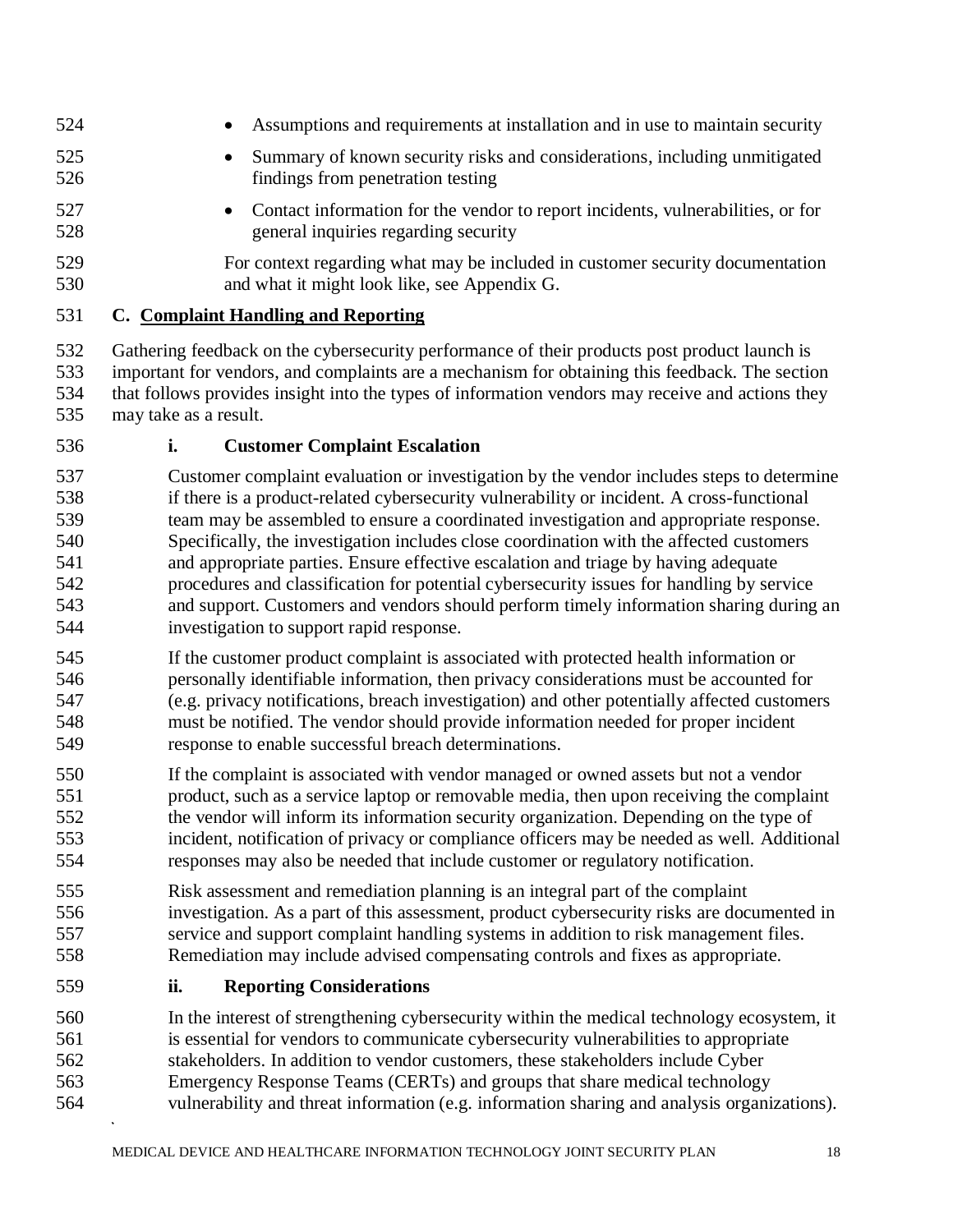Vendors should also be aware of any additional reporting and remediation requirements imposed by regulators in the jurisdictions in which they operate (e.g. FDA guidance on Postmarket Management of Cybersecurity in Medical Devices for medical device manufacturers marketing product in the US), as these vulnerabilities may pose patient safety concerns.

### 570 **iii. Security Incident Management, Response and Communication**

571 Provide timely responses and communications to all stakeholders impacted by 572 vulnerabilities and incidents for commercialized products as described below.

- 573 Manage internally reported issues within 30 days of initial discovery and the 574 designated cross-functional team provides an update of the issue status to internal 575 stakeholders and governance every 60 days thereafter until closure.
- 576 Produce targeted customer bulletins or notifications and post to a public webpage 577 or deliver via other available mechanisms to customers within 30 days of initial 578 discovery for customer and third-party reported issues. Evaluate related customer 579 security documentation to determine if updates are indicated; if deemed 580 necessary, proceed to update. Provide status updates to customers and third-581 parties reporting vulnerabilities and incidents with a routine cadence established 582 by the cross-functional team while complaint handling investigation is in 583 progress. Achieving the aforementioned timing for bulletins or notifications by 584 the vendor during incidents may be dependent on timely and accurate 585 communication with customers.
- 586 Coordinate vulnerability disclosures with a Cyber Emergency Response Team 587 (CERT) and Information Sharing and Analysis Organization (ISAO) recognized 588 by the FDA. For an overview of vulnerability disclosure terms, definitions, 589 concepts, guidelines, and benefits please see the international standard and white 590 paper referenced under "Security Incident Response and Communication" in 591 Appendix D. Though out of scope for this document, other reporting such as that 592 required by federal (e.g. the Health Insurance Portability and Accountability Act 593 (HIPAA)) and state laws, regulatory compliance etc. may be needed. Figure 4 594 below is an example of a coordinated vulnerability disclosure process.



596<br>597

595

597 **Figure 4. Example coordinated vulnerability disclosure process.** Organizations obtain 598 vulnerability information by monitoring various sources. Subsequently a potential vulnerability

- 599 is identified, assessed, verified, remediated, and communicated as appropriate.
- 

### 600 **iv. Remediation Planning**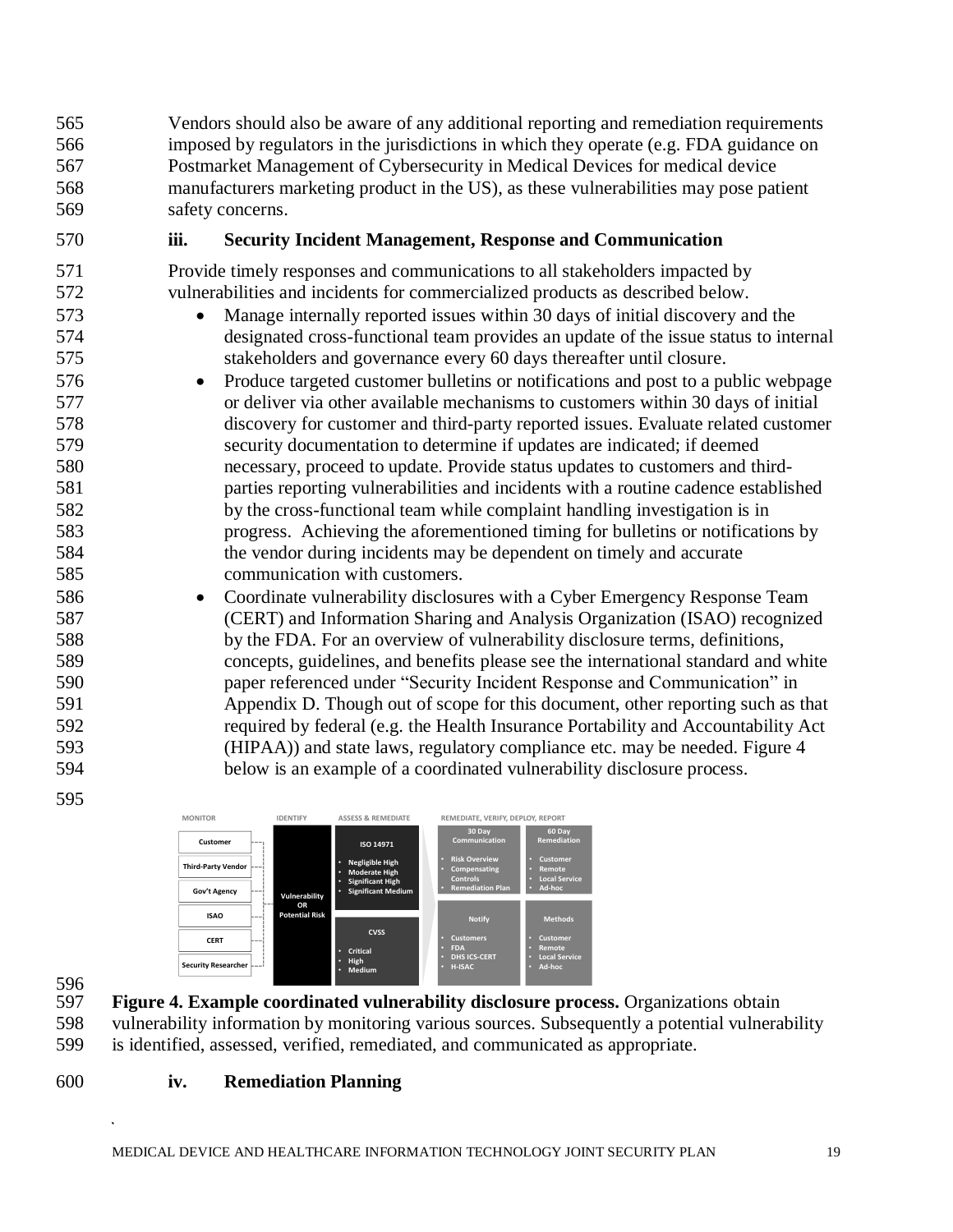| 601 | Throughout design and development, a product security risk assessment is necessary to      |
|-----|--------------------------------------------------------------------------------------------|
| 602 | determine the level of risk and subsequent actions for security requirements including     |
| 603 | remediation planning. Below is an example of how low, medium and high risks can be         |
| 604 | managed.                                                                                   |
| 605 | • Low risk can be addressed or accepted as is and documented as an exception (see          |
| 606 | following section to learn more about exceptions)                                          |
| 607 | Medium to high and critical risk can be addressed as requirements for design<br>$\bullet$  |
| 608 | input and mitigated accordingly                                                            |
| 609 | Routine vulnerability and patch management may be addressed continuously<br>$\bullet$      |
|     |                                                                                            |
| 610 | For commercialized products, security risk assessment and remediation planning is          |
| 611 | performed as part of a post market management (post-launch) process.                       |
| 612 | Low risks may be addressed separately in a reasonable amount of time, but at               |
| 613 | minimum during the next product or software update                                         |
| 614 | Recommendations for medium to high and critical risks, which may align with<br>$\bullet$   |
| 615 | uncontrolled risks per FDA's guidance Postmarket Management of Cybersecurity               |
| 616 | in Medical Devices, include communicating with the customer and user                       |
| 617 | community about the vulnerability, identifying the devices which could                     |
| 618 | potentially be impacted and providing interim control measures to mitigate risk as         |
| 619 | well as a remediation plan within 30 days of learning of the vulnerability. Patches        |
| 620 | must be available with at least one of the deployment methods promptly and                 |
| 621 | within a maximum of 60 days after learning of the vulnerability. As soon as                |
| 622 | possible but no later than 60 days after learning of the vulnerability, the                |
| 623 | manufacturer fixes the vulnerability, validates the change, and distributes the            |
| 624 | deployable fix to its customers and user community such that the residual risk is          |
| 625 | brought down to an acceptable level.                                                       |
| 626 | Risks which have resulted in an incident where unauthorized disclosure of PHI or           |
|     | $\bullet$                                                                                  |
| 627 | PII will require data breach investigation and potential notification to customers         |
| 628 | in accordance with local laws and regulation. Other sensitive information and              |
| 629 | data such as intellectual property will require data breach investigation and              |
| 630 | potential notification to stakeholders.                                                    |
| 631 | Corrective and preventive action plans (CAPA) are established in compliance                |
| 632 | with vendor CAPA policy/procedure in order to evaluate the need to correct                 |
| 633 | existing or potential quality issues that impact the security of products and to           |
| 634 | develop actions to prevent their occurrence or recurrence.                                 |
| 635 | <b>Exceptions</b><br>V.                                                                    |
| 636 | An exception is an instance when a cybersecurity risk is identified (both pre- and post-   |
| 637 | launch of the product) and the vendor determines that no action is needed. As is           |
| 638 |                                                                                            |
| 639 | appropriate in all cases, it is important for the manufacturer to document the risk in the |
|     | product's design history file and/or risk management files. For risks documented as        |
| 640 | exceptions that require compensating controls to reduce the risk to none-to-low risk, a    |
| 641 | description of the risk and the compensating controls, including associated procedures,    |
| 642 | should be provided in customer security documentation for the product.                     |
| 643 | <b>Vulnerability Management and Patch Management</b><br>vi.                                |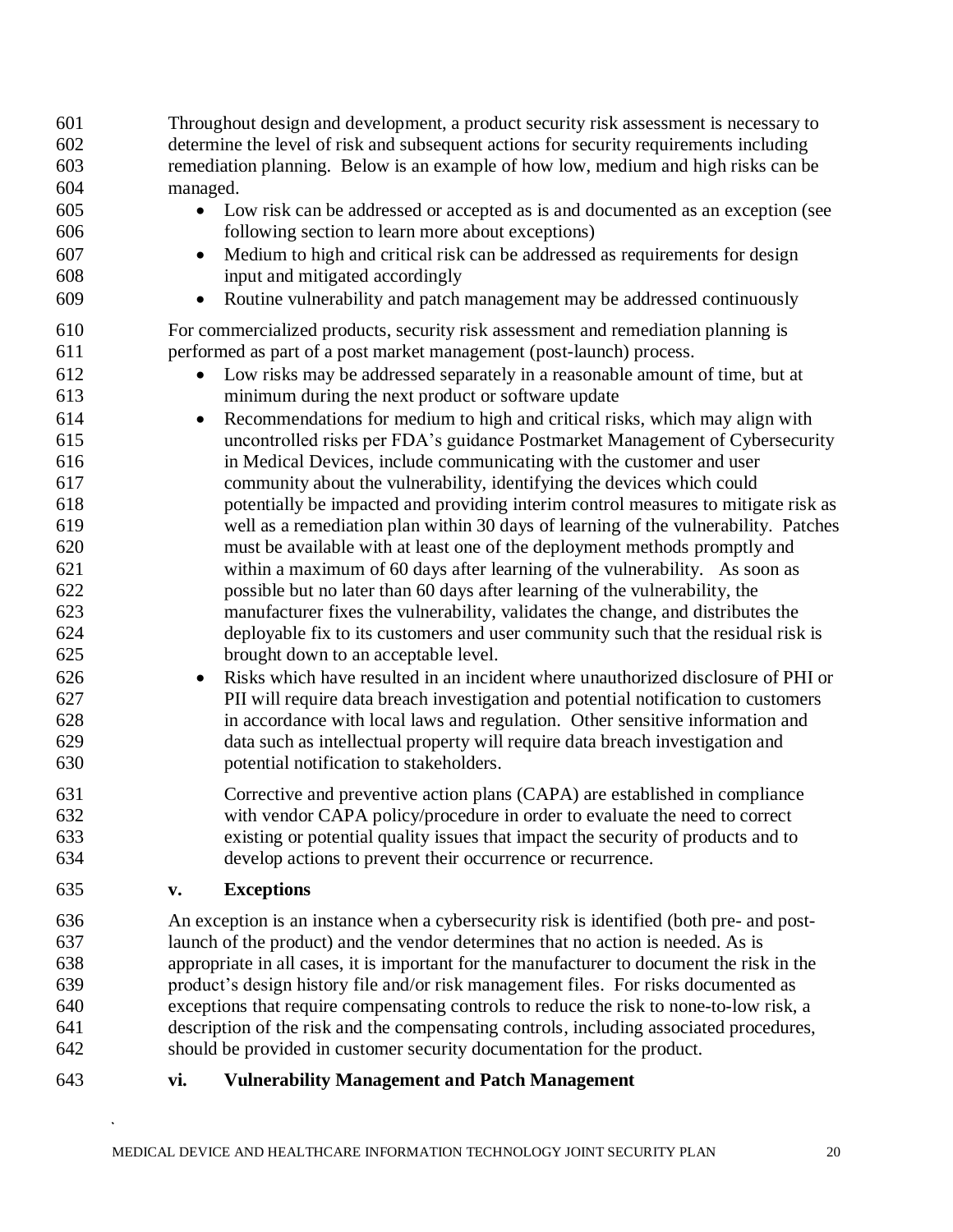| 644        | Prior to commercialization, a vendor establishes a cybersecurity management plan to                                                            |
|------------|------------------------------------------------------------------------------------------------------------------------------------------------|
| 645        | identify, evaluate, and respond to any cybersecurity incident or vulnerability including                                                       |
| 646        | known and zero-day vulnerabilities. The plan would not be complete without addressing                                                          |
| 647        | routine patching throughout the product lifecycle. Standardizing a pre-determined                                                              |
| 648        | frequency for patches and updates is recommended, with a quarterly frequency at                                                                |
| 649        | minimum. Publishing and coordinating patches in a timely manner so as to mitigate                                                              |
| 650        | medium to high risk vulnerabilities is of prime importance to any vulnerability and patch                                                      |
| 651        | management program. Critical elements of a vulnerability and patch management plan                                                             |
| 652        | include the ability to:                                                                                                                        |
| 653        |                                                                                                                                                |
| 654        | Continuously monitor, track, and plan for cybersecurity incidents, vulnerabilities,                                                            |
| 655        | upstream patches, and end of support dates from predefined sources based on                                                                    |
| 656        | inventory of firmware, software, communication modules, etc. Products and                                                                      |
| 657        | components (including those contracted components provided by third-party                                                                      |
| 658        | entities) may also be a source of vulnerabilities and should similarly be subject to                                                           |
| 659        | monitoring                                                                                                                                     |
| 660        | Determine the level of risk and subsequent actions necessary to mitigate                                                                       |
| 661        | cybersecurity risks by using product risk assessment, remediation planning and                                                                 |
| 662        | product security risk assessment. In particular, document cybersecurity risks in                                                               |
| 663        | defect, bug, or issue tracking systems or product backlog, in addition to design                                                               |
| 664        | history files and/or risk management files                                                                                                     |
| 665        | Validate the remediation and successful patching of vulnerabilities, including<br>$\bullet$                                                    |
| 666        | impact to performance and clinical use                                                                                                         |
| 667        | Perform proper version controlling to ensure patches can be identified once                                                                    |
| 668        | deployed on products                                                                                                                           |
|            |                                                                                                                                                |
| 669<br>670 | Identify capabilities necessary for customers and vendors to determine if a<br>security incident has occurred from any exploited vulnerability |
|            |                                                                                                                                                |
| 671        | Deploy remediation, including routine and emergency software patches, by                                                                       |
| 672        | implementing at least one of the following secured methods that are then                                                                       |
| 673        | documented by both vendor and customer:                                                                                                        |
| 674        | Remote Update: Patches applied via secure authorized remote service and<br>П                                                                   |
| 675        | support platforms provided by the vendor                                                                                                       |
| 676        | Customer Administered: Validated patches will be made available for                                                                            |
| 677        | customer retrieval and installation from a designated source including                                                                         |
| 678        | direct download from the third-party that provides the product or                                                                              |
| 679        | component                                                                                                                                      |
| 680        | Service Visit: Local service administered cybersecurity patches. Note that<br>п                                                                |
| 681        | this method is less optimal due to the time required to deploy local service                                                                   |
| 682        | personnel to customer facilities. However, it has utility in cases where                                                                       |
| 683        | faulty patching has foreseeable and serious safety risk and local service                                                                      |
| 684        | personnel may be required for resolution                                                                                                       |
| 685        | Ad-hoc Patching: Customers may accept engineering and technical risk<br>п                                                                      |
| 686        | for all other deployment mechanisms and/or application of cybersecurity                                                                        |
| 687        | patches not validated by the vendor. Note that this method is not advised                                                                      |
| 688        | due to the lack of validation by the vendor and potential impact to system                                                                     |
| 689        | performance or patient safety                                                                                                                  |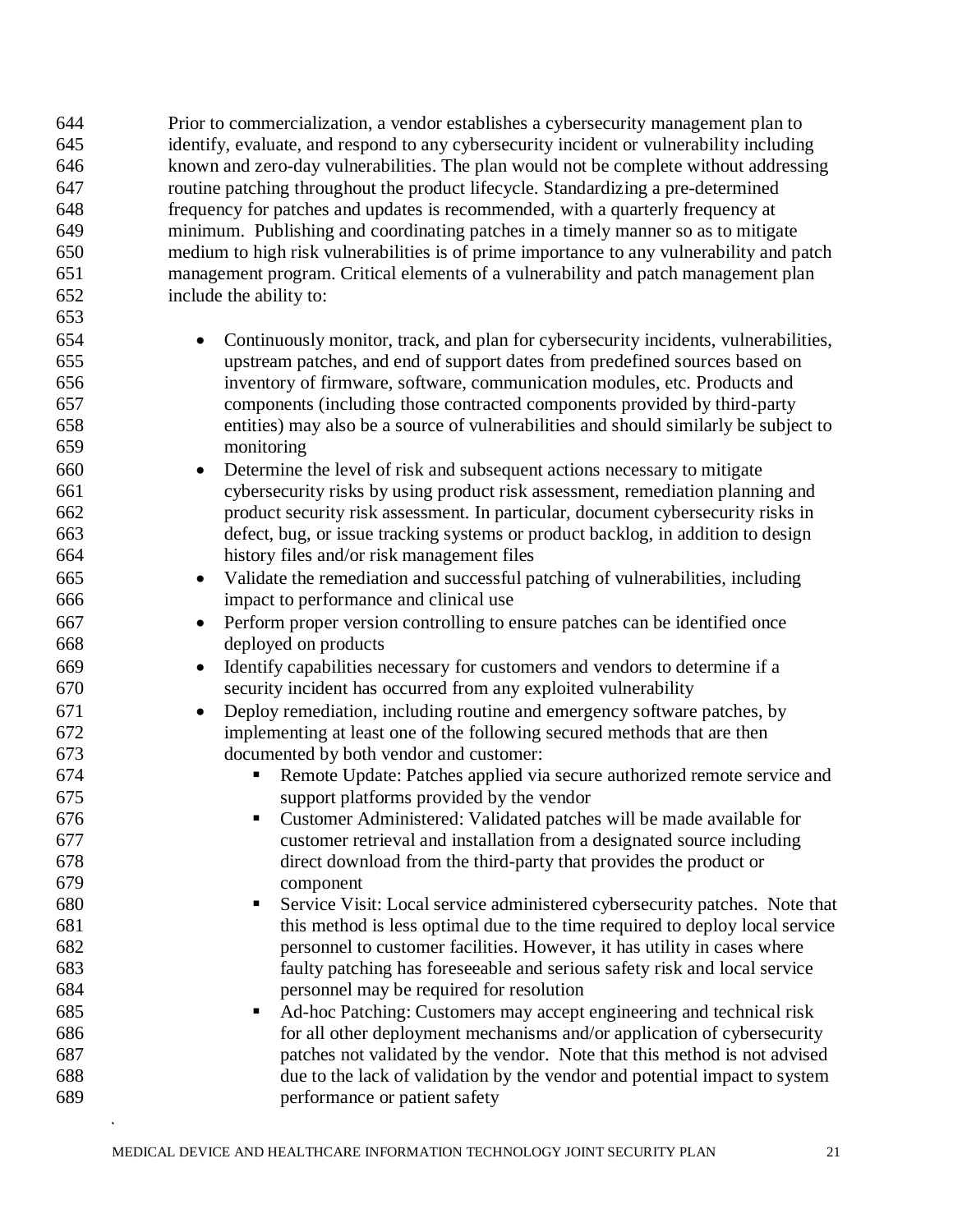| 690 | Make customers aware of the availability of cybersecurity patches and upgrades            |
|-----|-------------------------------------------------------------------------------------------|
| 691 | for products through a public webpage and/or direct customer notification (e.g.,          |
| 692 | email followed by letter).                                                                |
| 693 | For vendor-managed remote updates and service visits, routine reporting<br>п              |
| 694 | to customers of failures to patch products in the field is necessary,                     |
| 695 | including products and components provided by third-party entities that                   |
| 696 | are no longer supported by their vendor                                                   |
| 697 | It is essential that customers establish processes and/or technical means for             |
| 698 | routinely monitoring the designated communication channels predefined                     |
| 699 | by the vendor for new information or changes regarding patches                            |
| 700 |                                                                                           |
| 701 | vii. End of Life/ End of Support and Decommissioning                                      |
| 702 | The cybersecurity management plan incorporates consideration for appropriate actions      |
| 703 | for the vendor and its customers when security for the product can no longer be supported |
| 704 | or when the vendor discontinues support and maintenance of the product.                   |
| 705 | Consideration for end of support includes when third-party products and                   |
| 706 | components are no longer supported by their manufacturer or developer and when            |
| 707 | known common vulnerabilities and exposures are identified but not remediated by           |
| 708 | the third-party component manufacturer or developer. Provide anticipated end of           |
| 709 | life and end of support dates to customers as part of customer security                   |
| 710 | documentation.                                                                            |
| 711 | For commercialized products that will receive an end of life or end of support date       |
| 712 | for the first time, a reasonable amount of advanced notification is recommended           |
| 713 | so that customers can take any necessary action including removal of network              |
| 714 | connectivity, transition to a supported product, and implementation of                    |
| 715 | compensating controls provided by the vendor as part of end of life and end of            |
| 716 | support. At a minimum, 3 years is considered a reasonable amount of time                  |
| 717 | between communicating and making effective end of life or end of support.                 |
| 718 | Customers should be aware of the end of life and end of support dates for systems         |
| 719 | in their inventory and make risk-based decisions on their replacement or                  |
| 720 | continued use. If intending to replace, organizations can develop                         |
| 721 | replacement/upgrade plans for each system. If the decision is continued use               |
| 722 | beyond the end of life and end of support dates, the customer is advised to               |
| 723 | perform a risk assessment to determine risk reduction strategies it can perform           |
| 724 | independently, which may include network segmentation, isolation, system                  |
| 725 | hardening, or other defense-in-depth strategies.                                          |
| 726 |                                                                                           |
| 727 | <b>VIII Evaluating JSP Progress and Maturity</b>                                          |

### <span id="page-21-0"></span>**A. Evaluating Progress**

 An organization involved in the design, development, production, deployment, service, and support of medical device and healthcare information technology may establish means for achieving each of the applicable plan components with target dates and periodically assessing progress and maturity against the JSP. The table below is an example of a JSP maturity assessment. Once the framework is understood, it is recommended that an initial assessment is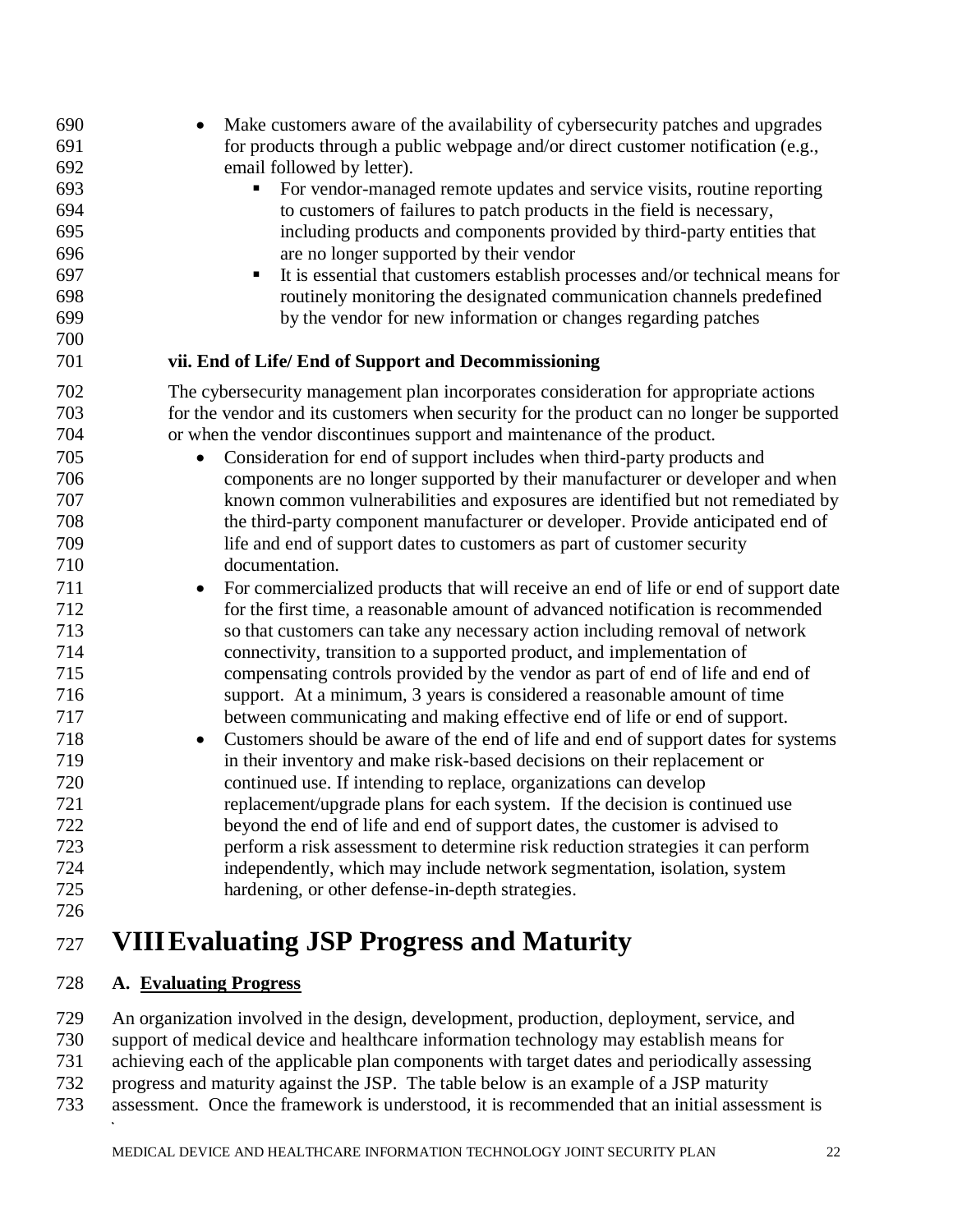- 734 completed and the follow-ups scheduled and executed. Note that other maturity assessments may<br>735 be of value and additional information on the CMMI maturity assessment is found in Appendix
- be of value and additional information on the CMMI maturity assessment is found in Appendix
- 736 K.

737

| <b>Description</b>                                                                                                                                                                                                   | <b>Current</b><br><b>Maturity</b>                                                      | <b>Target</b><br><b>Maturity</b> | <b>Milestones</b> |
|----------------------------------------------------------------------------------------------------------------------------------------------------------------------------------------------------------------------|----------------------------------------------------------------------------------------|----------------------------------|-------------------|
|                                                                                                                                                                                                                      |                                                                                        |                                  |                   |
|                                                                                                                                                                                                                      |                                                                                        |                                  |                   |
| Does the organization have a<br><b>Chief Product Security</b><br>Officer?<br>Does the organization have a<br>product security function?<br>Are the product security<br>functions roles &<br>responsibilities clearly | $[1-5]$                                                                                | $[1-5]$                          | [YYYY/MM]         |
| Is the product security<br>function staffed appropriately?                                                                                                                                                           |                                                                                        |                                  |                   |
| Are there existing policies<br>and/or procedures that cover<br>product security?                                                                                                                                     |                                                                                        |                                  |                   |
| approved of the product<br>security policy and                                                                                                                                                                       |                                                                                        |                                  |                   |
| Is the organization audited<br>against product security<br>policies/procedures? How                                                                                                                                  |                                                                                        |                                  |                   |
| Are product security metrics<br>briefed to leadership such as<br>Chief Quality Officer, Chief<br>Medical Safety Officer, R&D<br>leadership, etc.? If so, how                                                         |                                                                                        |                                  |                   |
|                                                                                                                                                                                                                      | defined?<br>Has organizational leadership<br>procedures?<br>frequently?<br>frequently? |                                  |                   |

 $\ddot{\phantom{a}}$ 

| <b>Risk Management</b> |                                                  |         |         |           |
|------------------------|--------------------------------------------------|---------|---------|-----------|
| <b>Risk Register</b>   | Has an inventory of products<br>been created for | $[1-5]$ | $[1-5]$ | [YYYY/MM] |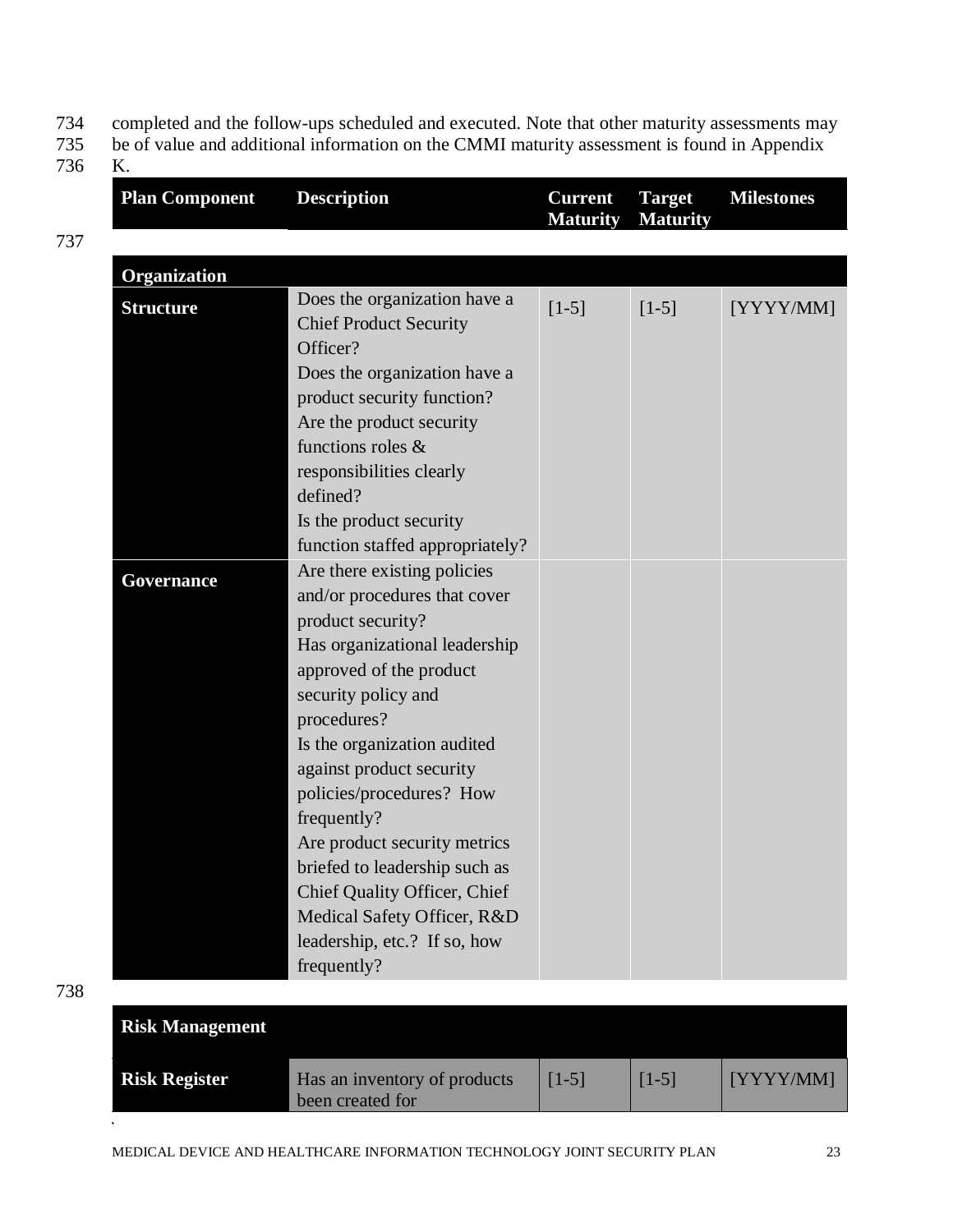|                                       | commercialized products and<br>products in development?                                                                                     |         |         |           |
|---------------------------------------|---------------------------------------------------------------------------------------------------------------------------------------------|---------|---------|-----------|
|                                       | Are security risks tracked in<br>R&D defect tracking systems,<br>design history or risk<br>management files?                                |         |         |           |
|                                       | Are security risks tracked in<br>service complaint handling<br>systems or risk management<br>files?                                         |         |         |           |
| <b>Risk Assessment</b>                | Is there an established method<br>used for security risk<br>assessment?                                                                     |         |         |           |
|                                       | Have policies and procedures<br>been updated to incorporate<br>security risk assessment and<br>triage to other types of risk<br>assessment? |         |         |           |
| <b>Supply Chain</b>                   | Are development and<br>manufacturing environments<br>assessed and managed for<br>adherence to information<br>security policy?               | $[1-5]$ | $[1-5]$ | [YYYY/MM] |
| <b>Third-Party</b><br><b>Entities</b> | Have third-parties been<br>assessed against the<br>components of this<br>framework?                                                         |         |         |           |
|                                       | Are third-parties routinely<br>assessed for security?                                                                                       |         |         |           |
|                                       | Does the organization have<br>security requirements in the<br>contract language for suppliers<br>and third-parties?                         |         |         |           |
| <b>Exceptions</b>                     | Are exceptions to framework<br>components documented in<br>design history and/or risk<br>management files?                                  |         |         |           |
|                                       | Are compensating controls<br>associated with exceptions<br>provided in customer security<br>documentation?                                  |         |         |           |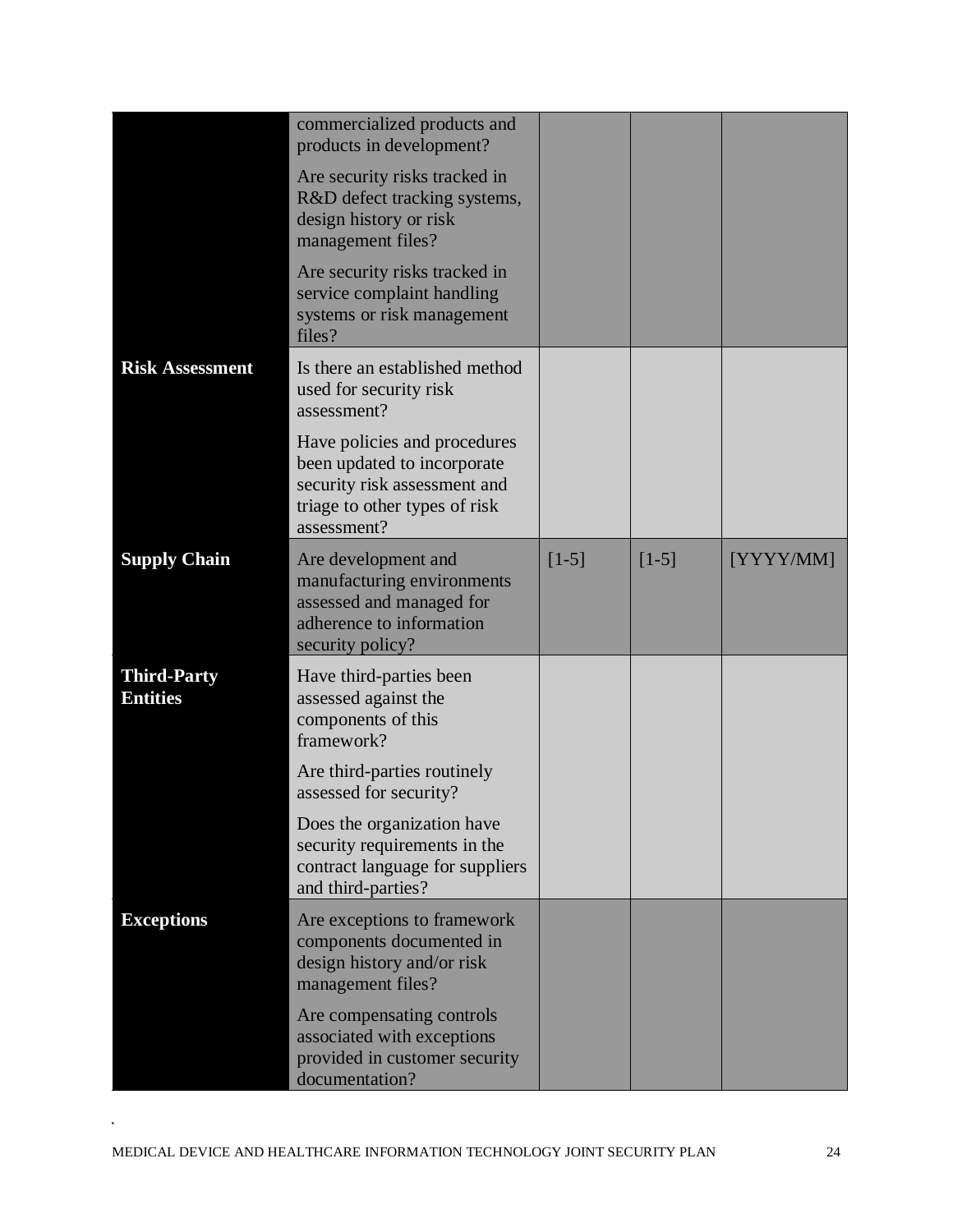| <b>Design Control</b>                                         |                                                                                                                                                                                                                                                 |         |         |           |
|---------------------------------------------------------------|-------------------------------------------------------------------------------------------------------------------------------------------------------------------------------------------------------------------------------------------------|---------|---------|-----------|
| <b>Design Input</b><br><b>Security</b><br><b>Requirements</b> | Are cybersecurity<br>requirements incorporated in<br>design input for products in<br>development?                                                                                                                                               | $[1-5]$ | $[1-5]$ | [YYYY/MM] |
| <b>Standards and</b><br><b>Testing</b>                        | Are system hardening<br>standards, system patching,<br>and vulnerability scanning<br>incorporated in product<br>development practices?<br>Are secure coding standards<br>and code analysis incorporated<br>in product development<br>practices? |         |         |           |
|                                                               | Is security testing such as<br>penetration testing performed<br>by trained cybersecurity<br>professionals during design<br>control?                                                                                                             |         |         |           |
|                                                               | Is robustness testing performed<br>during product development?                                                                                                                                                                                  |         |         |           |
|                                                               |                                                                                                                                                                                                                                                 |         |         |           |
| Vulnerability<br>Management &<br><b>Patch Management</b>      | Have processes been instituted<br>to monitor, identify, assess,<br>remediate, and validate<br>security patches for product<br>software and third-party<br>components?                                                                           |         |         |           |
|                                                               | Are validated patches<br>deployed using an established<br>method?                                                                                                                                                                               |         |         |           |
|                                                               | Can reports be generated to<br>show patching failures?                                                                                                                                                                                          |         |         |           |
|                                                               | Is there a public webpage<br>where customers can go to<br>identify new patches?                                                                                                                                                                 |         |         |           |
|                                                               |                                                                                                                                                                                                                                                 |         |         |           |
| <b>Customer</b><br><b>Requirements</b>                        | Do service and support<br>personnel have procedures for<br>requesting access to customer                                                                                                                                                        |         |         |           |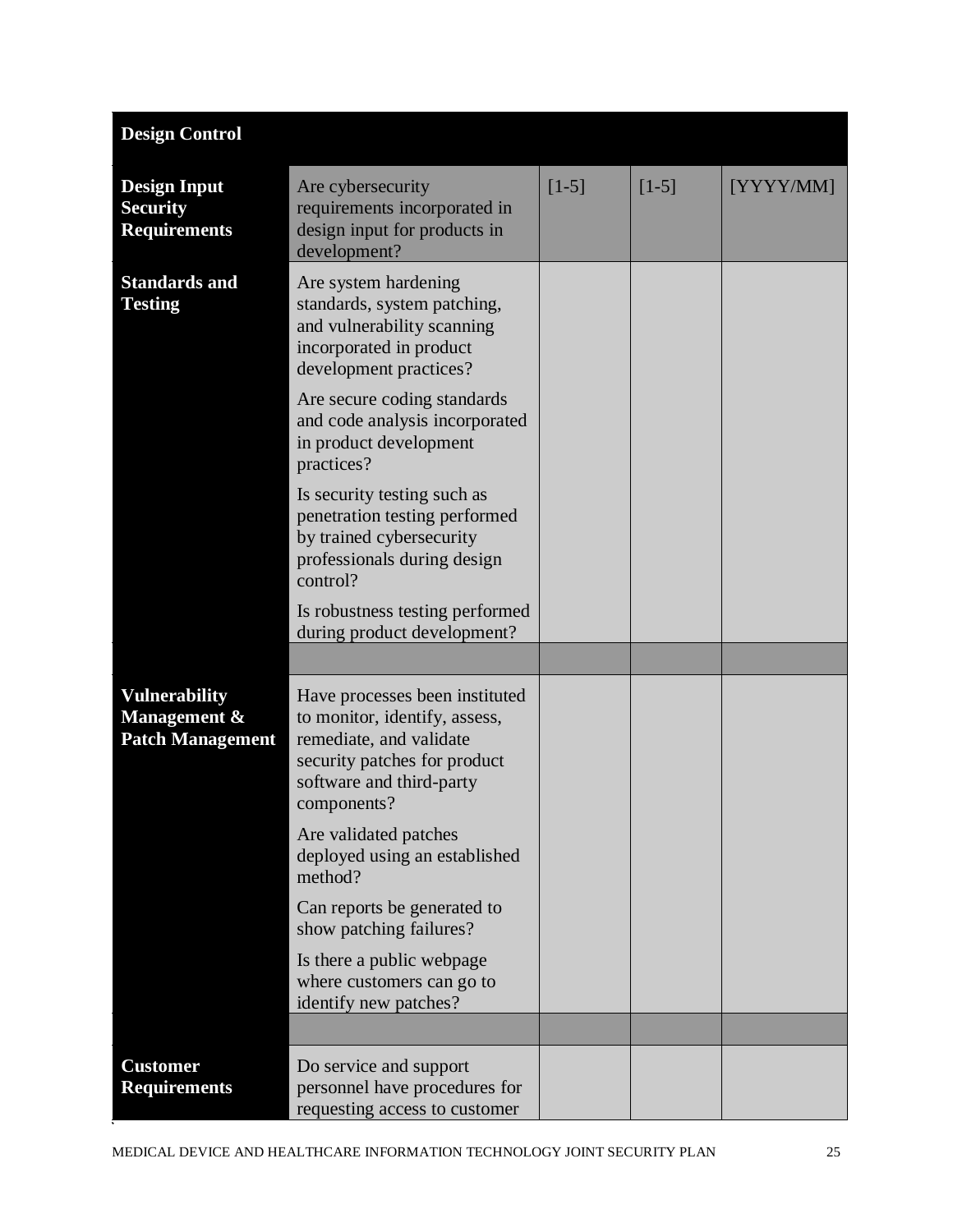|                                                                                        | systems and restoring security<br>measures?                                                                                                                           |         |         |           |
|----------------------------------------------------------------------------------------|-----------------------------------------------------------------------------------------------------------------------------------------------------------------------|---------|---------|-----------|
|                                                                                        | Are controls in place for<br>service personnel to uniquely<br>authenticate to customer<br>systems?                                                                    |         |         |           |
|                                                                                        | Is there established policy and<br>procedures around the use of<br>removable media with<br>products and handling of<br>customer data?                                 |         |         |           |
| <b>Cybersecurity</b><br><b>Management Plan</b>                                         | Are plans in place to maintain<br>security throughout the<br>lifecycle of a product?                                                                                  |         |         |           |
|                                                                                        | Do products have anticipated<br>end of life and/or end of<br>support dates established with<br>consideration to supporting<br>third-party products and<br>components? |         |         |           |
| <b>Complaint Handling</b>                                                              |                                                                                                                                                                       |         |         |           |
| <b>Customer</b><br>Complaint<br><b>Escalation</b>                                      | Do escalation procedures<br>define cybersecurity signals?<br>Are customer reported<br>cybersecurity issues<br>documented in complaint<br>handling systems?            | $[1-5]$ | $[1-5]$ | [YYYY/MM] |
|                                                                                        | Are processes in place to<br>ensure review of reported<br>complaints related to<br>cybersecurity?                                                                     |         |         |           |
| <b>Reporting</b><br><b>Considerations</b>                                              | Have processes been<br>established to notify a CERT,<br>ISAO, and/or regulator as<br>appropriate of reported<br>cybersecurity issues?                                 |         |         |           |
| <b>Security Incident</b><br>Management,<br><b>Response and</b><br><b>Communication</b> | Are internal teams engaged<br>within 30 days of a reported<br>security incident and updated<br>every 60 days thereafter?                                              |         |         |           |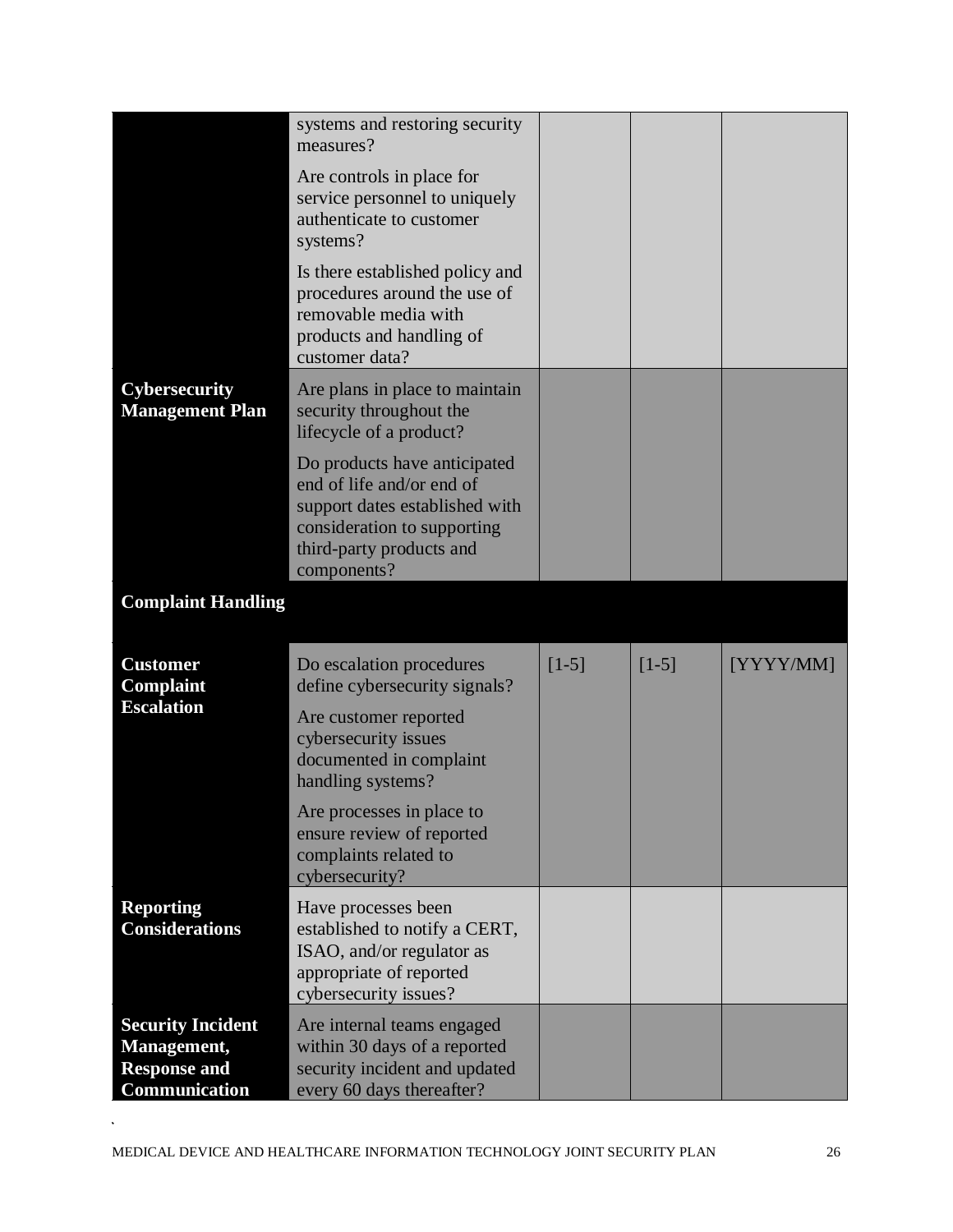|                                       | Are the incident response<br>processes regularly practiced?<br>Is there a public webpage<br>where bulletins or advisories<br>relating to vulnerabilities or<br>incidents can be posted? |  |  |
|---------------------------------------|-----------------------------------------------------------------------------------------------------------------------------------------------------------------------------------------|--|--|
| <b>Remediation</b><br><b>Planning</b> | Are there clearly defined<br>criteria for remediation of<br>security risk for products in<br>development?                                                                               |  |  |
|                                       | Are there clearly defined<br>criteria for remediation of<br>security risk for<br>commercialized product?                                                                                |  |  |
|                                       | Are medium to critical<br>vulnerabilities communicated<br>to customers within 30 days?                                                                                                  |  |  |
|                                       | Are medium to critical<br>vulnerabilities remediated<br>within 60 days?                                                                                                                 |  |  |

### 739 **B. Maturity Levels**

- 740 The following levels are used to describe the state of maturity for individual components of the
- 741 Joint Security Plan. In order to move to a higher maturity level, all the elements of previous
- 742 levels should be satisfied.
- 743 **Level 1: Initial**
- 744 One or multiple framework components have been presented to internal stakeholders 745 and plans have been drafted, but there is no proven or formalized process nor people 746 responsible.

#### 747 **Level 2: Managed**

- 748 Framework components have been planned and execution is underway. The 749 established plans ensure framework components are performed, measured, and 750 controlled with routine visibility provided to management.
- 751 **Level 3: Defined**
- 752 All of the framework components have been achieved. Formal policies and 753 procedures have been established as well as incorporated in quality management 754 systems. Internal stakeholders have been provided clear description of activities and 755 are provided training. Deliverables for the framework component are well 756 documented and routinely reviewed among internal stakeholders.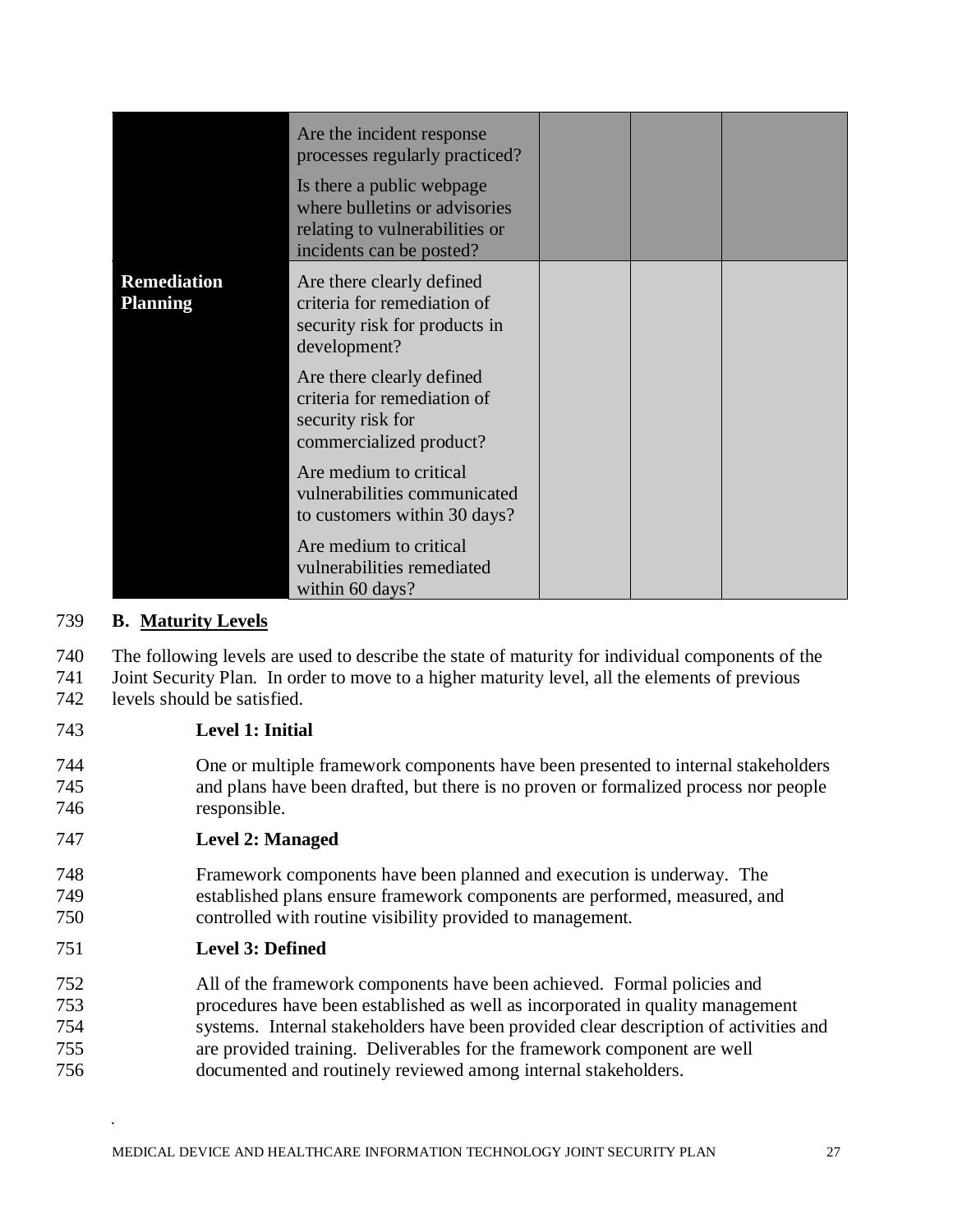| 757                                                                                     | <b>Level 4: Quantitatively Managed</b>                                                                                                                                                                                                                                                                                                                                                                                                                                                                                                                                                                                                                                                                                                                                  |
|-----------------------------------------------------------------------------------------|-------------------------------------------------------------------------------------------------------------------------------------------------------------------------------------------------------------------------------------------------------------------------------------------------------------------------------------------------------------------------------------------------------------------------------------------------------------------------------------------------------------------------------------------------------------------------------------------------------------------------------------------------------------------------------------------------------------------------------------------------------------------------|
| 758<br>759<br>760<br>761<br>762<br>763<br>764<br>765<br>766<br>767<br>768<br>769<br>770 | All aspects of a framework component are achieved and various performance metrics<br>are collected to determine areas of improvement. The following are performance<br>metrics that may be considered:<br>Number of reported security complaints<br>Average response time to customers<br>Average time to closure for security complaints<br>٠<br>Average time to customer communication<br>Number of cybersecurity defects out of design control<br>Average time to remediation<br>Percentage of patches successfully applied remotely to deployed product<br>Percentage of patches successfully applied by customers to deployed product<br>Percentage of patches successfully applied by service to deployed product                                                 |
| 771                                                                                     | <b>Level 5: Optimizing</b>                                                                                                                                                                                                                                                                                                                                                                                                                                                                                                                                                                                                                                                                                                                                              |
| 772<br>773<br>774<br>775<br>776<br>777<br>778<br>779<br>780<br>781                      | Metrics collected on a framework component are routinely reviewed and process<br>improvement plans are established. Quantitative process improvement objectives are<br>established and continuously revised to reflect changes to industry standards and the<br>JSP. Review of quantitative analysis produces predictable results. Process variation<br>across multiple products is understood and when variation produces under-<br>performance it is addressed through the creation of process improvement plans with<br>cross-functional ownership. The process of continuous improvement is intrinsic to all<br>those involved in the design, development, production, deployment, service, and<br>support of medical device and healthcare information technology. |
| 782                                                                                     | <b>Appendix A: Acronyms</b>                                                                                                                                                                                                                                                                                                                                                                                                                                                                                                                                                                                                                                                                                                                                             |
| 783                                                                                     | This appendix section provides an overview of the acronyms used in this document.                                                                                                                                                                                                                                                                                                                                                                                                                                                                                                                                                                                                                                                                                       |

<span id="page-27-0"></span>

| 784 | $C-I-A$                | Confidentiality Integrity Availability                |
|-----|------------------------|-------------------------------------------------------|
| 785 | <b>CISO</b>            | <b>Chief Information Security Officer</b>             |
| 786 | <b>DHS</b>             | U.S. Department of Homeland Security                  |
| 787 | <b>EHR</b>             | <b>Electronic Health Record</b>                       |
| 788 | EU                     | European Union                                        |
| 789 | <b>FDA</b>             | U.S. Food and Drug Administration                     |
| 790 | <b>GDPR</b>            | <b>General Data Protection Regulation</b>             |
| 791 | <b>HDO</b>             | <b>Healthcare Delivery Organization</b>               |
| 792 | <b>HCIC Task Force</b> | Health Care Industry Cybersecurity Task Force         |
| 793 | <b>HHS</b>             | U.S. Department of Health and Human Services          |
| 794 | <b>HIMSS</b>           | Healthcare Information and Management Systems Society |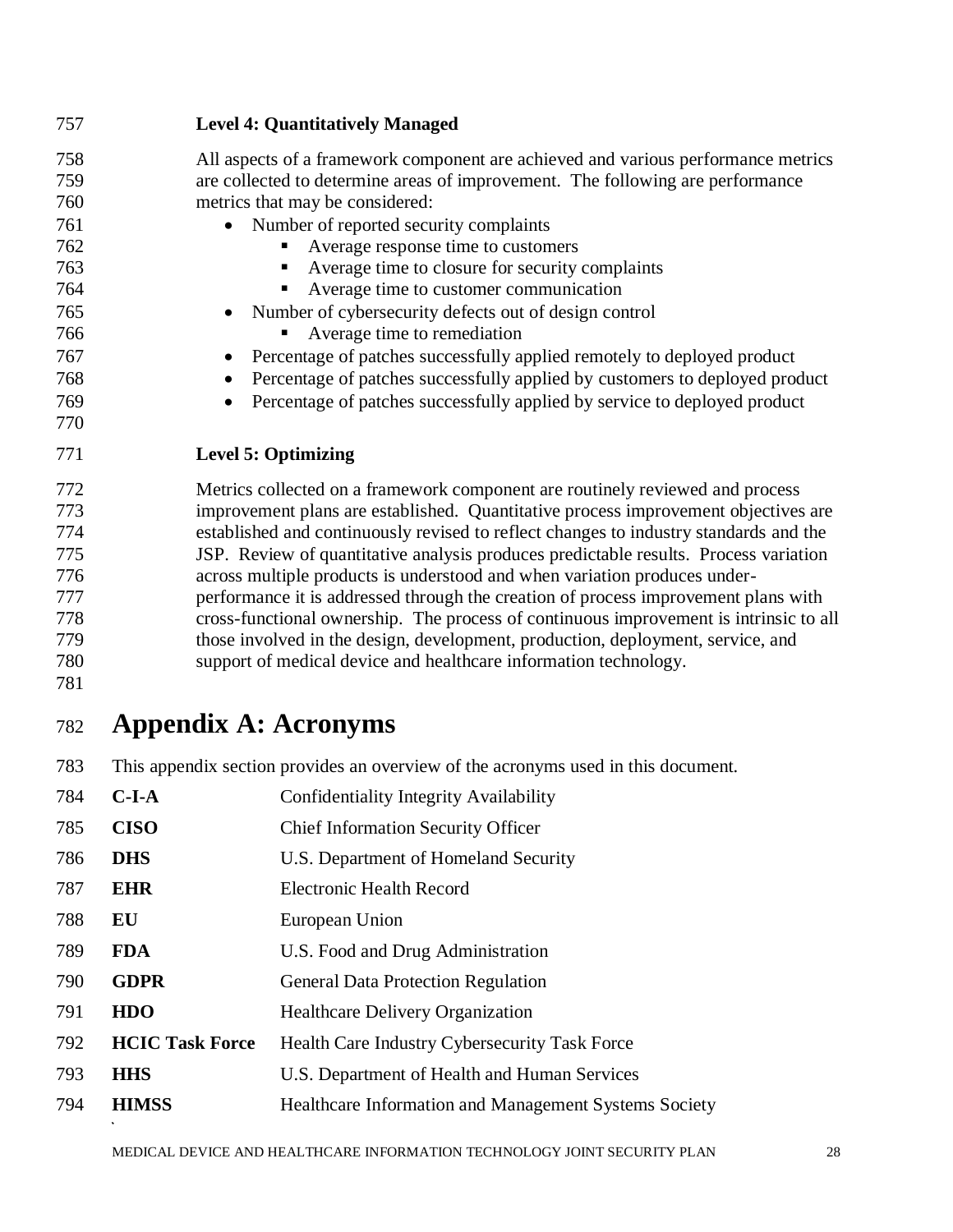| 795        | <b>HIPAA</b>   | Health Insurance Portability and Accountability Act                |
|------------|----------------|--------------------------------------------------------------------|
| 796        | <b>HPH</b>     | Healthcare and Public Health                                       |
| 797        | IT             | <b>Information Technology</b>                                      |
| 798        | <b>ISAO</b>    | <b>Information Sharing and Analysis Organization</b>               |
| 799        | <b>ISAC</b>    | <b>Information Sharing and Analysis Center</b>                     |
| 800        | <b>MDM</b>     | <b>Medical Device Manufacturer</b>                                 |
| 801        | <b>NIST SP</b> | National Institute of Standards and Technology Special Publication |
| 802        | <b>NIS</b>     | Network and Information Systems Directive (EU) 2016/1148)          |
| 803        | <b>H-ISAC</b>  | Health Information Sharing and Analysis Center                     |
| 804        | <b>NCCoE</b>   | National Cybersecurity Center of Excellence                        |
| 805        | <b>NSA</b>     | <b>National Security Agency</b>                                    |
| 806        | PHI            | <b>Protected Health Information</b>                                |
| 807        | PII            | Personally Identifiable Information                                |
| 808        | R&D            | <b>Research and Development</b>                                    |
| 809        | <b>SDL</b>     | Security Development Lifecycle                                     |
| 810        | <b>SDLC</b>    | Software Development Life Cycle                                    |
| 811<br>812 | U.S.           | <b>United States</b>                                               |

# <span id="page-28-0"></span>**Appendix B: Terminology**

Various cybersecurity and healthcare centric terms are used throughout this document. This

appendix section provides an overview of what is meant by some of these key terms. Note that

 some of these terminologies and definitions were derived from authoritative sources listed in Appendix D which describes the drafting of the Joint Security Plan.

 **Code Analysis:** Source code analysis is the automated testing of a program's source code with the purpose of finding faults and fixing them before the software is sold or distributed.

 **Common Platform Enumeration (CPE):** An industry standard structured naming scheme for information technology systems, software, and packages.

 **Common Vulnerability Exposure (CVE):** CVE is a list of information security vulnerabilities and exposures that aims to provide common names for publicly known problems

 **Common Vulnerability Scoring System (CVSS):** A security industry standard for prioritizing 825 the severity of security issues.

**Compensating Controls:** Alternative security controls employed by organizations in lieu of

specific controls. These are controls that provide equivalent or comparable protection for

organizational information systems and the information processed, stored, or transmitted by

those systems.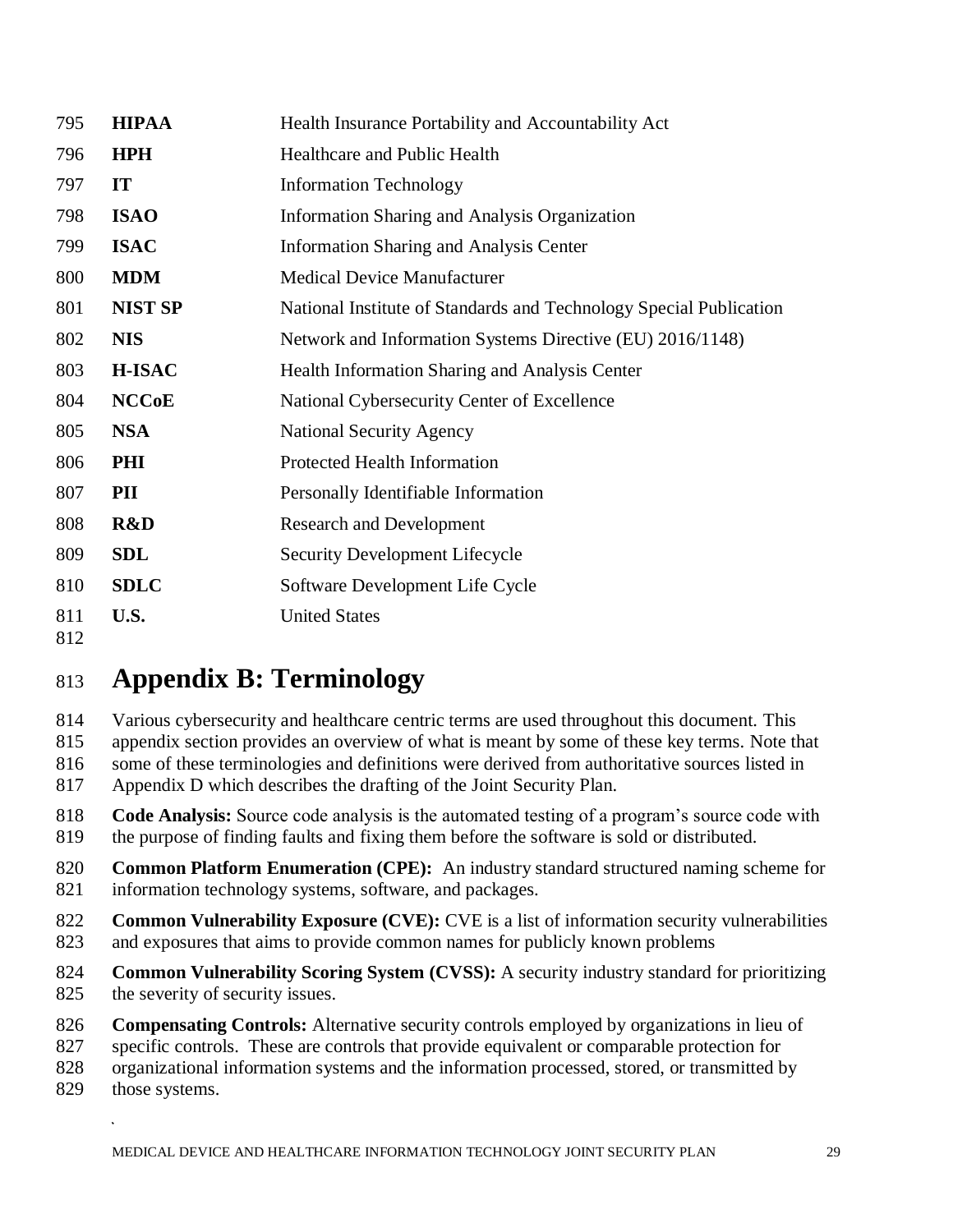- **Complaint Handling:** Process for receiving, reviewing, and evaluating complaints.
- **Coordinated Vulnerability Disclosure:** The process of gathering information from
- vulnerability finders, coordinating the sharing of that information between relevant stakeholders,
- and disclosing the existence of software vulnerabilities and their mitigations to various
- stakeholders, including the public
- **Controlled Risk:** Controlled risk is present when there is sufficiently low (acceptable) residual risk of patient harm due to a device's particular cybersecurity vulnerability.
- **Critical Functions:** Any product functionality which impacts the clinical safety or significantly disrupts the business operations of Customers.
- **Customers:** Includes healthcare providers and patients.
- **Customer Complaint:** Complaint means any written, electronic, or oral communication that
- alleges deficiencies related to the identity, quality, durability, reliability, safety, effectiveness, or
- performance of a medical device or health information technology after it is released for distribution.
- 
- **Customer Incident:** An occurrence from a customer's use of software, products or services that
- actually or potentially results in adverse consequences to (adverse effects on) (poses a threat to)
- an information system or the information that the system processes, stores, or transmits and that
- may require a response action to mitigate the consequences.
- **Customer Security Documentation:** Security information provided to customers to enable
- more robust risk assessments, identify configurable security controls, and allow them to better protect their systems.
- **Customer Security Requirements**: A user, or potential user, of a system's functional and non-functional requirements that achieve the security attributes of a system.
- **Decommissioning:** The first physical process in the disposition process and includes proper
- identification, authorization for disposition, and sanitization of the equipment, as well as removal of Patient Health Information (PHI) or software, or both.
- **Design:** A process of defining the architecture, modules, interfaces and data for a system to satisfy specified requirements.
- **Design control:** The application of a formal methodology used to conduct product development activities.
- **Design Input Requirements:** The physical and performance characteristics of a product that are used as the basis for product design.
- **Dynamic Code Analysis:** The testing and evaluation of a program by executing data in real-
- time. The objective is to find errors in a program while it is running, rather than by repeatedly examining the code offline.
- **End of Life:** Indicates that the product is in the end of its useful life, as defined by the vendor,
- and a vendor stops marketing, selling, or making major design changes in sustaining the product.
- **End of Support:** A point beyond which the product manufacturer ceases to provide support, which may include cybersecurity support, for a product or service.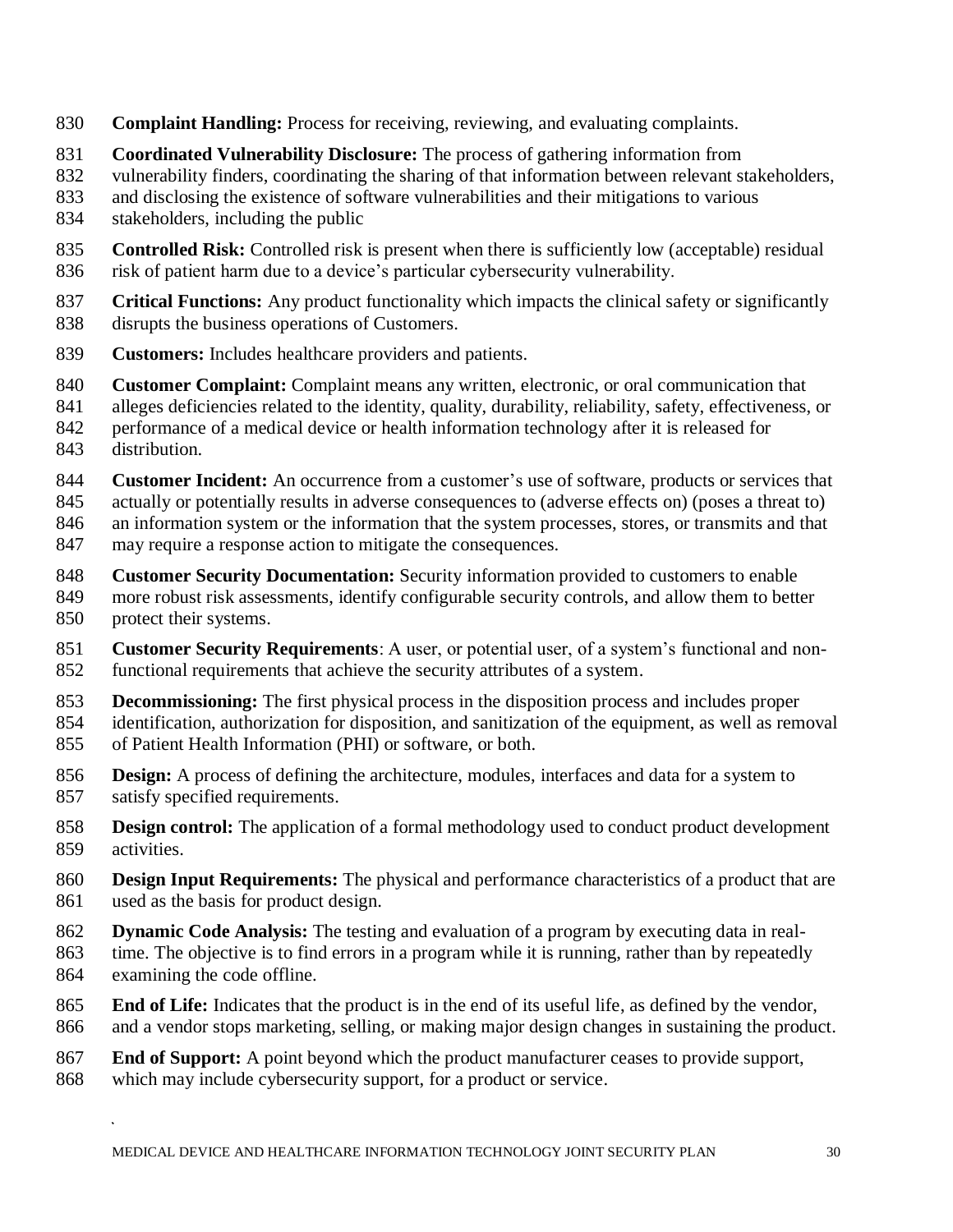- **Exceptions:** An instance when a cybersecurity risk is identified (both pre- and post-launch of the product) and the vendor determines that no action is needed.
- **Failure Mode and Effects Analysis (FMEA):** A step-by-step approach for identifying all
- possible failures in a design, a manufacturing or assembly process, or a product or service.
- **Fuzz Testing:** A software testing technique, often automated or semi-automated, that involves
- providing invalid, unexpected, or random data to the inputs of a computer program. The program
- is then monitored for exceptions such as crashes, failing built-in code assertions or for finding
- potential memory leaks. Fuzzing is commonly used to test for security problems in software or
- computer systems and is a type of robustness testing.
- **Harm:** Injury or damage to the health of people, or damage to property or the environment.
- **Hazard:** Potential source of harm.
- **Hazard Analysis:** The first step in a process used to assess risk and used to identity different types of hazard.
- **Incident Response:** Actions taken to mitigate or resolve a security incident.
- **Internal/External Security Audit:** Review and examination of data processing system records
- and activities to test for adequacy of system controls, to ensure compliance with established
- security policy and operational procedures, to detect breaches in security, and to recommend any
- indicated changes in control, security policy, and procedures.
- **Malware:** A program that is inserted into a system, usually covertly, with the intent of
- compromising the confidentiality, integrity, or availability of the data, applications, or operating
- system. This includes both known and unknown (Zero Day) viruses, spyware, ransomware, and
- other forms of malicious code that exploit vulnerable systems.
- **Patch Management:** The systematic monitoring, identification, assessment, remediation,
- deployment, and verification of operating system and application software code updates. These
- updates are known as patches, hot fixes, and service packs to operating systems, third-party
- products and components, and in-house developed software.
- **Patient Harm:** Physical injury or damage to the health of patients, including death.
- Cybersecurity exploits (e.g. loss of authenticity, availability, integrity, or confidentiality) of a
- device may pose a risk to health and may result in patient harm.
- **Patient Safety:** The prevention of harm to patients including that which may occur from cybersecurity related events.
- **Penetration Testing:** A test methodology in which assessors, using all available documentation such as system design and working under specific constraints, attempt to circumvent the security features of an information system.
- **Preliminary Hazard Analysis (PHA):** A technique used in the early stages of system design. It focuses on identifying apparent hazards, assessing the severity of potential accidents that could
- occur involving the hazards, and identifying safeguards for reducing the risks associated with the hazards.
- **Product Lifecycle:** Managing the entire lifecycle of a product from inception, through engineering design and manufacture, to service and disposal of manufactured products.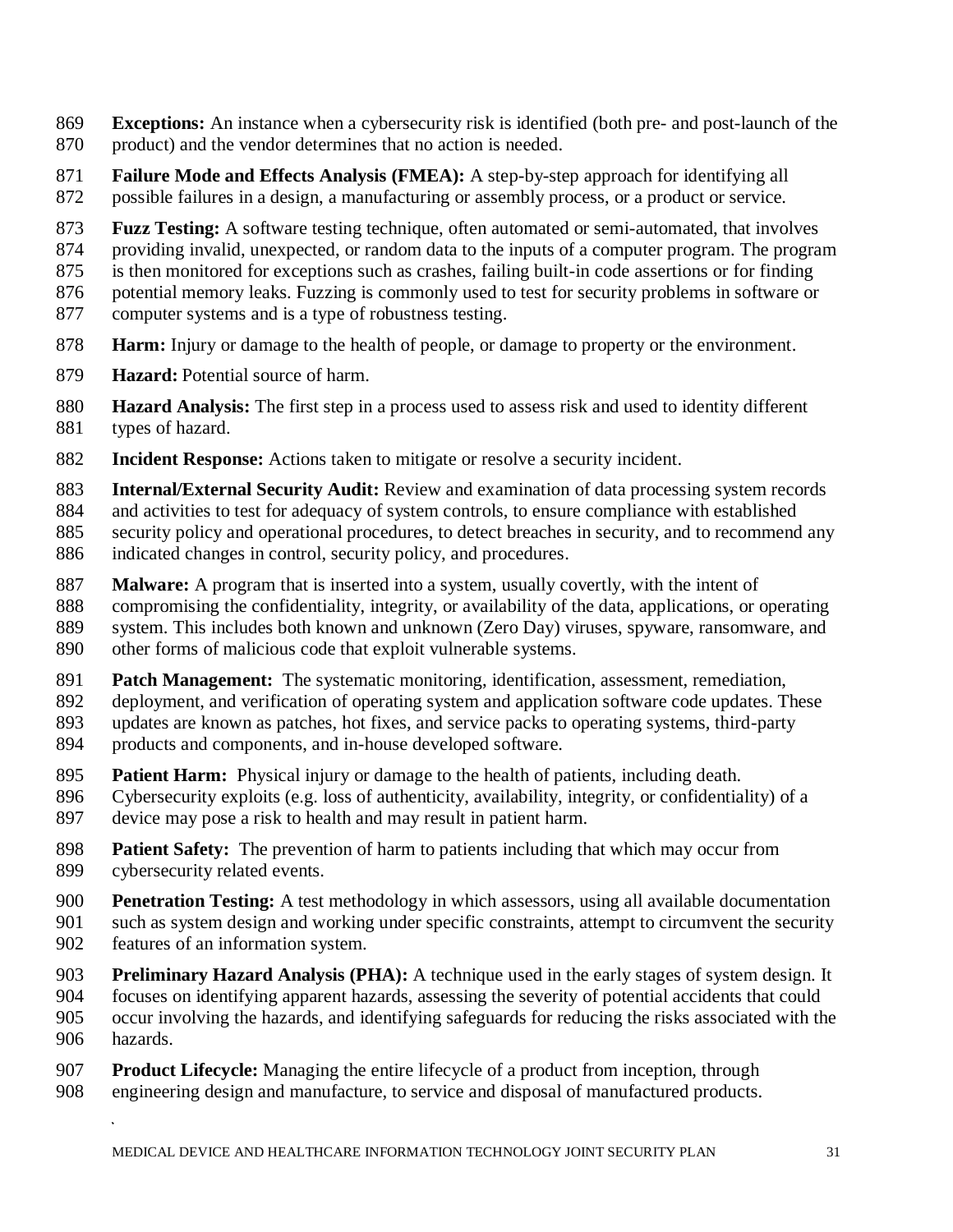- **Product Security Risk Assessment:** Overall process of risk analysis and a risk evaluation for
- security issues found in products using impact to confidentiality, integrity, and availability to
- patients, customers, and vendor to determine the acceptability of the risk.
- **Remediation:** Countermeasures to reduce a cyber asset's susceptibility to cyber-attack over a
- range of attack tactics, techniques, and procedures.
- **Remediation Planning:** Planning of processes and actions by which organizations identify and resolve threats to their system.
- **Remote Access:** Access to a product or an organization's non-public information system by an
- authorized user such as Service and Support communicating through an external network.
- **Remote Support:** Support activities conducted by individuals communicating through an 919 external network (e.g., the Internet).
- **Removable Media:** Portable electronic storage media such as magnetic, optical, and solid-state
- devices, which can be inserted into and removed from a computing device and used to store text,
- video, audio, and image information. Such devices have no independent processing capabilities.
- Examples include hard disks, floppy disks, zip drives, compact disks, thumb drives, pen drives,
- and similar USB storage devices.
- **Risk Management:** Risk management is an integral part of the medical device product
- development lifecycle. It is a systematic application of management policies, procedures and practices to the tasks of analyzing, evaluating, controlling, and monitoring risk.
- **Robustness Testing:** A testing methodology to detect the vulnerabilities of a component under unexpected inputs or in a stressful environment.
- **Secure Coding Standards:** Guidelines for writing software code that mitigates common security flaws specific to a programming language or in general to all software.
- **Security Incident:** An event that may indicate that a device's data and security may have been compromised. This includes, but is not limited to:
- Attempts to gain unauthorized access to a system or its data
- Unwanted disruption or denial of service
- Unauthorized use of a system for the processing or storage of data
- Changes to system hardware, firmware or software characteristics without owner's knowledge, instruction or consent
- **Security Management Plan:** Used to document all framework components carried out through
- the design process and post commercialization. May also capture technical and process gaps, including exceptions. May be incorporated in a product risk management file or equivalent.
- 
- **Security Requirements:** A set of design-level requirements that comprise a product or other
- commercial offerings, ensure security issues are mitigated in both software and system components during design control, and are processed through Risk Management.
- 
- **Sensitive Information and Data:** Protected health information (PHI), personally identifiable
- information (PII), proprietary software source code or business logic, configuration parameters, user credentials, cryptographic keys, quality control and calibration results.
- **Static Code Analysis:** The automated analysis of software code for security flaws and adherence to a secure coding standard.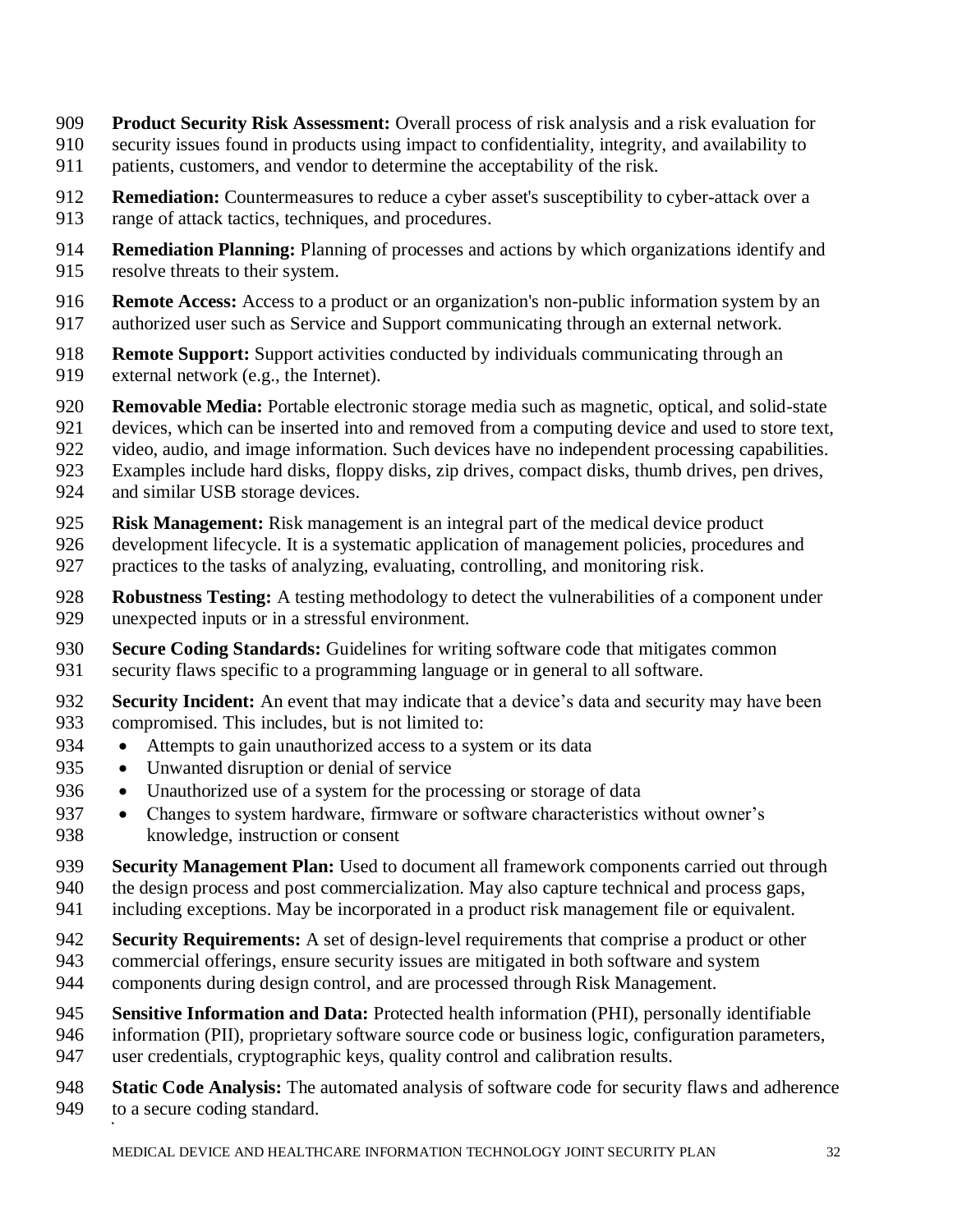- **System Hardening Standards:** A documented process or mechanism for securely configuring or implementing commonly used technologies.
- **Third-Party Entities:** External individuals and organizations such as vendor and suppliers
- involved with products or acquisition, that collaborate at any point in the product lifecycle,
- including acquisition, development and servicing.
- **Threat Modeling:** Structured activity for identifying and managing threats.
- **Threat Monitoring:** Solutions or processes dedicated to continuously monitoring systems,
- networks and endpoints for signs of a security threat such as intrusions or data exfiltration.
- **Threat Source:** The intent and method targeted at the intentional exploitation of a vulnerability or a situation and method that may accidentally trigger a vulnerability.
- **Uncontrolled Risk:** Uncontrolled risk is present when there is unacceptable residual risk of patient harm due to inadequate compensating controls and risk mitigations.
- **Validation:** Establishing by objective evidence that specified requirements conform with user needs and intended use(s).
- **Vendors:** Includes medical device manufacturers and health IT vendors.
- **Verification:** Confirmation by objective evidence that the results of the design effort meet the design input.
- **Vulnerability:** A weakness in an information system, system security procedures, internal controls, or implementation that could be exploited or triggered by a threat source.
- **Vulnerability Disclosure:** Policy practiced by organizations as well as individuals regarding the disclosure or publishing of information about security vulnerabilities and exploits pertaining to a computer system, network or software.
- **Vulnerability Scanning:** The automated analysis and detection of vulnerabilities such as
- missing patches and misconfiguration in operating systems and other third-party software.
- 

# <span id="page-32-0"></span>**Appendix C: Roles and Responsibilities**

- Numerous stakeholders may leverage and benefit from the security activities and processes described in this document. To provide additional context, the roles and responsibilities of these stakeholders are described in this appendix section.
- 

### **For customer stakeholders**

- 1. **Patients:** Review security documentation provided by vendors and healthcare providers for consumer products and in-home environments such that cybersecurity risks are understood and managed.
- 2. **Healthcare Providers:** Assess the risk of new information systems entering their facilities; manage risks over the lifecycle of these information systems, including monitoring of vulnerability disclosures, maintaining patches, securing network environments and enterprise systems; and provide training for their associates on their roles for managing cybersecurity. Also referred to as healthcare delivery organizations (HDOs).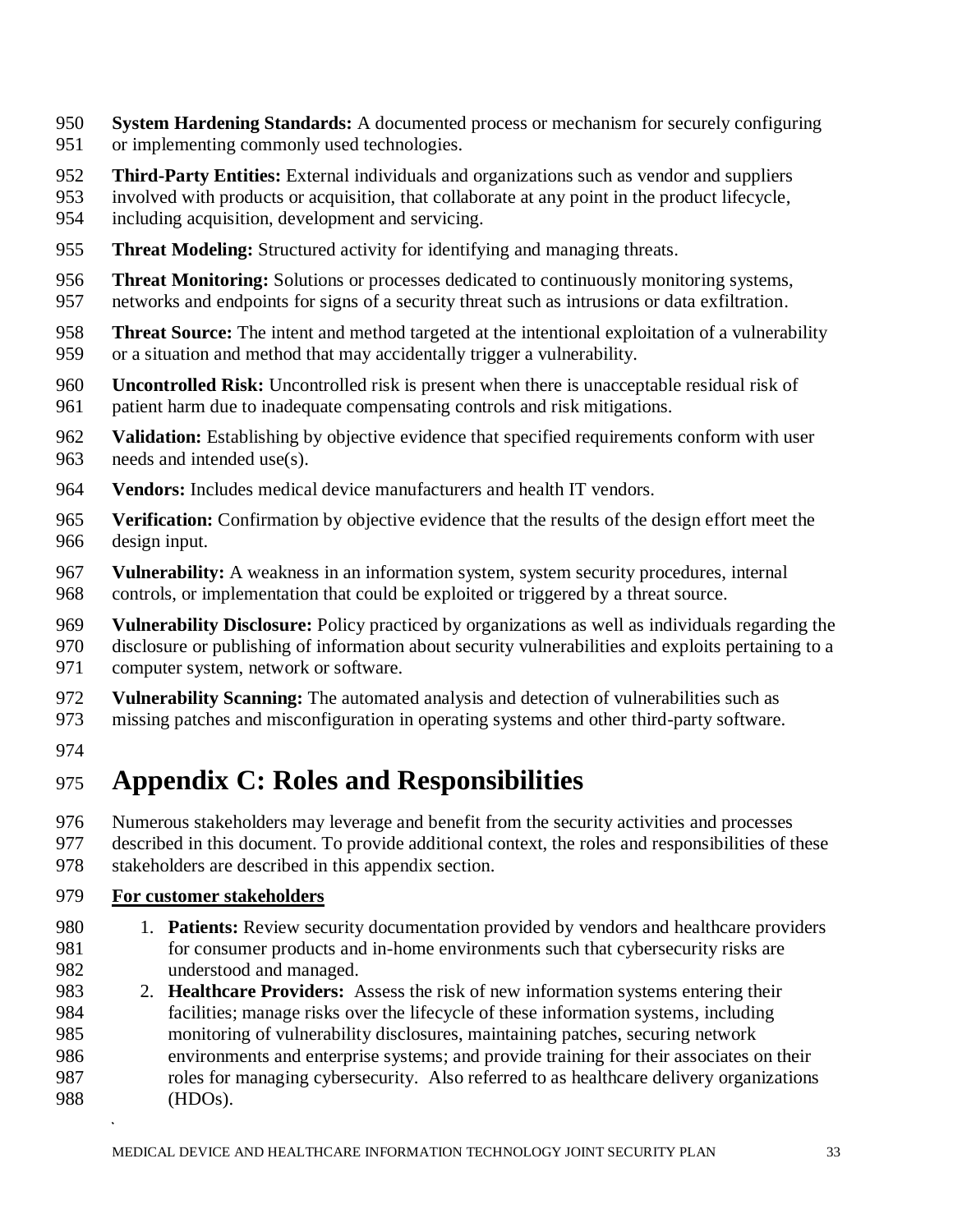### **For vendor stakeholders**

- 1. **Medical Device Manufacturers:** Responsible for implementing security throughout the design, development, and complaint handling for medical devices. In addition, responsible for providing timely communication to customers in the form of product security documentation, vulnerability disclosures, and the availability of security patches.
- 2. **Health IT Vendors:** Responsible for implementing security throughout the design, development, and complaint handling for healthcare information technology. In addition, responsible for providing timely communication to customers in the form of product security documentation, vulnerability disclosures, and the availability of security patches.
- 3. **Product Security:** Creation and maintenance of policies, procedures, tooling, guidance, training and awareness for product security across business units and functions. Product security will support product security risk assessments, automated security testing, 1001 penetration testing, remediation planning services for R&D and complaint handling.
- 4. **Quality:** Ensures the framework is aligned and consistent with other corporate policies, as well as global regulations and standards for product development, risk management, manufacturing, and support. Quality, jointly with product security, will ensure adherence to the framework as with any other quality policy such as risk management and reporting requirements.
- 5. **Research and Development (R&D):** Responsible for incorporating security in budgeting and resource planning; provides technical information for product security risk assessment; establishes design requirements in the development process and throughout the product lifecycle including post-commercialization maintainability. R&D will maintain record of security defects in accordance with the business unit quality management systems including design control and risk management procedures.
- 6. **Product & Portfolio Management (PM, PPM):** Responsible for ensuring product security is incorporated in budget, resource, project, and roadmap planning activities 1015 throughout the product lifecycle.
- 7. **Complaint Handling Unit:** Responsible for identifying complaints that have a product security impact and proper escalation of complaints.
- 8. **Service and Support:** Ensure proper response to security incidents and events with products at customer sites, including proper documentation records as per business unit complaint handling procedures. Secure service assets, maintain validated security updates and ensure secure implementation, periodic reporting of security incident and events and security update tracking.
- 9. **Business Unit and Regional Leadership:** Responsible for communication, compliance and adherence of the framework at the regional and local business levels. This may include the creation of local policies that align with and supplement where needed due to regional laws and regulation the over-arching framework.
- 10. **Legal:** Provides business units with guidance on incident response, adherence to local security and privacy laws to ensure legal content meets policies.
- 11. **Privacy:** Ensures the appropriate protection of data, such as information from or about our employees, our customers, and users of our products worldwide.
- 12. **Regulatory:** Provides business units and product security with guidance on local security and privacy regulation, including any upcoming changes to those regulations.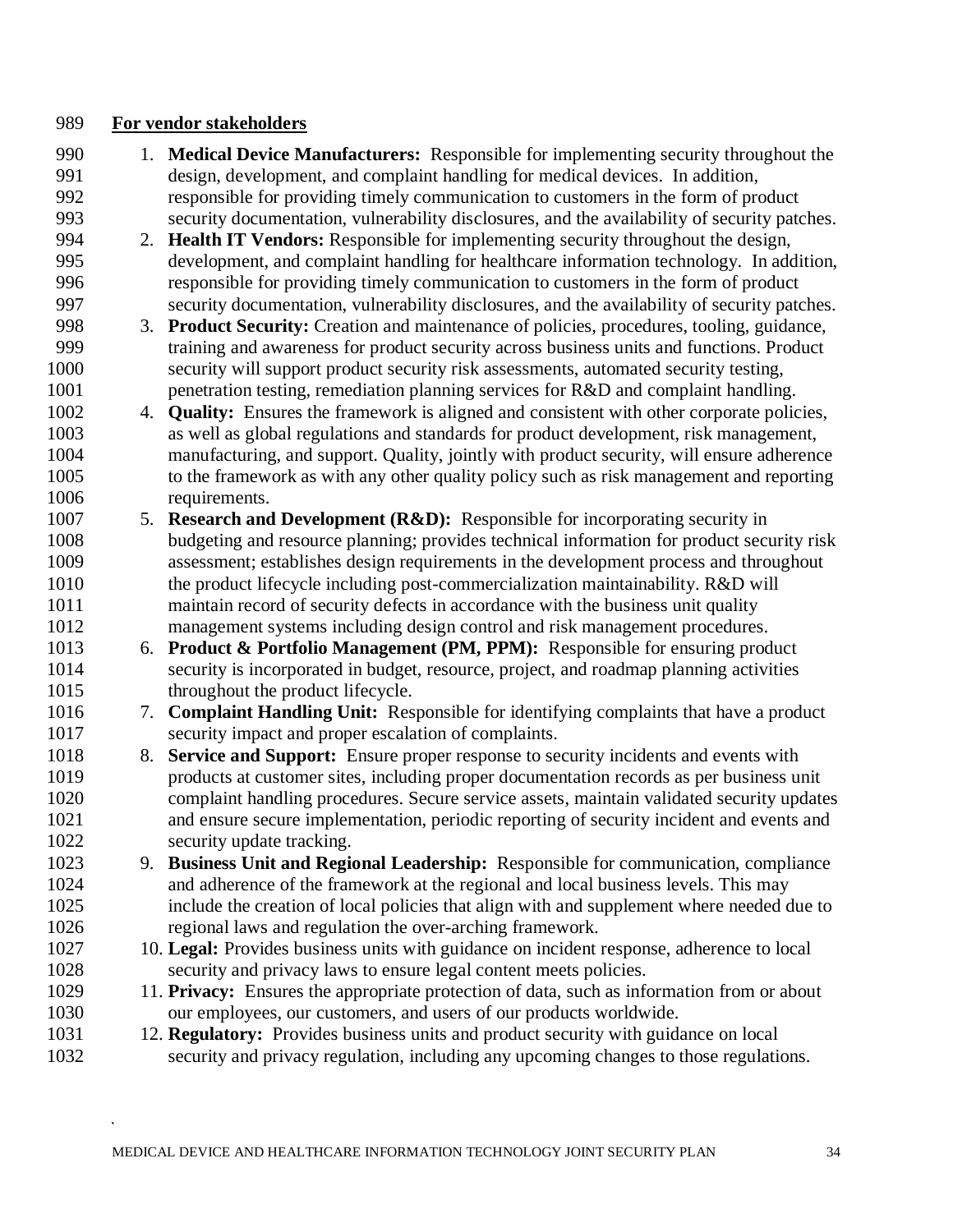- 13. **Information Security:** Ensures vendor managed assets, including but not limited to laptops, desktop computers, servers, removable media, and networks that interact with products align and adhere to the vendor information security policy.
- 14. **Third-Party Entities:** Adhere to requirements in the framework and vendor information security procedure. Document any exceptions in design history and/or risk management files.
- 

# <span id="page-34-0"></span>**Appendix D: Drafting of the Joint Security Plan**

- The intent and purpose of this appendix section is to outline and explain the drafting process and
- authoritative sources used to address traceability to US and International standards for the Medical Device and Health IT Joint Security Plan.
- In November of 2017, with facilitation by the Healthcare Sector Coordinating Council (HSCC),
- an initial draft of the Joint Security Plan was developed by a group of medical device
- manufacturers, health IT vendors, and FDA representatives.
- In February of 2018, through the Health Information Sharing and Analysis Center (H-ISAC) and
- HSCC, a group of healthcare providers was invited to participate in the drafting process of the
- Joint Security Plan.
- Following the review by medical device manufacturers, health IT vendors, and healthcare
- providers, the HSCC invited government and policymakers to provide feedback and promote use
- of the Joint Security Plan among all stakeholders referenced in the document.
- There are many different authoritative sources which were used to develop and/or can be used to
- achieve aspects of the Joint Security Plan. The following is a list of those sources and the
- associated section in the Joint Security Plan:
- 
- 

| <b>JSP Framework Overview</b>                                                                                     |                                                                                  |
|-------------------------------------------------------------------------------------------------------------------|----------------------------------------------------------------------------------|
| <b>Health Industry Cybersecurity</b><br>Practices (HICP): Managing Threats<br>and Protecting Patients publication | https://www.phe.gov/Preparedness/planning/405d/Doc<br>uments/HICP-Main-508.pdf   |
| <b>Risk Management</b>                                                                                            |                                                                                  |
| <b>AAMI TIR 57</b>                                                                                                | http://www.aami.org/productspublications/ProductDet<br>ail.aspx?ItemNumber=3729  |
| <b>IEC 80001-1</b>                                                                                                | https://www.iso.org/standard/44863.html                                          |
| <b>NIST CSF</b>                                                                                                   | https://www.nist.gov/cyberframework                                              |
| An Introduction to Computer<br>Security: the NIST Handbook                                                        | https://nvlpubs.nist.gov/nistpubs/legacy/sp/nistspecial<br>publication800-12.pdf |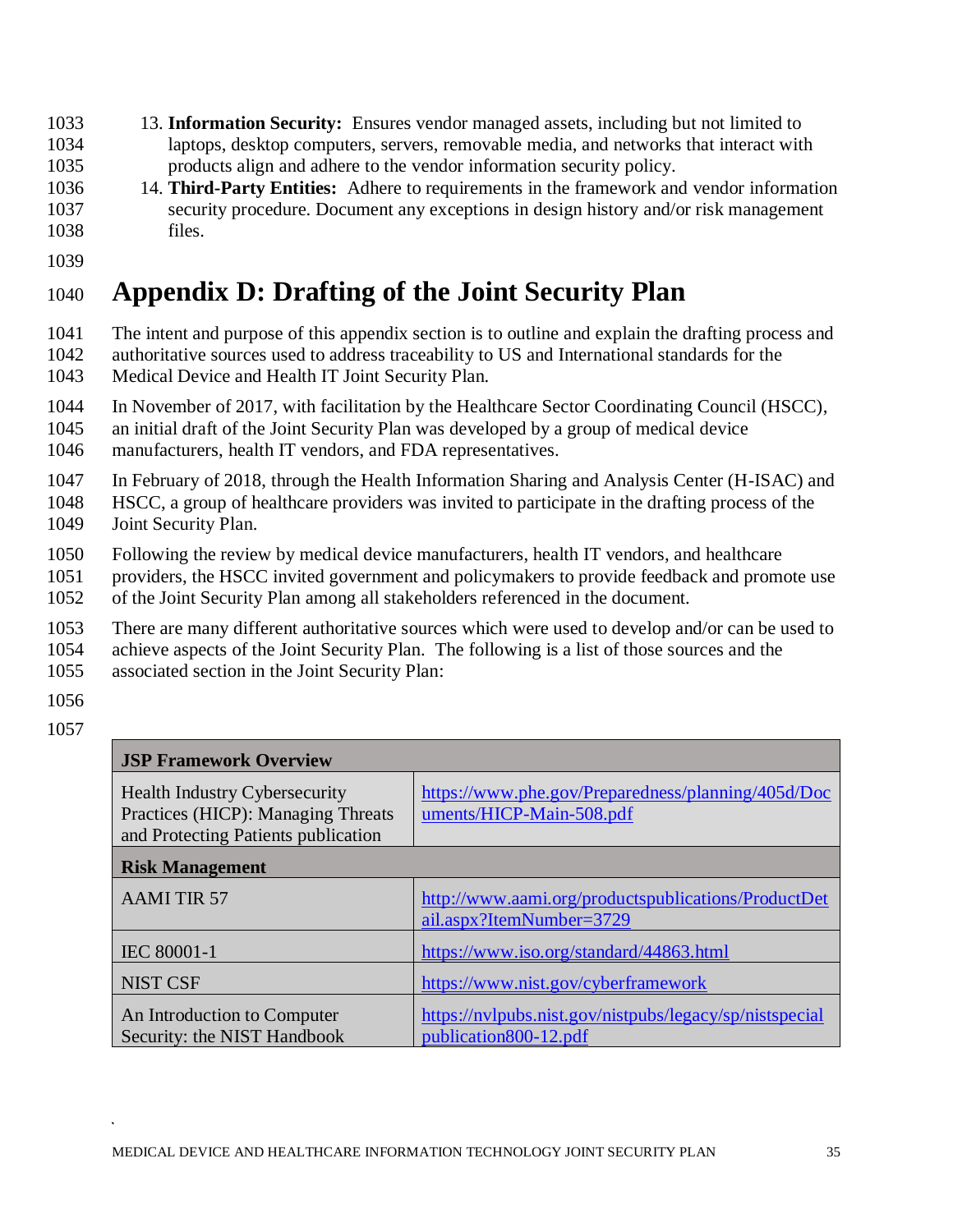| <b>ISACA Risk IT Framework for</b><br><b>Management of IT Related Business</b><br><b>Risks</b>                                                                                           | http://www.isaca.org/Knowledge-Center/Risk-IT-IT-<br>Risk-Management/Pages/default.aspx                          |
|------------------------------------------------------------------------------------------------------------------------------------------------------------------------------------------|------------------------------------------------------------------------------------------------------------------|
| ISO 14971:2007 Medical devices --<br>Application of risk management to<br>medical devices                                                                                                | https://www.iso.org/standard/38193.html                                                                          |
| <b>Risk Assessment</b>                                                                                                                                                                   |                                                                                                                  |
| <b>Common Vulnerability Scoring</b><br>System                                                                                                                                            | https://www.first.org/cvss/user-guide                                                                            |
| <b>NIST Special Publication 800-30</b><br>Revision 1.0 2012 Guide For<br><b>Conducting Risk Assessments</b>                                                                              | https://nvlpubs.nist.gov/nistpubs/Legacy/SP/nistspecia<br>lpublication800-30r1.pdf                               |
| <b>Design Control</b>                                                                                                                                                                    |                                                                                                                  |
| <b>Content of Premarket Submissions</b><br>for. Management of Cybersecurity in.<br><b>Medical Devices</b>                                                                                | https://www.fda.gov/downloads/medicaldevices/devic<br>eregulationandguidance/guidancedocuments/ucm3561<br>90.pdf |
| UL 2900-1 Standard for Software<br>Cybersecurity for Network-<br>Connectable Products, Part 1:<br><b>General Requirements</b>                                                            | https://standardscatalog.ul.com/standards/en/standard<br>$2900 - 1 - 1$                                          |
| UL 2900-2-1 Software Cybersecurity<br>for Network-Connectable Products,<br>Part 2-1: Particular Requirements for<br>Network Connectable Components of<br>Healthcare and Wellness Systems | https://standardscatalog.ul.com/standards/en/standard<br>$2900 - 2 - 1 - 1$                                      |
| NIST SP 800-160 Systems Security<br>Engineering. Considerations for a<br>Multidisciplinary Approach in the.<br><b>Engineering of Trustworthy Secure</b><br><b>Systems</b>                | http://nvlpubs.nist.gov/nistpubs/SpecialPublications/N<br><b>IST.SP.800-160.pdf</b>                              |
| Catalog of Control Systems Security:<br><b>Recommendations for Standards</b><br>Developers                                                                                               | https://ics-cert.us-<br>cert.gov/sites/default/files/documents/CatalogofReco<br>mmendations Ver7.pdf             |
| Secure Architecture Design                                                                                                                                                               | https://ics-cert.us-cert.gov/Secure-Architecture-Design                                                          |
| <b>NIST Cybersecurity Practice Guide</b><br>SP 1800-8, Wireless Infusion Pumps                                                                                                           | https://nccoe.nist.gov/sites/default/files/library/sp1800<br>hit-infusion-pump-nist-sp1800-8a-draft.pdf          |
| NIST SPECIAL PUBLICATION<br>1800-8B<br>Volume B:                                                                                                                                         | https://nccoe.nist.gov/sites/default/files/library/sp1800<br>hit-infusion-pump-nist-sp1800-8b-draft.pdf          |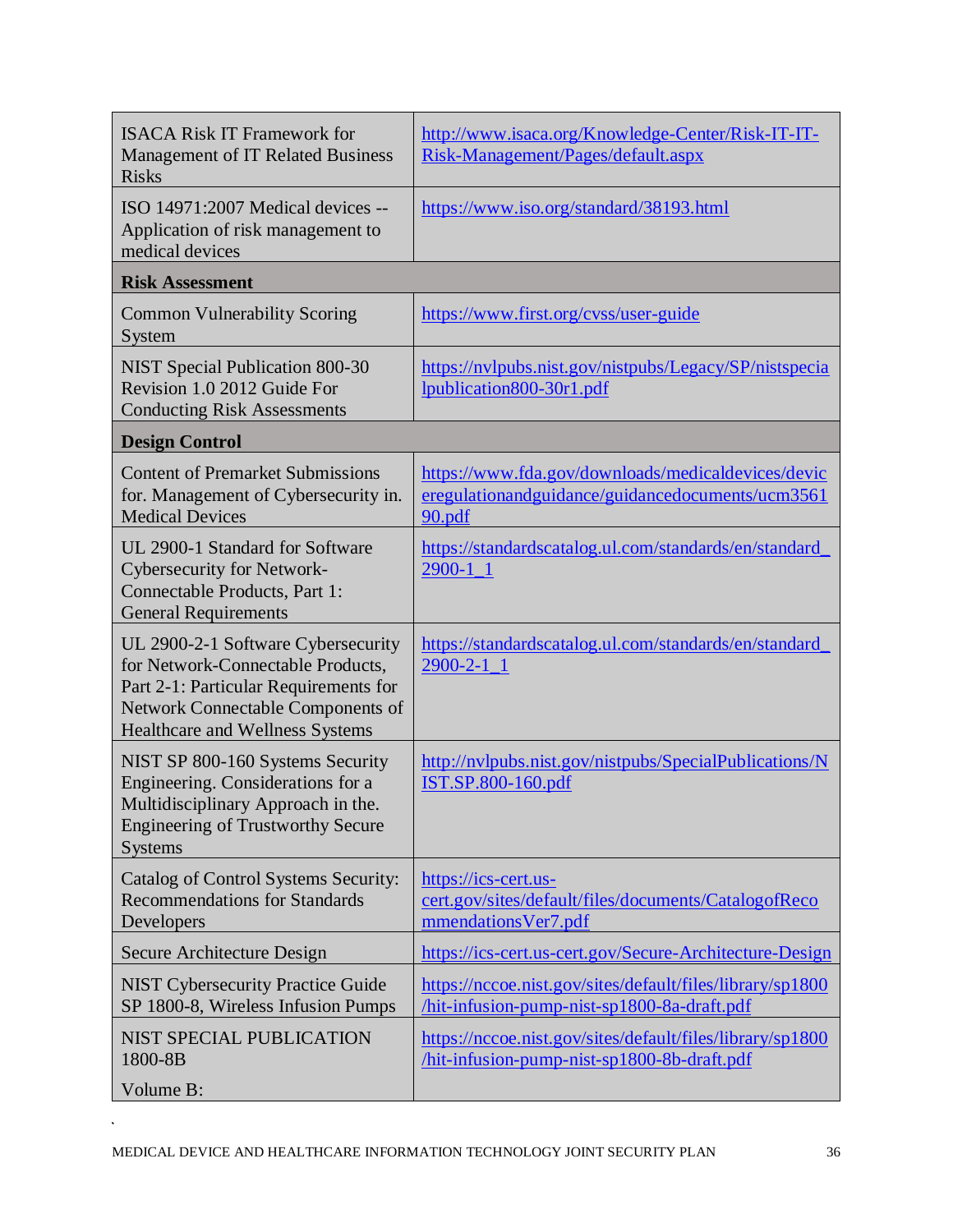| Approach, Architecture, and Security<br>Characteristics                                                |                                                                                                                                         |
|--------------------------------------------------------------------------------------------------------|-----------------------------------------------------------------------------------------------------------------------------------------|
| Secure Software Development Life<br><b>Cycle Processes</b>                                             | https://www.us-cert.gov/bsi/articles/knowledge/sdlc-<br>process/secure-software-development-life-cycle-<br>processes                    |
| <b>OWASP Security By Design</b><br>Principles                                                          | https://www.owasp.org/index.php/Security_by_Desig<br>n Principles#Security principles)                                                  |
| <b>Standards and Testing</b>                                                                           |                                                                                                                                         |
| <b>DISA Security Technical</b><br><b>Implementation Guides</b>                                         | https://iase.disa.mil/stigs/Pages/a-z.aspx                                                                                              |
| <b>NIST Checklists</b>                                                                                 | https://www.nist.gov/programs-projects/national-<br>checklist-program                                                                   |
| <b>NSA Guides</b>                                                                                      | https://www.nsa.gov/ia/mitigation_guidance/security_<br>configuration guides/                                                           |
| <b>CIS Benchmarks</b>                                                                                  | https://benchmarks.cisecurity.org/downloads/benchma<br>$rks$ /                                                                          |
| <b>SEI CERT Coding Standards</b>                                                                       | https://www.securecoding.cert.org/confluence/display/<br>seccode/SEI+CERT+Coding+Standards                                              |
| <b>OWASP Secure Coding Practices</b>                                                                   | https://www.owasp.org/index.php/OWASP_Secure_C<br>oding Practices - Quick Reference Guide                                               |
| MS Secure Coding Guidelines                                                                            | https://msdn.microsoft.com/en-<br>$us/library/fkytk30f(v=vs.110).aspx$                                                                  |
| <b>Improving Industrial Control System</b><br>Cybersecurity with Defense-in-Depth<br><b>Strategies</b> | https://ics-cert.us-<br>cert.gov/sites/default/files/FactSheets/ICS-<br><b>CERT FactSheet Defense in Depth Strategies S50</b><br>8C.pdf |
| <b>Vulnerability and Patch Management</b>                                                              |                                                                                                                                         |
| <b>ISO/IEC 30111</b>                                                                                   | https://www.iso.org/standard/53231.html                                                                                                 |
| <b>NIST National Vulnerability</b><br>Database                                                         | https://www.nist.gov/programs-projects/national-<br>vulnerability-database-nvd                                                          |
| <b>CVE Details</b>                                                                                     | https://www.cvedetails.com/index.php                                                                                                    |
| Department of Homeland Security<br><b>ICS-CERT Division</b>                                            | https://ics-cert.us-cert.gov/advisories                                                                                                 |
| Carnegie Melon University Software<br><b>Engineering Institute</b>                                     | https://www.kb.cert.org/vuls/                                                                                                           |
| Guide for Cybersecurity Event<br>Recovery                                                              | https://nvlpubs.nist.gov/nistpubs/SpecialPublications/<br>NIST.SP.800-184.pdf                                                           |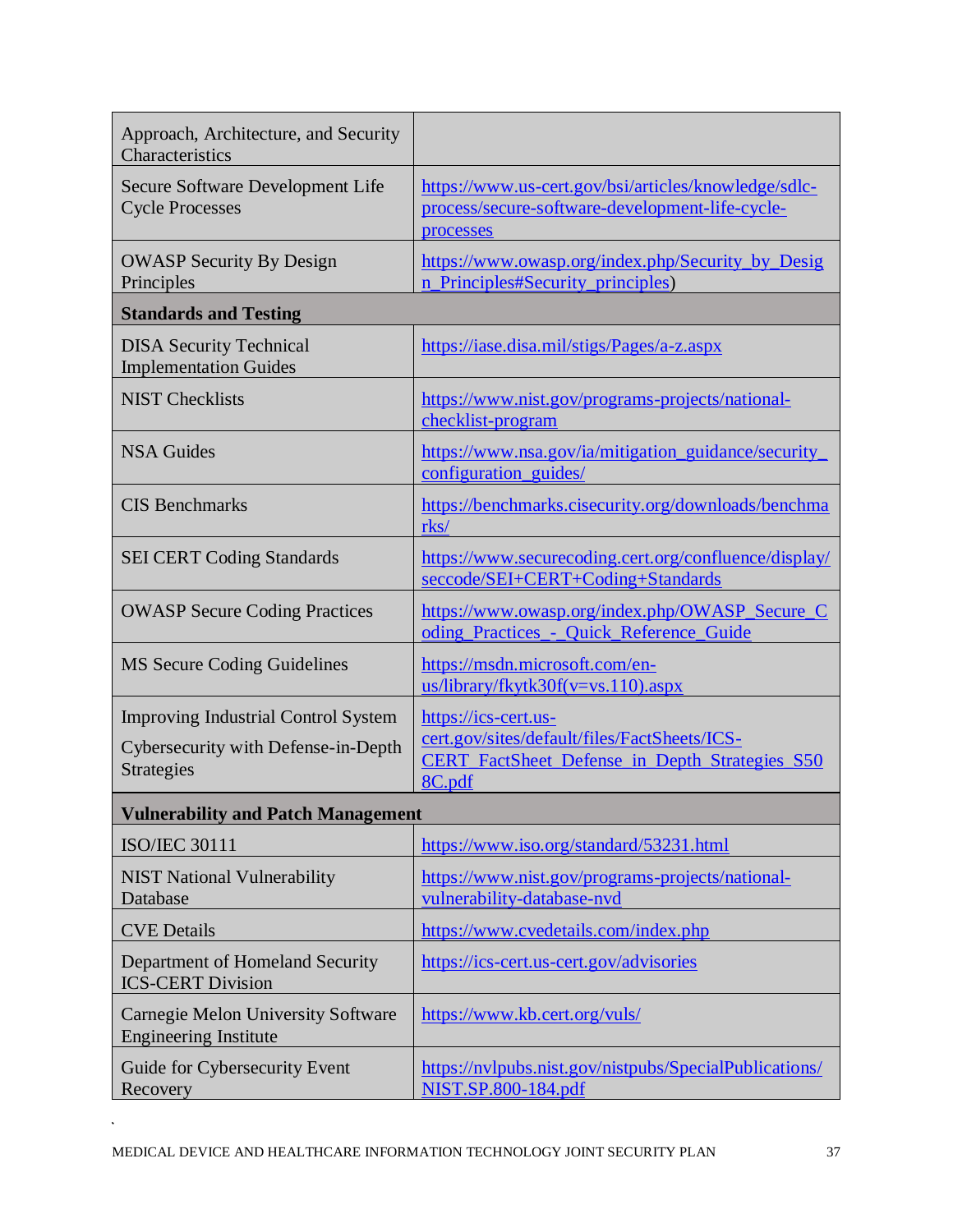| <b>SANS Vulnerability Management</b>                                                                           | https://www.sans.org/reading-<br>room/whitepapers/projectmanagement/building-<br>vulnerability-management-program-project-<br>management-approach-35932 |
|----------------------------------------------------------------------------------------------------------------|---------------------------------------------------------------------------------------------------------------------------------------------------------|
| <b>Customer Security Documentation</b>                                                                         |                                                                                                                                                         |
| <b>HIMMS/NEMA Manufacturers</b><br><b>Disclosure Statement for Medical</b><br>Device Security (MDS2)           | http://www.himss.org/resourcelibrary/MDS2                                                                                                               |
| Software Identification Tags (SWID)                                                                            | https://nvd.nist.gov/products/swid                                                                                                                      |
| <b>Common Platform Enumeration</b><br>(CPE)                                                                    | https://csrc.nist.gov/projects/security-content-<br>automation-protocol/specifications/cpe/                                                             |
| <b>Reporting Considerations</b>                                                                                |                                                                                                                                                         |
| Postmarket Management of<br><b>Cybersecurity in Medical Devices</b>                                            | https://www.fda.gov/downloads/medicaldevices/devic<br>eregulationandguidance/guidancedocuments/ucm4820<br>22.pdf                                        |
| <b>Security Incident Response and Communication</b>                                                            |                                                                                                                                                         |
| <b>ISO/IEC 29147</b>                                                                                           | https://www.iso.org/standard/72311.html                                                                                                                 |
| <b>Medical Device Cybersecurity</b><br><b>Report: Advancing Coordinated</b><br><b>Vulnerability Disclosure</b> | http://mdic.org/wp-content/uploads/2018/10/MDIC-<br>CybersecurityReport.pdf                                                                             |
| <b>Evaluating Joint Security Plan Progress and Maturity</b>                                                    |                                                                                                                                                         |
| Capability Maturity Model Index                                                                                | http://cmmiinstitute.com/capability-maturity-model-<br>integration                                                                                      |
| <b>Cyber Threat Source Descriptions</b>                                                                        | https://ics-cert.us-cert.gov/content/cyber-threat-<br>source-descriptions                                                                               |
| Overview of Cyber Vulnerabilities                                                                              | https://ics-cert.us-cert.gov/content/overview-cyber-<br>vulnerabilities                                                                                 |

1058

 $\hat{\mathcal{A}}$ 

| <b>United States of America</b>                   |                                                                                                                         |
|---------------------------------------------------|-------------------------------------------------------------------------------------------------------------------------|
| 21 CFR 806                                        | https://www.accessdata.fda.gov/scripts/cdrh/c<br>fdocs/cfcfr/CFRSearch.cfm?CFRPart=806&s<br>$howFR = 1$                 |
| <b>HIPAA – HITECH</b>                             | https://www.hhs.gov/hipaa/for-<br>professionals/special-topics/hitech-act-<br>enforcement-interim-final-rule/index.html |
| National Infrastructure Protection Plan<br>(NIPP) | https://www.dhs.gov/cisa/national-<br>infrastructure-protection-plan                                                    |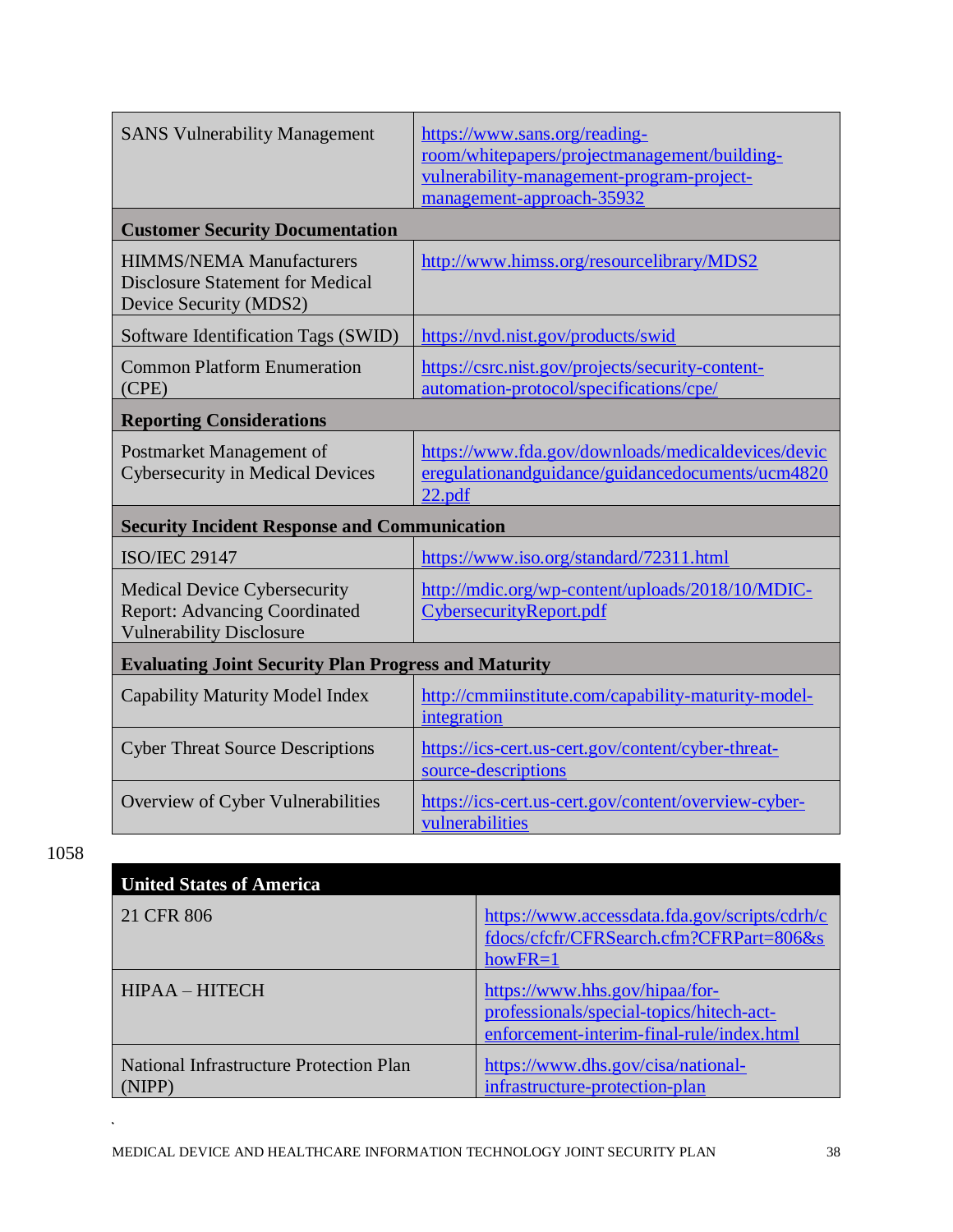| <b>European Union</b>                                                        |                                                                                                                                                     |
|------------------------------------------------------------------------------|-----------------------------------------------------------------------------------------------------------------------------------------------------|
| 93/42/CE                                                                     | https://eur-<br>lex.europa.eu/LexUriServ/LexUriServ.do?uri<br>=CONSLEG:1993L0042:20071011:en:PDF                                                    |
| <b>EU General Data Protection Regulation</b><br>(GDPR)                       | https://eur-lex.europa.eu/legal-<br>content/EN/TXT/?uri=CELEX%3A32016R0<br>679                                                                      |
| <b>Medical Device Regulations (MDR)</b>                                      | https://eur-lex.europa.eu/legal-<br>content/EN/TXT/?uri=OJ:L:2017:117:TOC                                                                           |
| Network and Information Systems (NIS)<br>Directive                           | https://eur-lex.europa.eu/legal-<br>content/EN/TXT/?uri=uriserv:OJ.L_.2016.19<br>4.01.0001.01.ENG&toc=OJ:L:2016:194:TOC                             |
| Canada                                                                       |                                                                                                                                                     |
| The Personal Information Protection and<br>Electronic Documents Act (PIPEDA) | https://www.priv.gc.ca/en/privacy-<br>topics/privacy-laws-in-canada/the-personal-<br>information-protection-and-electronic-<br>documents-act-pipeda |

1059

# <span id="page-38-0"></span><sup>1060</sup> **Appendix E: Example Design Input Requirements for**  <sup>1061</sup> **Security**

 The controls and features included in device design are informed by the device type, design, use environment, and intended use or functionality. As such, there is no one size fits all set of design inputs that should be utilized. Design inputs highlighted here in this appendix section are not intended to be comprehensive; rather, they serve as examples of input requirements that could be considered within the context of use for a given device. These design input requirements are categorized by OWASP Security Design Principles.

| 1069<br><b>Minimize Attack Surface</b><br>$\bullet$<br>1070<br>The system shall restrict access of removable media to what is necessary for<br>1.<br>1071<br>intended use.<br>1072<br>2. Execution of software on the system shall be restricted to explicitly authorized or<br>1073<br>validated software components.<br>1074<br>3. The system shall provide capability to anonymize exported data such that an<br>individual or customer is not identifiable.<br>1075<br>1076<br>4. Ports, protocols, services and addresses available on the system and its network<br>1077<br>connection shall be restricted to the minimum necessary for intended use and<br>1078<br>configurable locally by authorized user.<br>1079<br>5. The system shall be capable of enabling and disabling particular protocol stacks,<br>individual ports and services, and contains manageable host-based firewall.<br>1080<br>1081<br>6. The system shall provide capability to explicitly enable or disable remote access<br>1082<br>to the system. | 1068 |  |
|-------------------------------------------------------------------------------------------------------------------------------------------------------------------------------------------------------------------------------------------------------------------------------------------------------------------------------------------------------------------------------------------------------------------------------------------------------------------------------------------------------------------------------------------------------------------------------------------------------------------------------------------------------------------------------------------------------------------------------------------------------------------------------------------------------------------------------------------------------------------------------------------------------------------------------------------------------------------------------------------------------------------------------------|------|--|
|                                                                                                                                                                                                                                                                                                                                                                                                                                                                                                                                                                                                                                                                                                                                                                                                                                                                                                                                                                                                                                     |      |  |
|                                                                                                                                                                                                                                                                                                                                                                                                                                                                                                                                                                                                                                                                                                                                                                                                                                                                                                                                                                                                                                     |      |  |
|                                                                                                                                                                                                                                                                                                                                                                                                                                                                                                                                                                                                                                                                                                                                                                                                                                                                                                                                                                                                                                     |      |  |
|                                                                                                                                                                                                                                                                                                                                                                                                                                                                                                                                                                                                                                                                                                                                                                                                                                                                                                                                                                                                                                     |      |  |
|                                                                                                                                                                                                                                                                                                                                                                                                                                                                                                                                                                                                                                                                                                                                                                                                                                                                                                                                                                                                                                     |      |  |
|                                                                                                                                                                                                                                                                                                                                                                                                                                                                                                                                                                                                                                                                                                                                                                                                                                                                                                                                                                                                                                     |      |  |
|                                                                                                                                                                                                                                                                                                                                                                                                                                                                                                                                                                                                                                                                                                                                                                                                                                                                                                                                                                                                                                     |      |  |
|                                                                                                                                                                                                                                                                                                                                                                                                                                                                                                                                                                                                                                                                                                                                                                                                                                                                                                                                                                                                                                     |      |  |
|                                                                                                                                                                                                                                                                                                                                                                                                                                                                                                                                                                                                                                                                                                                                                                                                                                                                                                                                                                                                                                     |      |  |
|                                                                                                                                                                                                                                                                                                                                                                                                                                                                                                                                                                                                                                                                                                                                                                                                                                                                                                                                                                                                                                     |      |  |
|                                                                                                                                                                                                                                                                                                                                                                                                                                                                                                                                                                                                                                                                                                                                                                                                                                                                                                                                                                                                                                     |      |  |
|                                                                                                                                                                                                                                                                                                                                                                                                                                                                                                                                                                                                                                                                                                                                                                                                                                                                                                                                                                                                                                     |      |  |
|                                                                                                                                                                                                                                                                                                                                                                                                                                                                                                                                                                                                                                                                                                                                                                                                                                                                                                                                                                                                                                     |      |  |
|                                                                                                                                                                                                                                                                                                                                                                                                                                                                                                                                                                                                                                                                                                                                                                                                                                                                                                                                                                                                                                     |      |  |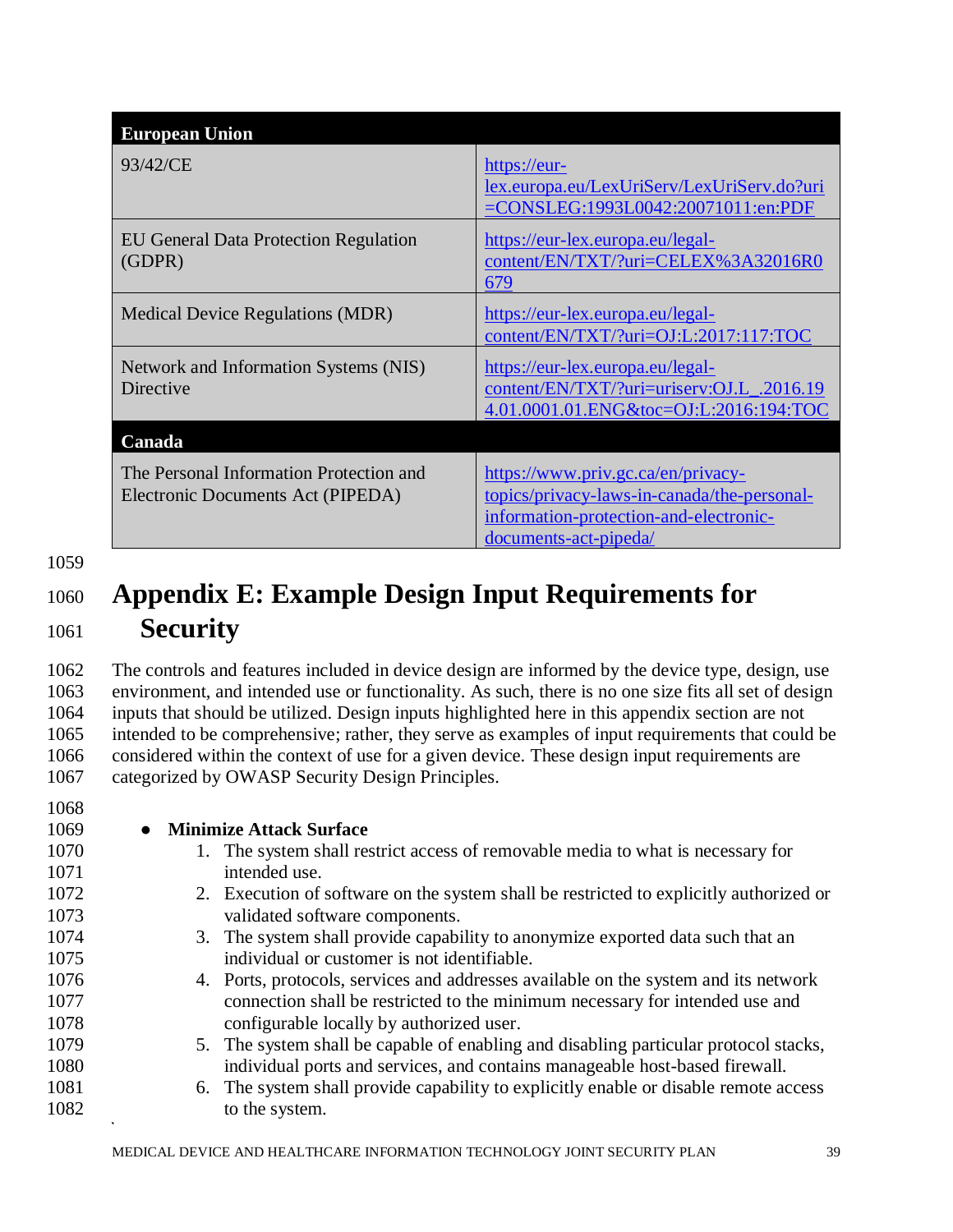| 1083 | 7. The system shall notify users to change default passwords after initial use.           |
|------|-------------------------------------------------------------------------------------------|
| 1084 | 8. The system shall be capable of restricting repeated and failed user access             |
| 1085 | attempts.                                                                                 |
| 1086 | <b>Establish Secure Defaults</b>                                                          |
| 1087 | 9. The system shall have the ability to require a minimum password length.                |
| 1088 | 10. The system shall have the ability to require a minimum password complexity.           |
| 1089 | 11. The system shall have the ability to require periodic password renewal.               |
| 1090 | 12. The system shall have the ability to restrict password reuse.                         |
| 1091 | 13. The system shall have the capability to automatically or manually back-up data        |
| 1092 | necessary for intended use locally or to an external location.                            |
| 1093 | 14. All sensitive information and data shall be encrypted in transit and at rest using an |
| 1094 | industry-accepted encryption mechanism and practice.                                      |
| 1095 | 15. The system shall prominently notify users when sensitive information and data         |
| 1096 | are displayed on screen or if encryption is disabled in transit.                          |
| 1097 | 16. The system shall have routine functionality for handling exceptions, errors and       |
| 1098 | aborts that does not expose sensitive information and data.                               |
| 1099 | 17. The system shall enforce strict order of execution during system start and end.       |
| 1100 | 18. All remote or local user activity which interacts with sensitive information and      |
| 1101 | data as well as critical functions on the system shall be recorded in an audit log.       |
| 1102 | 19. All audit log entries shall include a start and end date-timestamp, user ID,          |
| 1103 | role/privileges at time of access, success/failure and a description of the action        |
| 1104 | performed.                                                                                |
| 1105 | 20. The audit log shall locally retain an individual entry for a configurable period of   |
| 1106 | time or allocation of file system space.                                                  |
| 1107 | 21. The system shall provide capability for a user to reset their own password or         |
| 1108 | administrative reset, which is logged.                                                    |
| 1109 | 22. The system shall provide the ability to create and assign a unique user ID and        |
| 1110 | password to each remote or local user.                                                    |
| 1111 | <b>Principle of Least Privilege</b>                                                       |
| 1112 | 23. Execution of software on the system shall be limited to the minimum privileges        |
| 1113 | necessary.                                                                                |
| 1114 | 24. The system shall support the creation and assignment of roles that grant the          |
| 1115 | minimum user privileges necessary for intended use of data and functions.                 |
| 1116 | <b>Principle of Defense in Depth</b>                                                      |
| 1117 | 25. The system shall support multiple factors for user authentication and capable of      |
| 1118 | centralized authentication.                                                               |
| 1119 | 26. The system shall provide capability to prevent the execution of known malicious       |
| 1120 | software.                                                                                 |
| 1121 | 27. The system shall be capable of manually or automatically locking the display and      |
| 1122 | requiring user authentication after a configurable period of user inactivity in order     |
| 1123 | to continue use such that sensitive information and data are not visible.                 |
| 1124 | 28. The system shall provide capability for a user to reset their own password or         |
| 1125 | administrative reset, which is logged.                                                    |
| 1126 | <b>Fail Securely</b>                                                                      |
| 1127 | 29. The system shall be capable of restoring functionality to an operational state.       |
| 1128 |                                                                                           |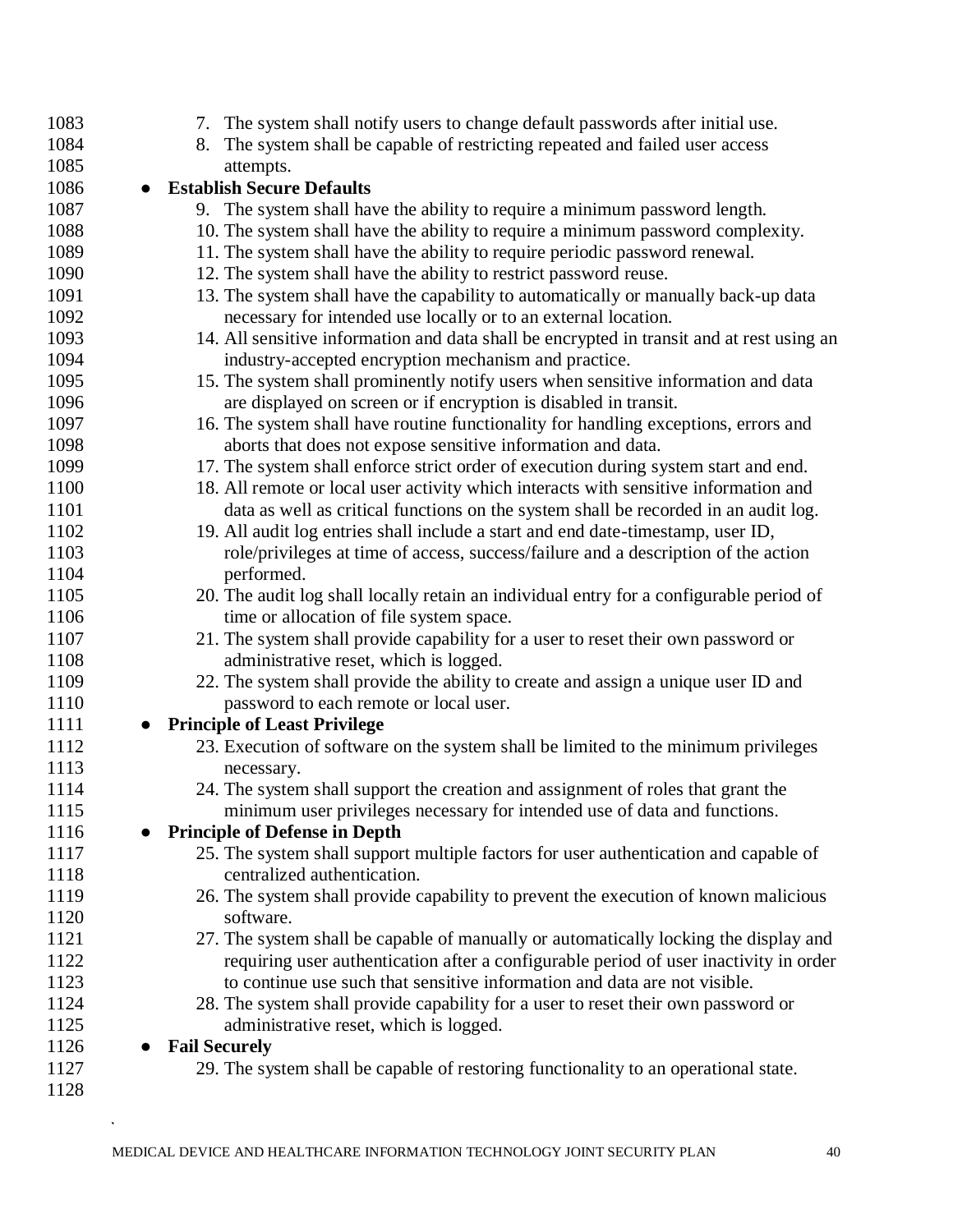| 1129            | <b>Don't Trust Services</b>                                                                                                                                                                                                                                                                                                   |
|-----------------|-------------------------------------------------------------------------------------------------------------------------------------------------------------------------------------------------------------------------------------------------------------------------------------------------------------------------------|
| 1130            | 30. The integrity and composition of all data as input or output of the system shall be                                                                                                                                                                                                                                       |
| 1131            | validated such that modification is detected and/or rejected.                                                                                                                                                                                                                                                                 |
| 1132            | 31. All remote or local access to the system by user or an external system shall be                                                                                                                                                                                                                                           |
| 1133            | authenticated prior to granting access to data or functions.                                                                                                                                                                                                                                                                  |
| 1134            | <b>Separation of Duties</b>                                                                                                                                                                                                                                                                                                   |
| 1135            | 32. The audit log shall be restricted in access to only authorized users.                                                                                                                                                                                                                                                     |
| 1136            | 33. The audit log shall be exportable and readable by authorized users and have the                                                                                                                                                                                                                                           |
| 1137            | capability to integrate with security information and event management for real-                                                                                                                                                                                                                                              |
| 1138            | time analysis.                                                                                                                                                                                                                                                                                                                |
| 1139            | <b>Avoid Security by Obscurity</b>                                                                                                                                                                                                                                                                                            |
| 1140            | 34. The security of a system shall not rely upon knowledge of the source code or                                                                                                                                                                                                                                              |
| 1141            | shared hard coded credentials being kept secret.                                                                                                                                                                                                                                                                              |
| 1142            | <b>Keep Security Simple</b>                                                                                                                                                                                                                                                                                                   |
| 1143            | 35. The system shall allow security controls to be configured with no significant                                                                                                                                                                                                                                             |
| 1144            | downtime and centrally managed by authorized users.                                                                                                                                                                                                                                                                           |
| 1145            | <b>Fix Security Issues Correctly</b>                                                                                                                                                                                                                                                                                          |
| 1146            | 36. The system shall support authorized updates to mechanisms for controlling the                                                                                                                                                                                                                                             |
| 1147            | execution of authorized or malicious software.                                                                                                                                                                                                                                                                                |
| 1148            | 37. Components of the system shall support software updating and patches with no                                                                                                                                                                                                                                              |
| 1149            | significant downtime using standard centralized patch management systems.                                                                                                                                                                                                                                                     |
| 1150            |                                                                                                                                                                                                                                                                                                                               |
| 1151            | <b>Appendix F: Example Third-Party Security Agreement</b>                                                                                                                                                                                                                                                                     |
| 1152            | It is important for vendors to consider the security of various components in their supply chain at                                                                                                                                                                                                                           |
| 1153            | the time of procurement. This appendix section specifies security requirements applicable to                                                                                                                                                                                                                                  |
| 1154            | third-party suppliers that provide product development and post-market product management                                                                                                                                                                                                                                     |
| 1155            | services to a given vendor.                                                                                                                                                                                                                                                                                                   |
|                 |                                                                                                                                                                                                                                                                                                                               |
| 1156            | The supplier is responsible for understanding the risk of [Company] and [Company's]                                                                                                                                                                                                                                           |
| 1157            | customers' information and products it will access, process, manage, or store in the performance                                                                                                                                                                                                                              |
| 1158            | of services to [Company], and [Company's] customers. Compliance with the Association for the                                                                                                                                                                                                                                  |
| 1159            | Advancement of Medical Instrumentation's (AAMI) "Technical Information Report (TIR) 57 -                                                                                                                                                                                                                                      |
| 1160<br>1161    | Principles for medical device security—Risk management" is recommended for meeting these<br>objectives.                                                                                                                                                                                                                       |
|                 |                                                                                                                                                                                                                                                                                                                               |
| 1162            | 1. PRODUCT DEVELOPMENT                                                                                                                                                                                                                                                                                                        |
| 11 <sub>7</sub> | $1.1 \, \text{C}$ . $1.2 \, \text{C}$ . $1.2 \, \text{C}$ . $1.2 \, \text{C}$ . $1.2 \, \text{C}$ . $1.2 \, \text{C}$ . $1.2 \, \text{C}$ . $1.2 \, \text{C}$ . $1.2 \, \text{C}$ . $1.2 \, \text{C}$ . $1.2 \, \text{C}$ . $1.2 \, \text{C}$ . $1.2 \, \text{C}$ . $1.2 \, \text{C}$ . $1.2 \, \text{C}$ . $1.2 \, \text{C}$ |

- <span id="page-40-0"></span>1.1 Cybersecurity requirements are evaluated and documented during product design.
- 1.2 Cybersecurity threats and risks are evaluated and documented as part of a risk analysis process during product design.
- 1166 1.3 Cybersecurity testing is completed as a part of verification and validation activities. Testing includes, but is not limited to, the following:
- a) Vulnerability scanning
- 1169 b) Static/binary code scanning
- c) Fuzz testing
- d) Customized test cases to evaluate defined cybersecurity 1172 requirements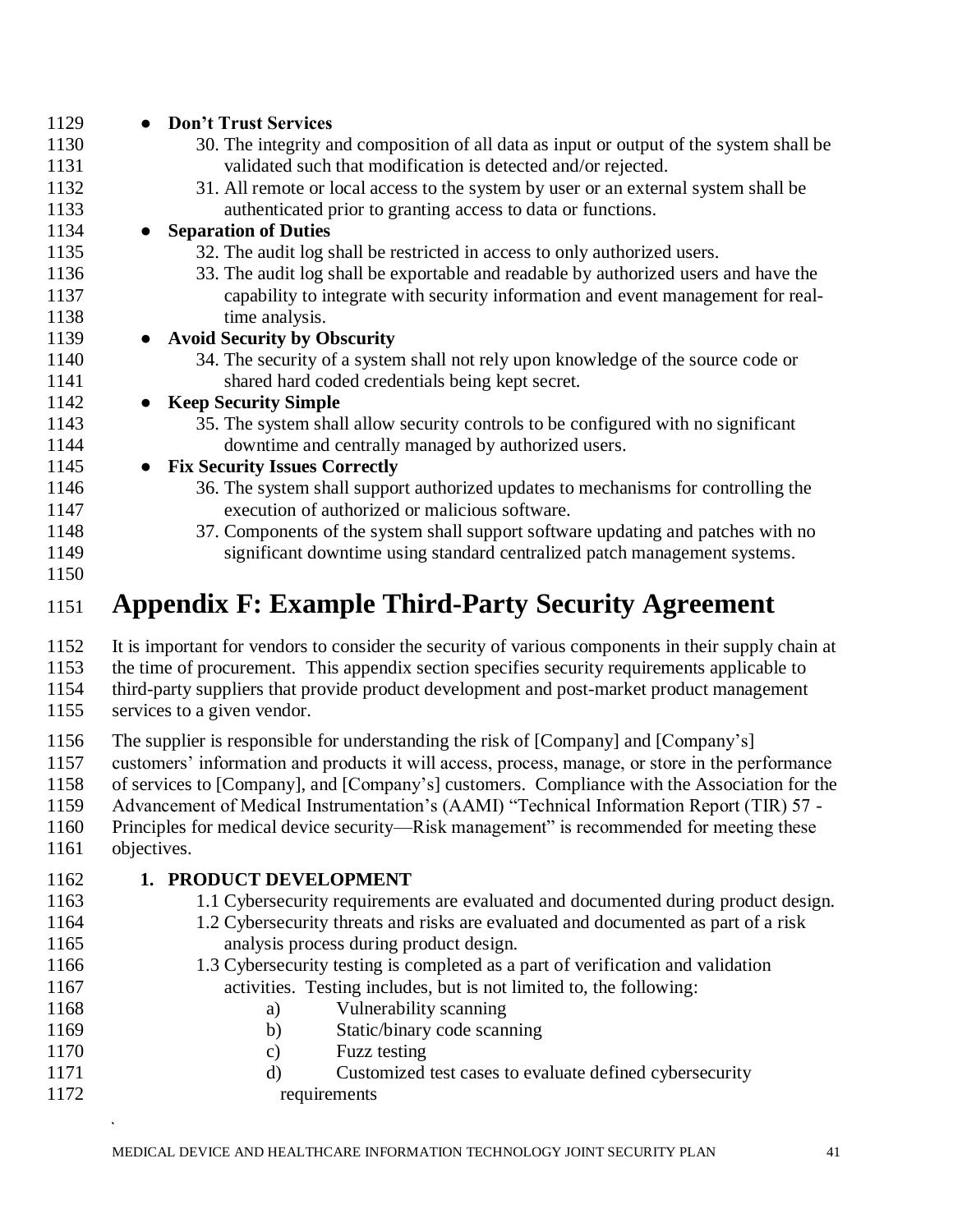| 1173         |    | Penetration tests<br>e)                                                                                             |
|--------------|----|---------------------------------------------------------------------------------------------------------------------|
| 1174         |    | 1.4 Cybersecurity penetration test is performed before the product is launched.                                     |
| 1175         |    | 1.5 Defects identified during security testing shall be documented and evaluated for                                |
| 1176         |    | correction based on risk analysis process.                                                                          |
| 1177         |    | 1.6 A software inventory or bill of materials shall be documented identifying all                                   |
| 1178         |    | software of unknown provenance (SOUP) and third-party software components in                                        |
| 1179         |    | a device and any backend support and specialist development systems.                                                |
| 1180         |    | A security assessment of third party and SOUP components is<br>a)                                                   |
| 1181         |    | performed to determine version and patches are up to date and existing                                              |
| 1182         |    | vulnerabilities are evaluated for risk and corrective action.                                                       |
| 1183         |    | At the request of [Company] product owners and stakeholders,<br>b)                                                  |
| 1184         |    | documentation and/or evidence of the above shall be made available.                                                 |
| 1185         |    | At the request of [Company] product owners and stakeholders,<br>$\mathbf{c})$                                       |
| 1186         |    | source code and or binary files shall be made available.                                                            |
| 1187         |    | Licensing arrangements for third party software, that establishes<br>d)                                             |
| 1188         |    | permissions for use, longevity and liabilities shall be negotiated with                                             |
| 1189         |    | [Company] prior to incorporating such code in code developed for                                                    |
| 1190         |    | [Company].                                                                                                          |
| 1191         |    | Code associated with open source licenses shall be carefully<br>e)                                                  |
| 1192         |    | considered and declared to [Company] and be appraised for the potential                                             |
| 1193         |    | for [Company] to declare or reveal associated intellectual property in the                                          |
| 1194         |    | form of bespoke, contracted code, at any time in the future.                                                        |
| 1195         |    |                                                                                                                     |
| 1196         | 2. | POST-MARKET PRODUCT MANAGEMENT                                                                                      |
| 1197         |    | 2.1 Operating procedures are documented and approved for addressing cybersecurity                                   |
| 1198         |    | patching, updating and remediation.                                                                                 |
| 1199         |    | 2.2 A process is defined to facilitate ongoing product change management throughout                                 |
| 1200         |    | the lifecycle of the device.                                                                                        |
| 1201         |    | 2.3 A separate testing environment is established for evaluation of patches and                                     |
| 1202         |    | incidents, including necessary devices and connection to backend systems.                                           |
| 1203         |    | 2.4 Security measures shall be reviewed including threats, breaches, user access, new                               |
| 1204         |    | vulnerability reports, assessment of risks and necessary responses, at least                                        |
| 1205         |    |                                                                                                                     |
|              |    | annually or when there is a material change in business practices.                                                  |
| 1206         |    | 2.5 Training materials and a training plan for administration of the system including                               |
| 1207         |    | security critical roles and functions shall be established.                                                         |
| 1208         |    | 2.6 Termination and transfer of people resources from system access, key system                                     |
| 1209         |    | knowledge, and process responsibilities shall be accomplished through                                               |
| 1210         |    | documented processes.                                                                                               |
| 1211         |    | 2.7 Product documentation that is publicly available shall be identified and                                        |
| 1212         |    | documented at least annually.                                                                                       |
| 1213         |    | 2.8 A process for handling (investigating and remediating) potential vulnerabilities in                             |
| 1214         |    | products is defined.                                                                                                |
| 1215<br>1216 |    | 2.9 An incident mitigation and response plan is developed, including a timeframe<br>during which mitigation occurs. |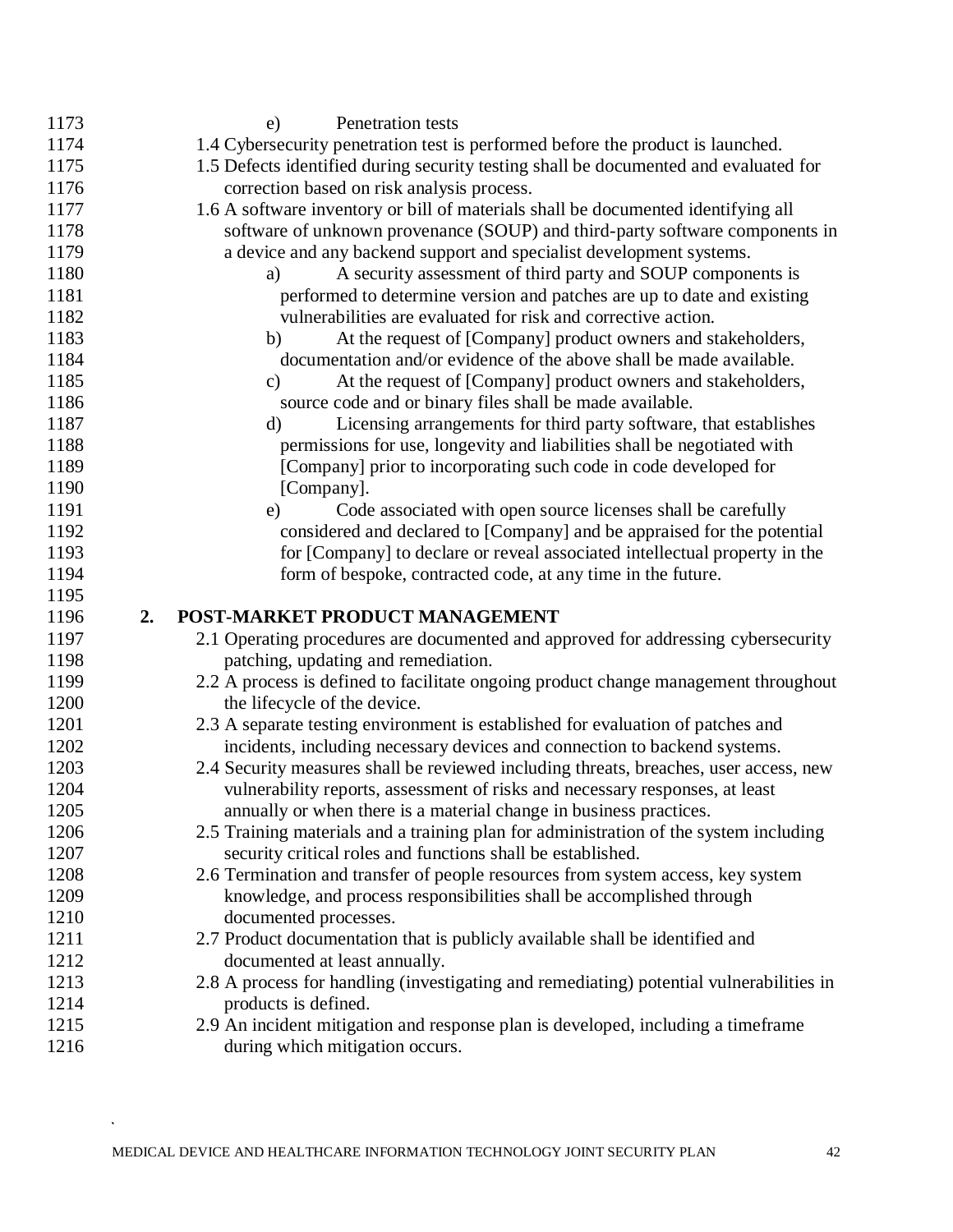- 1217 2.10 Complaint handling systems include notification to [Company] product owner 1218 and [Company's] product security organization if a cybersecurity complaint is 1219 reported by a customer. 1220 2.11 The [Company] product owner and [Company's] product security organization 1221 shall be immediately notified if a cybersecurity issue is identified in a product. 1222 2.12 At the request of [Company] product owners and stakeholders, documentation
- 1223 and/or evidence of the above shall be made available.
- <span id="page-42-0"></span>1224

# <sup>1225</sup> **Appendix G: Example Customer Security Documentation**

1226 Customers require security documentation to enable more robust risk assessments, identify 1227 configurable security controls, and allow them to better protect their systems. This appendix 1228 section provides an overview of items that may be included in Customer Security 1229 Documentation. The following are examples of the types of information which may be included 1230 in documentation of security for medical devices or health IT: 1231 • Product Description 1232 • Hardware Specifications 1233 • Operating Systems 1234 • Third-party Software 1235 • Network Ports and Services 1236 • Sensitive Information and Data Transmitted 1237 • Sensitive Information and Data Stored 1238 • Network and Data Flow Diagram 1239 • Malware Protection 1240 • Authentication 1241 • Network Controls 1242 • Physical Controls 1243 • Encryption 1244 • Audit Logging 1245 • Remote Connectivity 1246 • Service Handling 1247 • End-of-Life and End-of-Support 1248 • Secure Coding Standards 1249 • System Hardening Standards 1250 • Risk Summary 1251 • Third Party Certification or Attestation 1252 • Manufacturer's Disclosure Statement for Medical Device Security 1253 1254 **Product Description** 1255 [Insert basic description of function or purpose of the product or solution. Photo is optional, but 1256 recommended.] 1257 1258 **Hardware Specifications** 1259 [List hardware components and specs]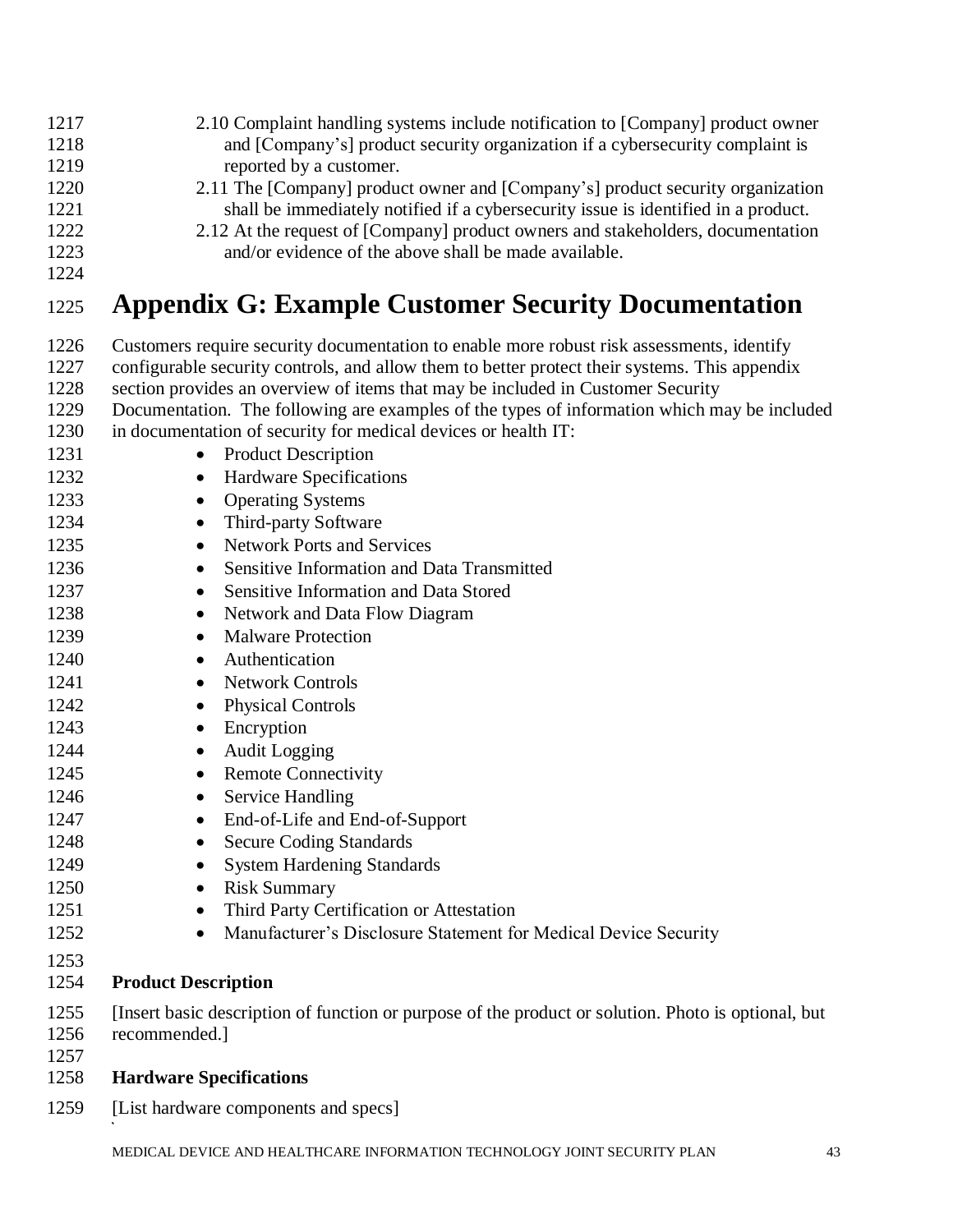- 1260 [List]
- 1261 [List]

### 1262 **Operating Systems**

- 1263 [List hardware operating systems and versions]
- 1264 [List]
- 1265 [List]

### 1266 **Third-party Software**

 [Also referred to as a Bill of Materials (BOM), includes a list of third-party software and version numbers where applicable. Having a cybersecurity bill of materials will aid customers in mitigating cybersecurity concerns on their healthcare technologies and ultimately to the systems/networks these technologies are attached to. The following are example attributes that would enable customers to leverage a bill of materials in protecting their assets.

- 1272 Detailed attributes include:
- 1273 All commercial, open source, and custom code must be included
- 1274 Commercial technology components (e.g. processers, network cards, sound cards, 1275 graphic cards, memory) must be included
- 1276 The software list will be codified using an industry standard, such as Common Platform 1277 Enumeration (CPE), Software Identification tag (SWID), or Software Package Data Exchange 1278 (SPDX) that allows the software list to be searched and used to check against vulnerability feeds
- 1279 The list will be available in an electronic format that allows bulk uploading into common 1280 asset inventories, vulnerability management systems and configuration management databases.
- 1281 The BOM will be provided to a customer both upon a purchase and after significant 1282 software or hardware upgrades
- 1283 Vendors will maintain a BOM for all product versions that will be accessible remotely by 1284 customers]
- 1285

| <b>Vendor and Name</b>          | <b>Version</b>    | <b>Description</b>                |
|---------------------------------|-------------------|-----------------------------------|
| [e.g. Microsoft]<br>Windows 10] | $[$ e.g.<br>1607] | [e.g. Long Term Servicing Branch] |
|                                 |                   |                                   |

### 1286 **Network Ports and Services**

1287 [List Network Ports and Services]

| Port       | Protocol   | <b>Service</b><br><b>Name</b> | <b>Description of Service</b> |     | Encrypted   Open/Closed |
|------------|------------|-------------------------------|-------------------------------|-----|-------------------------|
| <b>XXX</b> | <b>XXX</b> | <b>XXXXX</b>                  | <b>XXXXX</b>                  | XXX | <b>XXX</b>              |
|            |            |                               |                               |     |                         |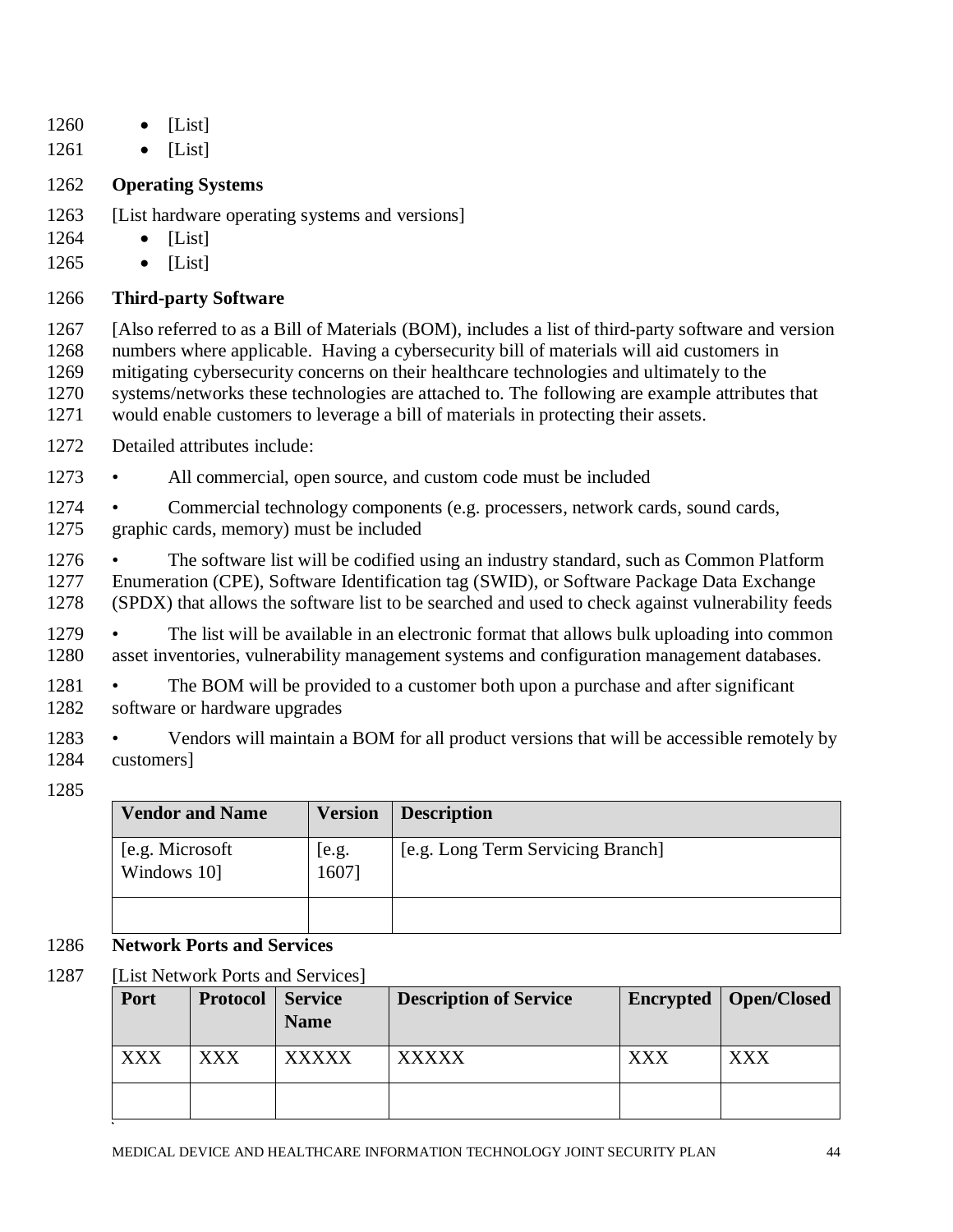### **Sensitive Information and Data Transmitted**

- [List sensitive information and data transmitted. This can include PHI/PII/Potential access to
- wireless credentials, etc.]
- [List]
- [List]

### **Sensitive Information and Data Stored**

- [List sensitive information and data stored. This can include PHI/PII/Potential access to wireless credentials, etc.]
- [List]
- [List]

### **Network and Data Flow Diagram**

- [Provide a diagram that describes how the product resides in a customer environment, showing
- the system components (1 or N computers, routers, switches, adjacent systems, remote
- connectivity) types of connectivity (e.g. RS232, RJ45, Serial to TCP/IP conversion), what types
- of data is in transit and at rest (e.g. PHI, QC, config data), and how these are secured (e.g. in
- transit IPSec, HTTPS/TLS, WIFI WPA2PSK; at rest BitLocker, SQL TDE)
- **Important**: include if the device makes PHI/PII available via network or point-to-point connection (wired/wireless)?
- 1307 Is connected data encrypted in transit?
- 1308 Does service have network or p-to-p access to PHI (remote or in-room)?
- 

### **Malware Protection**

- [Describe and recommend the anti-malware measures available (e.g. validated AV solutions, AV
- partners, how AV is managed, application whitelisting like AppLocker or McAfee Embedded
- Control, advanced antimalware solutions, software restriction policies)]
- 

### **Patch Management**

- [Describe and recommend the method in which we maintain, provide and deploy patch updates
- for this product. Examples include, "Patches are installed by a field service engineer during a
- routine service visit or during the yearly service visit. In the even that there is no patch
- management solution in place, also communicate this in this section.]
- 

### **Authentication & Authorization**

- [Describe and recommend the controls that customers have with user's authenticating and
- granting permissions to features and functionality, how users are managed, the default use
- accounts on the system and how to change and configure accounts. This includes the ability to
- disable user accounts]
- 

### **Network Controls**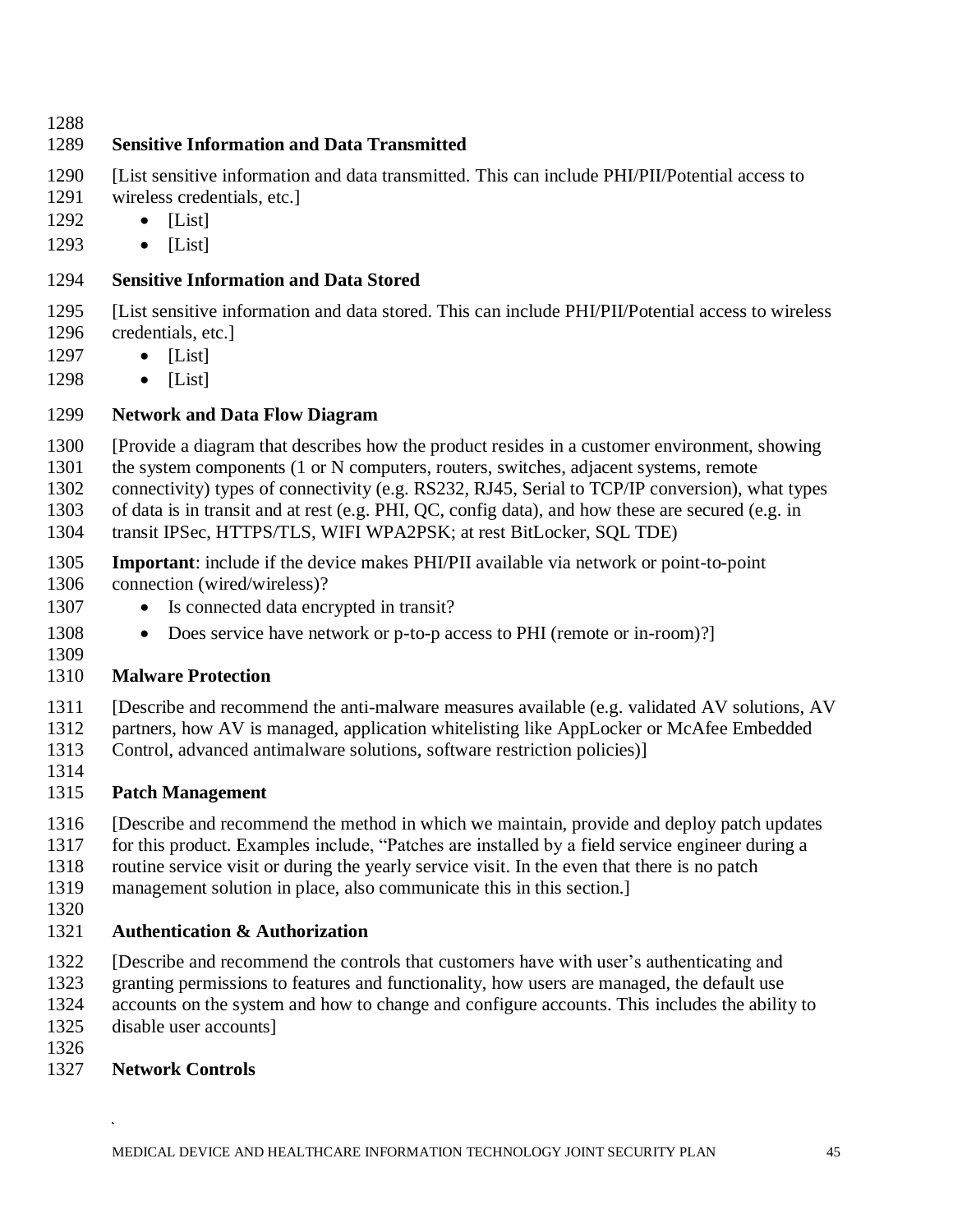[Describe and recommend the firewall rules, IPSec rules, host file restrictions, browser Internet

- access restrictions, MAC and IP address filtering)]
- 

### **Encryption**

[Describe and recommend where and how encryption is applied on the system (e.g. all network

- traffic is TLS 1.2, at rest is BitLocker with AES 256)]
- 

### **Audit Logging**

 [Describe the audit logging process, where they are stored, what an auditable event entails, who has access to audit logs and any file permissions. Describe if audit logs are synchronized with reliable time sources and have the proper time zone set or no time offset (e.g., GMT or UTC).

- 1339 What is the typical and maximum number of records retained on the device when in use?
- Do users have a means to irreversibly delete audit log records in the device?
- Does Service ever retain copies of PHI/PII data (is it encrypted by service) in audit logs?
- 1342 Application Auditing
- **o** Audit file location: E:\PieRoot\Logfiles\\*.pld
- **o** Audit files hashed with SHA256 when complete for integrity.
- **o** Auditable Events:
- 1346 Service Start/Stop
- **•** User login/logout
- **User session created/destroyed.**
- **•** User login from multiple workstations.
- Client application connect/disconnect with IP address and port.
- **Failed client connection attempts.**
- 1352 Changes in application configuration.
- **EXECUTE:** Failed/successful attempts to access, modify, or delete security objects; e.g. roles, permissions, etc.
- 1355 Audit file permissions:
- **o** Administrators group: Read.
- **b b c Auditors** group: Read.
- o DB Auditors group: Full control.
- o DB Administrators group: Full control.
- **o** Virtual/Managed service accounts (audit file creators): Full control.
- 1361 o Users: None.]

### **Remote Connectivity**

- [Describe the nature of remote connectivity, what ports, protocols, URLs and endpoints for 1364 communication as well as security measures applied to the remote connection (e.g. TLS)]
- 

### **Service Handling**

[Describe what routine maintenance service personnel perform, what security policies and

- procedures they follow (e.g. never take PHI or PII, on-site authorization protocol, encrypted
- Removable Media, hardened service laptops, whether or not service laptops connect to product,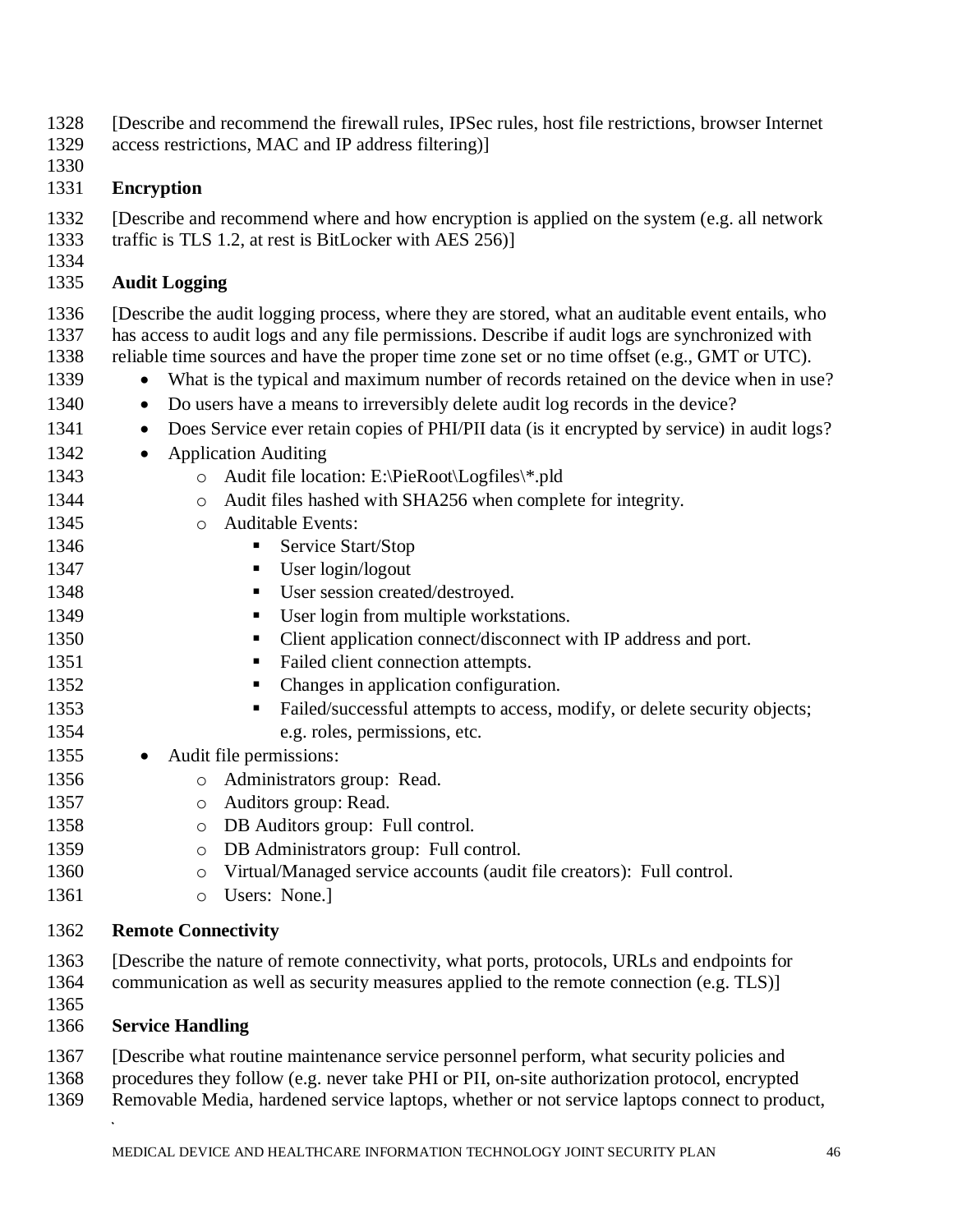- routine AV update during visit, secure installation/implementation principles, service
- authentication to product, decommissioning process, once decommissioned how the product hard
- drive is wiped, how the product is recovered from the field or destroyed, and what customer data
- and features service personnel interact with)]
- 

### **End-of-Life and End-of-Support**

- [Describe the life cycle of the product in relation to when it will no longer be sold, updated, and supported. Provide dates if available otherwise describe how EOL/EOS is communicated.]
- 

### **Secure Coding Standards**

- [Describe the secure coding standards used]
- [List the industry secure coding standards used during software development (e.g. SEI CERT Java Secure Coding Standard)]

### **System Hardening Standards**

 [Describe the secure hardening standards used, may also create appendix to list out standards used.]

| <b>Name of Standard</b> | <b>Version Number</b> | <b>Source of Standard</b> |
|-------------------------|-----------------------|---------------------------|
| Hnsert name of standard | Hnsert version number | [Insert URL]              |

#### **Risk Summary**

- [This section should contain a summary of risks found within a penetration test, remediation
- report, or other topics and compensating controls that correspond to additional risks outlined in
- the product security white paper. This may also include any findings from application scans.]
- 

# <span id="page-46-0"></span>**Appendix H: Example Organizational Structure**

 The intent of this appendix section is to provide an example of roles and responsibilities within organizations to support the adoption and continuous improvement of cyber security for medical devices and health IT:

### **Medical Device Manufacturers and Health IT Vendors**

- **Chief Product Security/Cybersecurity Officer:** Responsibility to drive product and solution security throughout a vendor organization including identifying best practices and companywide technical standards, processes, and policies, for overall governance or guidance. In addition, this individual will advise executive management, product management, project management, R&D heads and manufacturing heads with regard to security for all products, solutions and services. Responsible for implementing pre- market product security design and post-market support including cybersecurity events and incidents for products in scope. Independent of Information Security and in cooperation with the CEO, this individual will advise appropriate processes and structures to introduce security into products, solutions and services.
- **Product Security/Cybersecurity Engineering**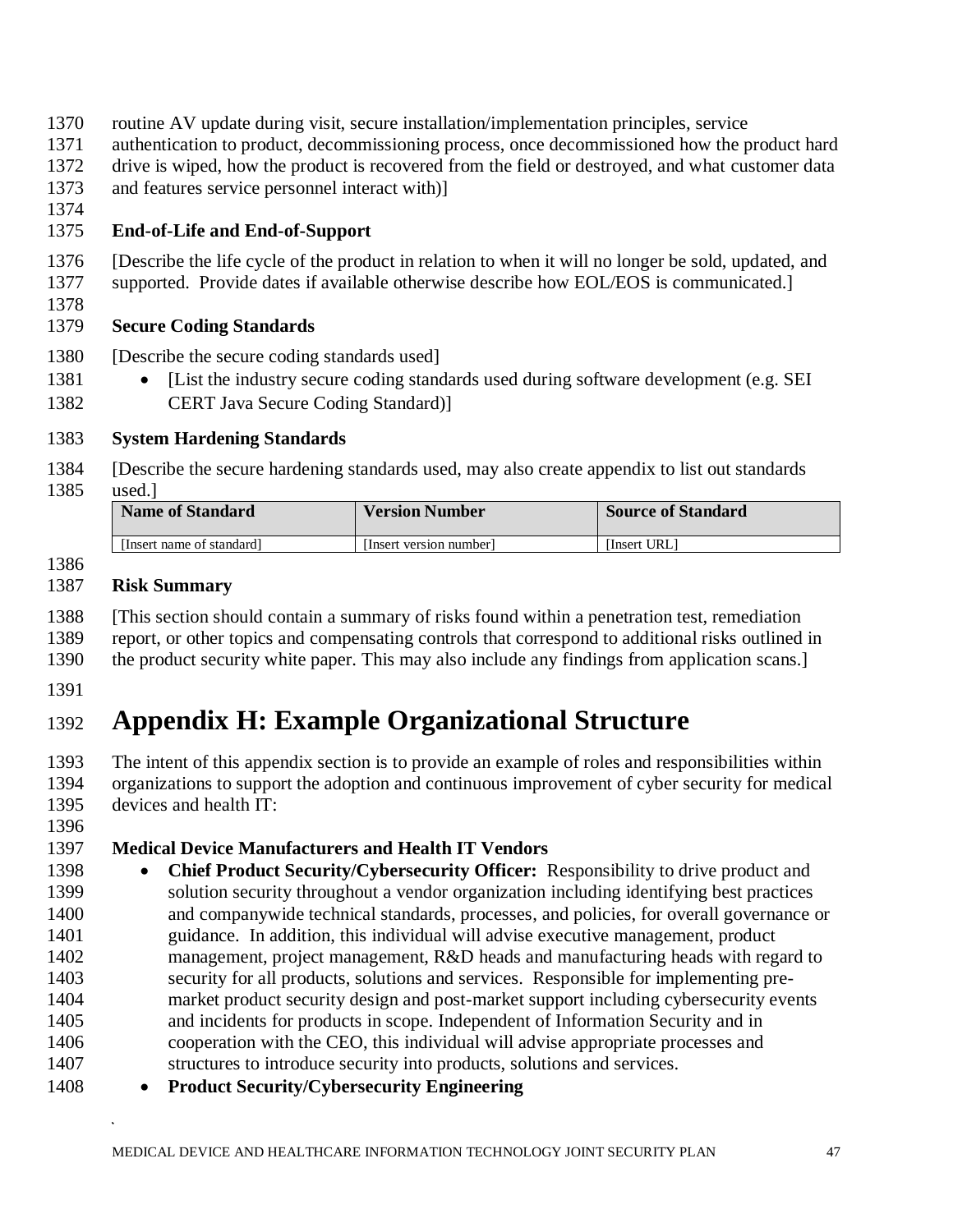| 1409 | $\circ$                    | Security Architects: This person will work with R&D, service, and quality                  |
|------|----------------------------|--------------------------------------------------------------------------------------------|
| 1410 |                            | organizations to research common security vulnerabilities and their remediation;           |
| 1411 |                            | develop procedures to incorporate hardening into product development; work                 |
| 1412 |                            | with individual product teams in securing their products; and proactively educate          |
| 1413 |                            | teams across the company on security best practices for products under                     |
| 1414 |                            | development.                                                                               |
| 1415 | $\circ$                    | Penetration Testers: This person will perform security penetration testing, ethical        |
| 1416 |                            | hacking and red team activities in order to identify unique and common                     |
| 1417 |                            | vulnerabilities in products under development. This includes performing                    |
| 1418 |                            | vulnerability analysis and research, formalizing security testing procedures in the        |
| 1419 |                            | product lifecycle, performing penetration testing with remediation plans and               |
| 1420 |                            | formal reporting, and supporting red team, covert, and security activities to test         |
| 1421 |                            | organizational readiness.                                                                  |
| 1422 |                            | <b>Product Security/Cybersecurity Incident Response</b>                                    |
| 1423 | $\circ$                    | Incident Responder: This person will manage technical strategy, process,                   |
| 1424 |                            | timelines, resources and progress for incidents relating to products at customer           |
| 1425 |                            | sites or with security researchers.                                                        |
| 1426 | $\circ$                    | Vulnerability Manager: This person will track the escalation, follow-up, and               |
| 1427 |                            | remediation of vulnerabilities throughout the product lifecycle.                           |
| 1428 |                            | <b>Product Security/Cybersecurity Program Management</b>                                   |
| 1429 | $\circ$                    | Policy and Compliance Analyst: This person will ensure the adoption and                    |
| 1430 |                            | continuous improvement of security policies and procedures for products in                 |
| 1431 |                            | compliance with industry standards and regulations.                                        |
| 1432 | $\circ$                    | Strategic Program Manager: This person will work cross-functionally to create              |
| 1433 |                            | programs and initiatives for establishing training, awareness, and fundamental             |
| 1434 |                            | capabilities for improving security of products.                                           |
| 1435 | $\bullet$                  | <b>Product Security Testing – Responsible for assessing and testing products in</b>        |
| 1436 |                            | development and in the market so as to understand cybersecurity risk and find issues       |
| 1437 |                            | before an external party does. Comprised of Product Security members and other             |
| 1438 |                            | participants (such as 3rd parties) as needed.                                              |
| 1439 |                            |                                                                                            |
| 1440 |                            | Larger organizations may choose to have multiple business or product-specific roles        |
| 1441 |                            | including a dedicated product security officer, manager, and/or engineers.                 |
| 1442 |                            |                                                                                            |
| 1443 | <b>Healthcare Provider</b> |                                                                                            |
| 1444 |                            | Healthcare providers may create similar organizational structures to align with vendors    |
| 1445 |                            | under a Chief Clinical Information Security/Cybersecurity Officer, with distinct           |
| 1446 |                            | consideration for the healthcare provider's specific needs relating to security during the |
| 1447 |                            | procurement, operation, and decommissioning of medical devices and health IT products.     |
| 1448 | $\bullet$                  | A broad set of stakeholders should be involved including people from clinical practices,   |
| 1449 |                            | medical device support organizations and technology and security areas.                    |
| 1450 |                            |                                                                                            |
|      |                            |                                                                                            |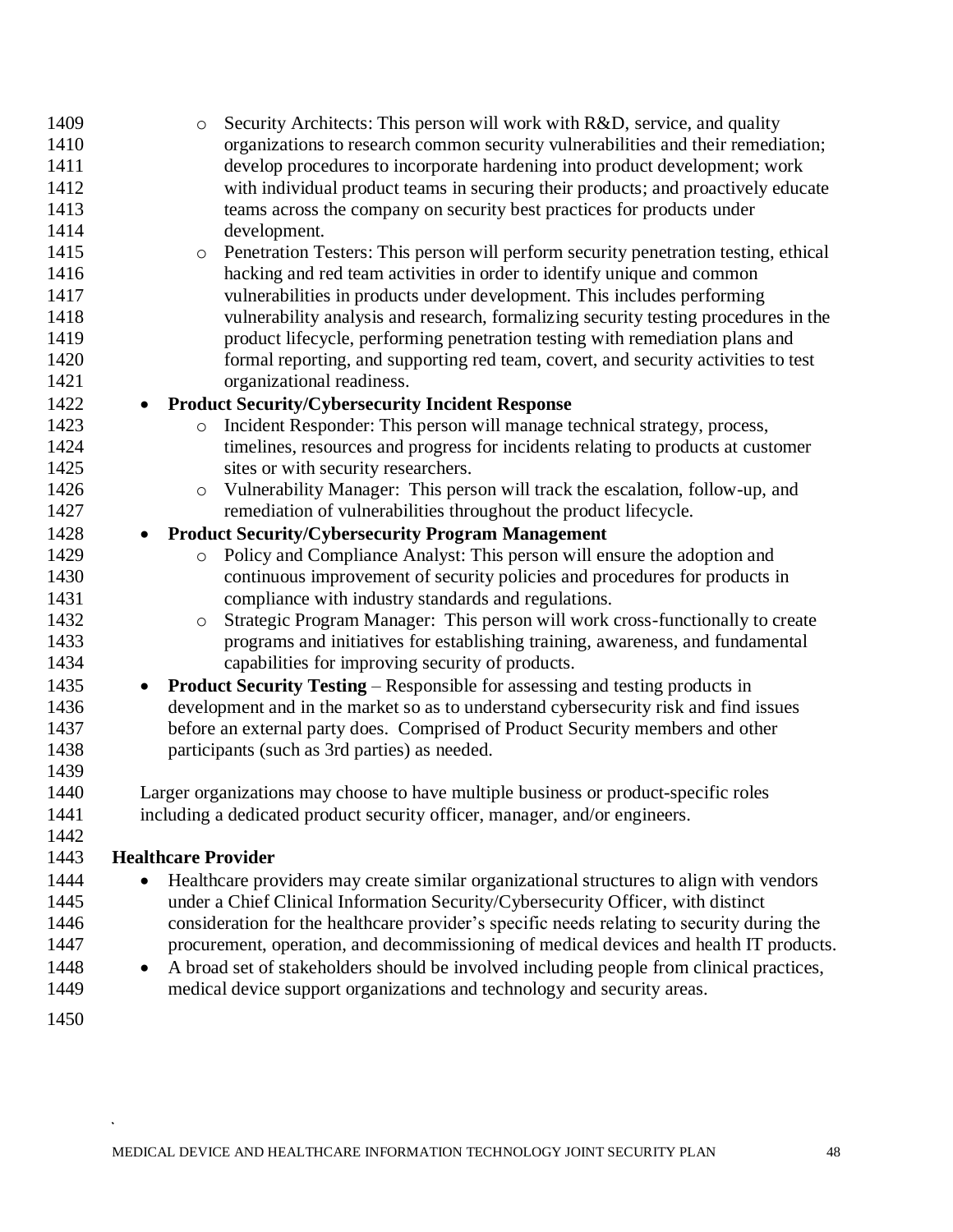# <span id="page-48-0"></span>**Appendix I: Example Organizational Training**

 The intent of this appendix section is to provide training information that will help organizations mature their cybersecurity programs. A comprehensive training program for cybersecurity<br>1454 includes the following:  $\frac{1}{2}$  includes the following:

| ューンー | mendes the following.                                                                  |
|------|----------------------------------------------------------------------------------------|
| 1455 |                                                                                        |
| 1456 | <b>Training Requirements</b>                                                           |
| 1457 | Requirements for training each relevant role must be established and periodically      |
| 1458 | reviewed to determine if they need to be updated.                                      |
| 1459 | <b>General Awareness Training</b><br>$\bullet$                                         |
| 1460 | All relevant employees in the organization should understand the principles of         |
| 1461 | cybersecurity, the framework of the organization's program and the different roles and |
| 1462 | responsibilities for cybersecurity.                                                    |
| 1463 | <b>Training by Roles</b><br>$\bullet$                                                  |
| 1464 | <b>Training for Security Practitioners</b><br>$\circ$                                  |
| 1465 | Engineers                                                                              |
| 1466 | Architecture: Security experts who participate in architecting                         |
| 1467 | products or contribute to the security architecture components of                      |
| 1468 | products should be trained in secure architecture principles and                       |
| 1469 | patterns.                                                                              |
| 1470 | Threat modeling and security risk analysis: Security experts who                       |
| 1471 | participate in threat modeling should be trained in the principles of                  |
| 1472 | threat modeling and the use of threat modeling tools, as well as                       |
| 1473 | methods of translating threats into a risk management framework.                       |
| 1474 | Design: Security experts who participate in product design or<br>$\bullet$             |
| 1475 | contribute to the security design of products should be trained in                     |
| 1476 | secure design principles and patterns.                                                 |
| 1477 | Testing: Security experts who perform or guide security testing of                     |
| 1478 | products should be trained in security testing methodologies, tools                    |
| 1479 | and interpretation of testing results.                                                 |
| 1480 | Forensics and Incident Response: Security experts who evaluate<br>$\bullet$            |
| 1481 | evidence of security incidents should have training in security                        |
| 1482 | forensic analysis in addition to practical experience. Those who                       |
| 1483 | participate in the incident response process should be trained in                      |
| 1484 | that process and the theory of incident response, in addition to                       |
| 1485 | practical experience.                                                                  |
| 1486 | Penetration Testing: Penetration testers should have proper training in                |
| 1487 | penetration testing techniques and tools as well as considerable practical             |
| 1488 | experience before being qualified as a penetration tester for products.                |
| 1489 | Security Officers/Directors/Managers/Advocates/Champions: Non-                         |
| 1490 | technical security practitioners should be trained in the secure                       |
| 1491 | development lifecycle, the company's security framework and the                        |
| 1492 | company's quality system.                                                              |
| 1493 | Training for Related Activities - Non-dedicated Practitioners<br>$\circ$               |
| 1494 | Software/firmware/hardware/systems engineers                                           |

 $\ddot{\phantom{0}}$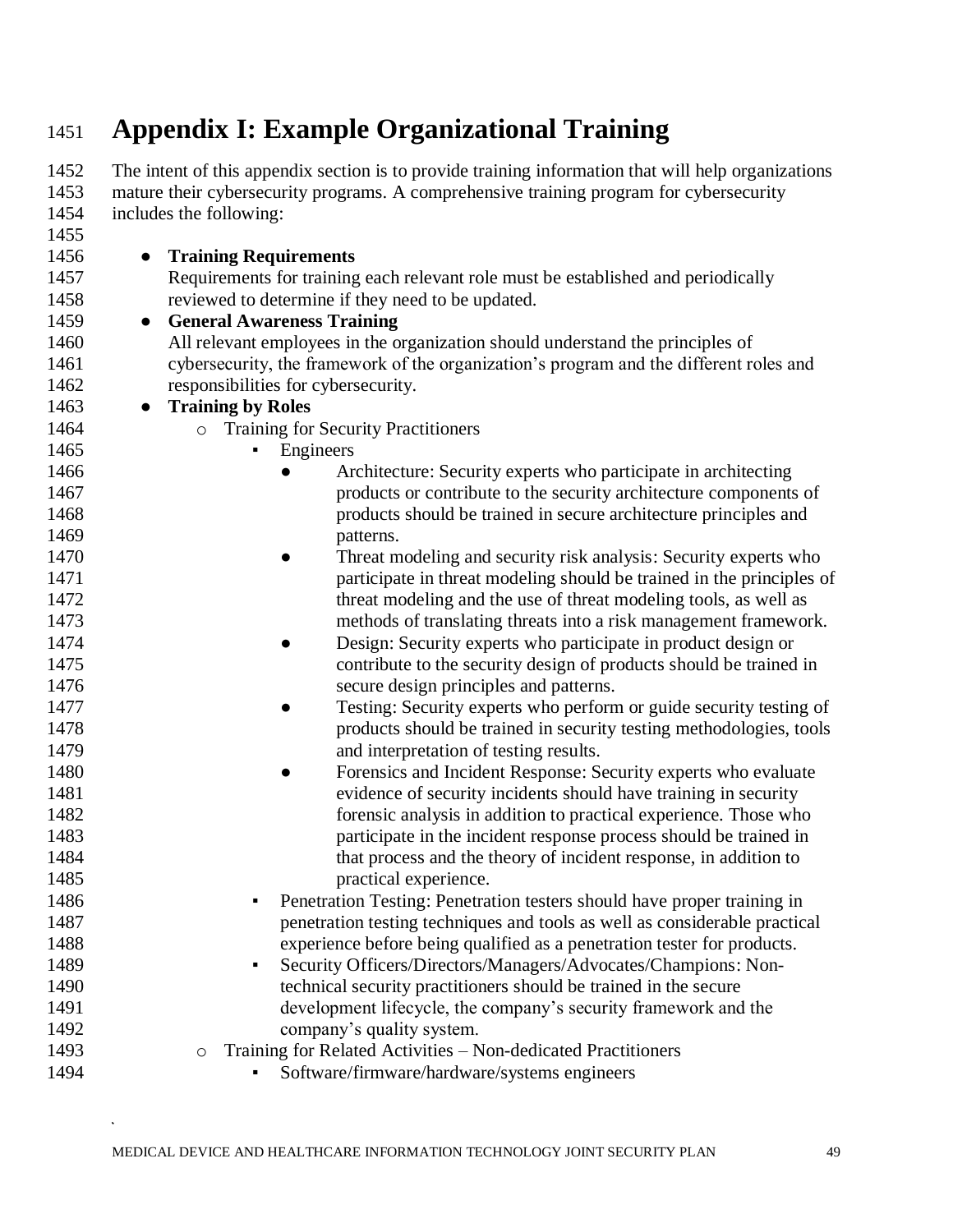| 1495              | Secure Coding standards: Engineers involved in developing code                                  |
|-------------------|-------------------------------------------------------------------------------------------------|
| 1496              | should be trained in secure coding standards.                                                   |
| 1497              | Static and dynamic code analysis tools: Engineers involved in                                   |
| 1498              | development and/or configuration management should be trained                                   |
| 1499              | in the use and interpretation of automated code analysis tools.                                 |
| 1500              | Sustaining engineering (maintenance for vulnerabilities): Engineers and                         |
| 1501              | product managers involved in maintenance of commercialized products                             |
| 1502              | should be trained in the interpretation of vulnerability notifications and the                  |
| 1503              | steps necessary to respond to vulnerabilities identified in the products.                       |
| 1504              | Risk managers: Risk managers should be trained on the incorporation and                         |
| 1505              | interpretation of security risks within the existing risk management                            |
| 1506              | framework.                                                                                      |
| 1507              | Requirements engineers: Requirements engineers should be trained to be<br>٠                     |
| 1508              | able to incorporate standard security requirements into risk catalogs as                        |
| 1509              | well as novel requirements identified during threat modeling.                                   |
| 1510              | Deployment engineers: Those responsible for deploying products in the<br>٠                      |
| 1511              | field should be trained on adapting the products to the IT environment as                       |
| 1512              | well as configuring that environment, to match the security requirements                        |
| 1513              | specified for the products.                                                                     |
| 1514              | Support and service engineers: Support and service engineers should be                          |
| 1515              | trained to recognize, remediate and escalate security issues reported or                        |
| 1516              | discovered in fielded systems.                                                                  |
| 1517              | Information Security/IT/Systems Administration (infrastructure): Those                          |
| 1518              | responsible for defining and implementing the security infrastructure of                        |
| 1519              | the company's IT and physical environments should be trained in the                             |
| 1520              | access and protection requirements of secure development and                                    |
| 1521              | manufacturing.                                                                                  |
| 1522<br>$\bullet$ | Periodic refreshers for awareness: Employees who have participated in the overall               |
| 1523              | awareness and more detailed training should be given periodic refresher training to             |
| 1524              | remind them of the key elements of the previously acquired training.                            |
| 1525<br>$\bullet$ | Periodic updates for changes in threat landscape, technology, program: As the threat            |
| 1526              | landscape changes, as new technology is developed in cybersecurity and as the                   |
| 1527              | company's security program evolves, the training requirements and trainings themselves          |
| 1528              | should be updated to stay in synchronization.                                                   |
| 1529<br>$\bullet$ | <b>Qualification and Certification of Security Experts:</b>                                     |
| 1530              | Certification: Requirements for certification for security experts and practitioners<br>$\circ$ |
| 1531              | should be established and upheld as minimum qualifications to participate in these              |
| 1532              | activities. Certifications can be external and/or internal (based on completion and             |
| 1533              | confirmation of an internal training regime).                                                   |
| 1534              | On the job experience: Minimum requirements for actual experience practicing<br>$\circ$         |
| 1535              | security activities should be specified for a person to be considered a security                |
| 1536              | expert in a particular sub-role of expertise.                                                   |
| 1537              | Mentoring and community: Participation in the community of experts within the<br>$\circ$        |
| 1538              | company should be included as a requirement to be considered a security expert.                 |
| 1539              | This may include peer relationships as well as mentor-mentee relationships.                     |
|                   |                                                                                                 |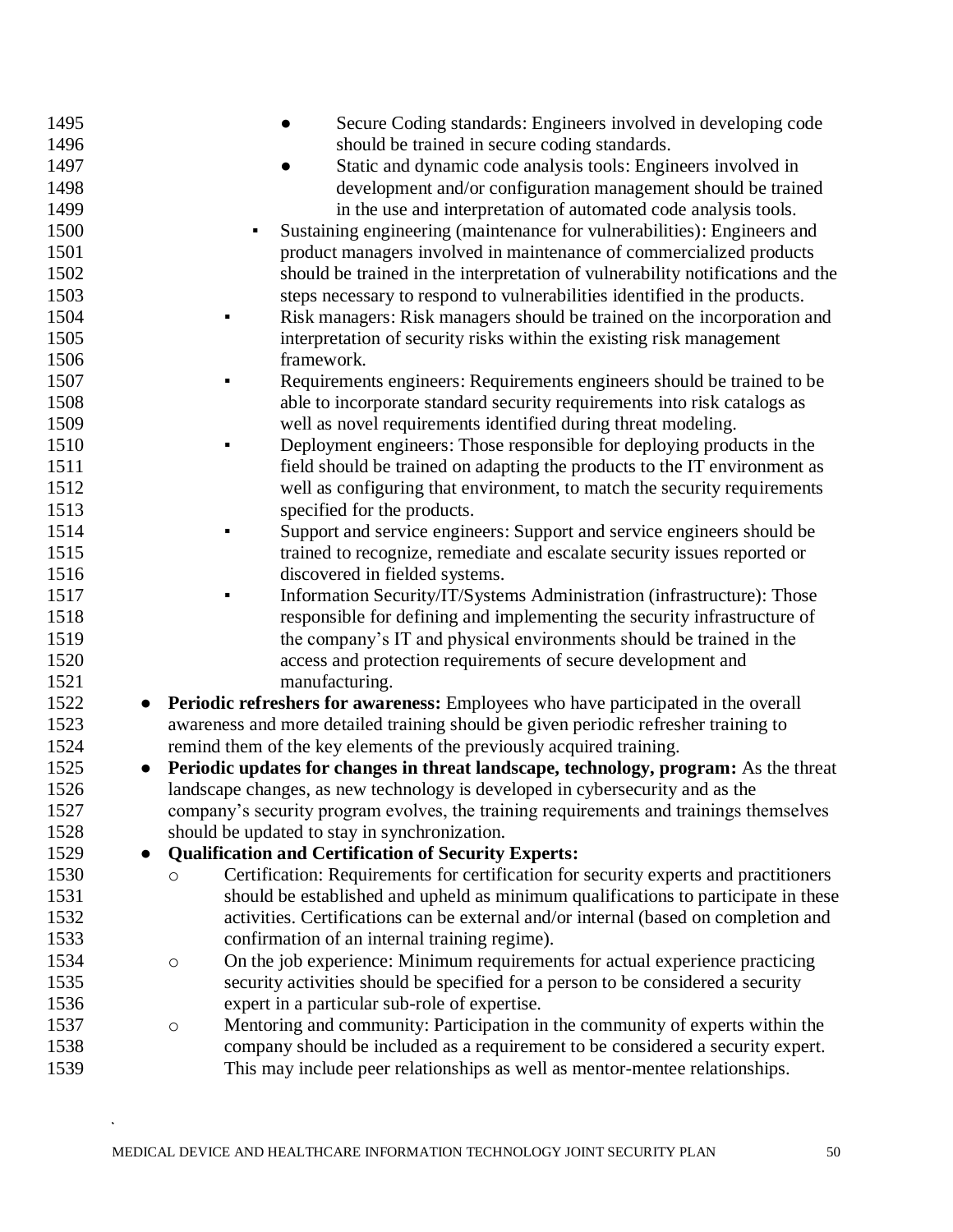- o Levels of expertise: Different levels of expertise should be defined by the degree to which a practitioner has achieved these aspects of qualification. The levels should correspond to minimum requirements for specific security-related activities. For instance, a penetration tester may be allowed to be the lead tester for a product only in the case of a minimum amount of time practicing as a penetration tester.
- **Drills:** Periodic drills should be exercised, in order to ensure the ability of practitioners to apply trainings. These may take the form of tabletop incident response drills or full-blown red team/blue team exercises.
- 

# <span id="page-50-0"></span>**Appendix J: Example Security Risk Assessment Methods**

### **Common Vulnerability Scoring System Rubric for Healthcare**

CVSS provides a way to characterize and assess the severity of a cybersecurity vulnerability, and

the IT industry has used it effectively to manage system and software vulnerabilities for many

years. The purpose of this appendix section is to provide additional healthcare context for end

users and vendors that leverage CVSS as a part of their vulnerability assessment.

CVSS and its associated rubric and examples were developed for enterprise information

technology systems and do not adequately reflect the clinical environment and potential patient

safety impacts. As such, a CVSS supplemental rubric tailored to explicitly consider the clinical

environment and potential impacts to patient safety is being developed in collaboration with

subject matter experts across the medical device ecosystem. The intent is to use the rubric with

CVSS to provide a consistent and standardized way to communicate the severity of a

 vulnerability between multiple parties, including the medical device manufacturer, hospitals, clinicians, patients, Department of Homeland Security (DHS), and vulnerability researchers.

The draft "Rubric for Applying CVSS to Medical Devices" is found at

[https://www.mitre.org/md-cvss-rubric.](https://www.mitre.org/md-cvss-rubric)

# <span id="page-50-1"></span>**Appendix K: CMMI® for Development**

 CMMI for development is a reference model that includes activities and best practices for developing products and services. There are 5 CMMI maturity levels from level 1 to level 5 and these maturity levels provide a means for organizations to assess and describe their performance.

This appendix section provides an overview of these maturity levels which may also be found at

[https://cmmiinstitute.com/learning/appraisals/levels.](https://cmmiinstitute.com/learning/appraisals/levels)

### **Maturity Level 1: Initial**

At maturity level 1, processes are usually ad hoc and chaotic. The organization usually does not

provide a stable environment to support processes. Success in these organizations depends on the

competence and heroics of the people in the organization and not on the use of proven processes.

In spite of this chaos, maturity level 1 organizations often produce products and services that

- work, but they frequently exceed the budget and schedule documented in their plans. Maturity
- level 1 organizations are characterized by a tendency to overcommit, abandon their processes in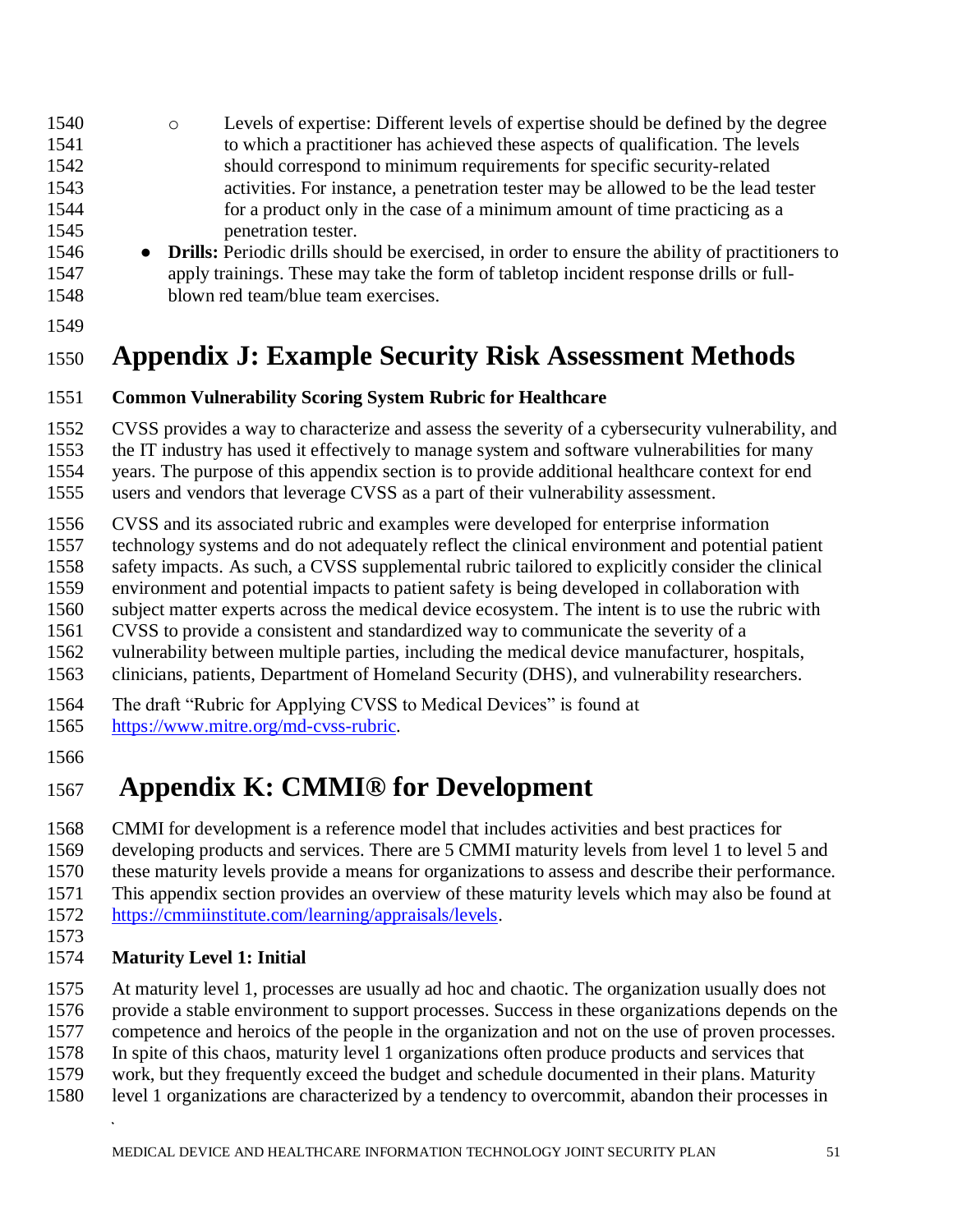- a time of crisis, and be unable to repeat their successes.
- 

### **Maturity Level 2: Managed**

At maturity level 2, the projects have ensured that processes are planned and executed in

accordance with policy; the projects employ skilled people who have adequate resources to

produce controlled outputs; involve relevant stakeholders; are monitored, controlled, and

reviewed; and are evaluated for adherence to their process descriptions. The process discipline

- reflected by maturity level 2 helps to ensure that existing practices are retained during times of
- stress. When these practices are in place, projects are performed and managed according to their
- documented plans.
- 1591 Also at maturity level 2, the status of the work products are visible to management at defined<br>1592 points (e.g., at major milestones, at the completion of major tasks). Commitments are established
- points (e.g., at major milestones, at the completion of major tasks). Commitments are established
- among relevant stakeholders and are revised as needed. Work products are appropriately
- controlled. The work products and services satisfy their specified process descriptions, standards,
- and procedures.

### **Maturity Level 3: Defined**

 At maturity level 3, processes are well characterized and understood, and are described in standards, procedures, tools, and methods. The organization's set of standard processes, which is the basis for maturity level 3, is established and improved over time. These standard processes are used to establish consistency across the organization. Projects establish their defined processes by tailoring the organization's set of standard processes according to tailoring

- guidelines. (See the definition of "organization's set of standard processes" in the glossary.)
- A critical distinction between maturity levels 2 and 3 is the scope of standards, process
- descriptions, and procedures. At maturity level 2, the standards, process descriptions, and
- procedures can be quite different in each specific instance of the process (e.g., on a particular

project). At maturity level 3, the standards, process descriptions, and procedures for a project are

- tailored from the organization's set of standard processes to suit a particular project or
- organizational unit and therefore are more consistent except for the differences allowed by the
- tailoring guidelines.
- 

 Another critical distinction is that at maturity level 3, processes are typically described more rigorously than at maturity level 2. A defined process clearly states the purpose, inputs, entry

- criteria, activities, roles, measures, verification steps, outputs, and exit criteria. At maturity level
- 3, processes are managed more proactively using an understanding of the interrelationships of
- process activities and detailed measures of the process, its work products, and its services.
- At maturity level 3, the organization further improves its processes that are related to the
- maturity level 2 process areas. Generic practices associated with generic goal 3 that were not
- addressed at maturity level 2 are applied to achieve maturity level 3.
- 

### **Maturity Level 4: Quantitatively Managed**

 At maturity level 4, the organization and projects establish quantitative objectives for quality and process performance and use them as criteria in managing projects. Quantitative objectives are

based on the needs of the customer, end users, organization, and process implementers. Quality